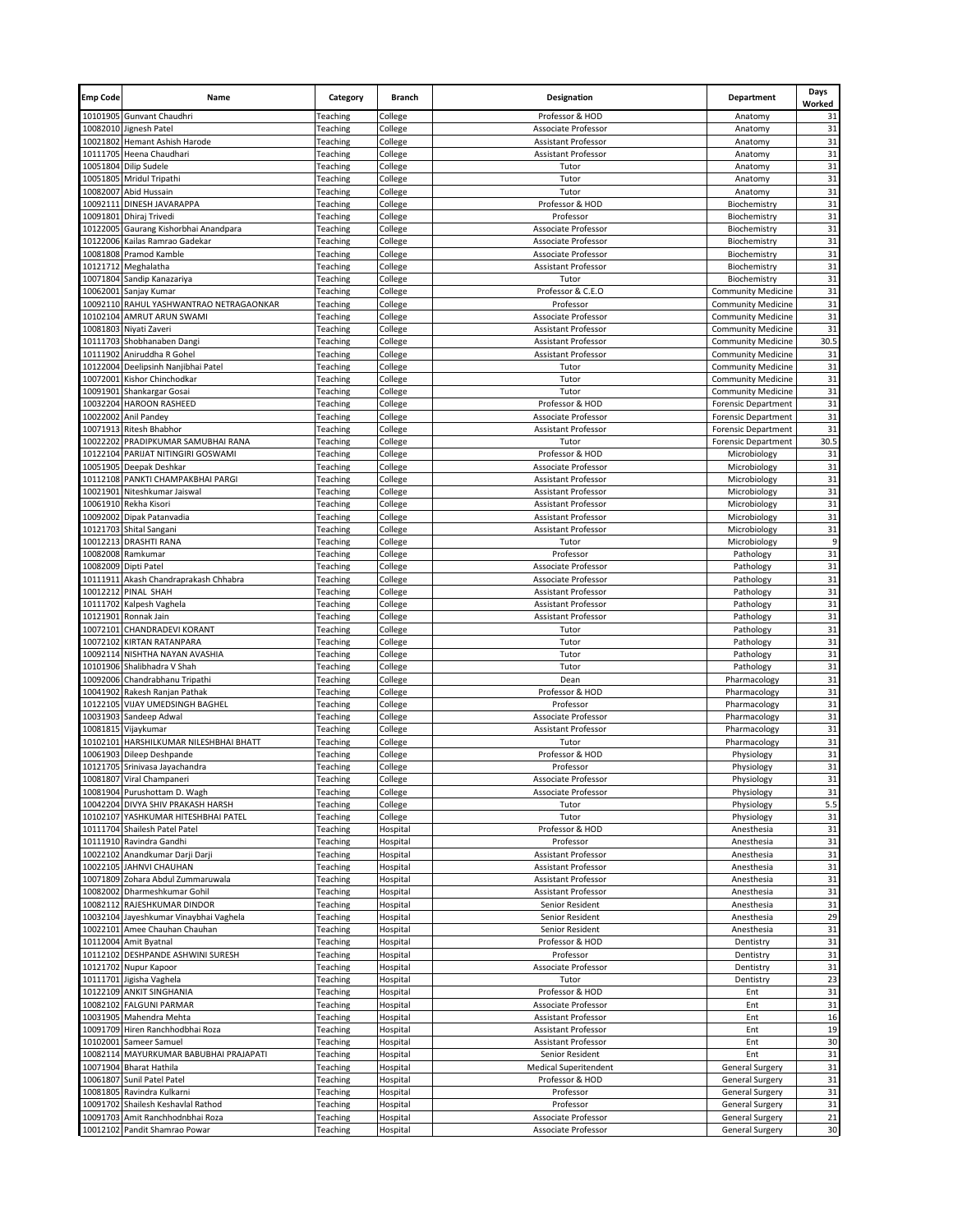| 10102112 MADHUKAR RAJARAM WAGH<br>Teaching<br>Hospital<br>Associate Professor<br><b>General Surgery</b><br>10121701<br>Teaching<br>Hospital<br>Rahul Yadav<br>Assistant Professor<br><b>General Surgery</b><br>Hospital<br>10031901 Kamlesh Gohil Gohil<br>Teaching<br>Assistant Professor<br><b>General Surgery</b><br>10091711 Shaileshkumar Saburbhai Parmar<br>Teaching<br>Hospital<br><b>Assistant Professor</b><br><b>General Surgery</b><br>10051902<br>Hardik Bhokan<br>Hospital<br>Teaching<br>Senior Resident<br><b>General Surgery</b><br>10111905 Rahul Parmar<br>Teaching<br>Hospital<br>Senior Resident<br><b>General Surgery</b><br>10012101 Rushin Amritlal Pandya<br>Teaching<br>Hospital<br>Senior Resident<br><b>General Surgery</b><br>10011901<br>Teaching<br>Hospital<br><b>Resident Medical Officer</b><br>Surendra Parmar<br><b>General Surgery</b><br>10062102 BRAJENDRA KUMAR<br>Teaching<br>Hospital<br>Professor & HOD<br>Medicine<br>10071805<br>Medicine<br>Ravindra Hadakshi<br>Teaching<br>Hospital<br>Associate Professor<br>10071806<br><b>Mohit Desai</b><br>Teaching<br>Hospital<br>Associate Professor<br>Medicine<br>10121802<br>Kamlesh Ninama<br>Teaching<br>Hospital<br>Associate Professor<br>Medicine<br>10012211 NIRANJANKUMAR PRAFULCHANDRA PANCHAL<br>Medicine<br>Teaching<br>Hospital<br>Assistant Professor<br>Hospital<br>10091712<br>Aruna Rameshbhai Ganava<br>Teaching<br>Assistant Professor<br>Medicine<br>VISHWA BHUPENDRABHAI UNADKAT<br>Hospital<br>Medicine<br>10012201<br>Teaching<br>Assistant Professor<br>10012022 Vinod Vahoniya<br>Medicine<br>Teaching<br>Hospital<br>Assistant Professor<br>10102108 CHAITALI CHANDRAVADAN KOTHIWALA<br>Teaching<br>Hospital<br><b>Senior Resident</b><br>Medicine<br>Medicine<br>10082109 DAXESH BAMANIYA<br>Teaching<br>Hospital<br>Senior Resident<br>10092004 Valay Zaveri<br>Teaching<br>Hospital<br><b>Critical Care Consultant</b><br><b>Critical Care</b><br>Obgy<br>10121710 Dina Shah<br>Teaching<br>Hospital<br>Professor & HOD<br>10102011<br><b>Bharat Atit</b><br>Teaching<br>Hospital<br>Professor<br>Obgy<br>10042203 SUNITA S K<br>Teaching<br>Hospital<br>Deputy Medical Superintendent - MCh & Consultant - Obs. & Gynec.<br>Mother & Child<br>Hospital<br>10052118 Paresh N. Sheth<br>Teaching<br>Associate Professor<br>Obgy<br>10042108 Kanishk Nayak<br>Obgy<br>Teaching<br>Hospital<br>Assistant Professor<br>10081806 Dineshkumar Singh<br>Teaching<br>Hospital<br>Obgy<br>Assistant Professor<br>10112002<br>Hospital<br>Obgy<br>Rita Nayak<br>Teaching<br>Assistant Professor<br>10102115 ANERI RAJESHKUMAR PATEL<br>Teaching<br>Hospital<br>Obgy<br>Senior Resident<br>10092108 FAAIZAH HUSAIN GHANCHIBHAI<br>Teaching<br>Hospital<br>Senior Resident<br>Obgy<br>Pratik Baman<br>10051802<br>Teaching<br>Hospital<br>Senior Resident<br>Obgy<br>10112101<br><b>RUCHI SHAH</b><br>Obgy<br>Teaching<br>Hospital<br>Senior Resident<br>10082110 SYAMABEN BIPINBHAI BARANDA<br>Obgy<br>Teaching<br>Hospital<br>Senior Resident<br>10082111 PRAGNABEN DAMOR<br>Hospital<br>Senior Resident<br>Teaching<br>Obgy<br>10071810 Milind Bhagwat<br>Hospital<br>Obgy<br>Teaching<br>Tutor<br>10052119 Jyotindra Brahmbhatt<br>Teaching<br>Hospital<br>Professor<br>Opthomology<br>10031801 Madhavi Malivad<br>Teaching<br>Hospital<br>Assistant Professor<br>Opthomology<br>10061801<br>Abhishek Bagora<br>Teaching<br>Hospital<br><b>Assistant Professor</b><br>Opthomology<br>Opthomology<br>10091705 Prashant Ananndinh Vasaiya<br>Teaching<br>Hospital<br>Senior Resident<br>10032103 Shivanand M. Dodamani<br>Hospital<br>Teaching<br>Professor & HOD<br>Orthopedics<br>10042102 Vishal Dindod<br>Teaching<br>Hospital<br>Orthopedics<br>Associate Professor<br>10082105 NAITIK B. PANCHAL<br>Orthopedics<br>Teaching<br>Hospital<br>Assistant Professor<br>10041904 Jeetkumar Shailendra Patel<br>Orthopedics<br>Teaching<br>Hospital<br>Assistant Professor<br>10061804 Parth Thakor<br>Teaching<br>Hospital<br><b>Assistant Professor</b><br>Orthopedics<br>10081903 Sahil N. Damor<br>Teaching<br>Hospital<br>Assistant Professor<br>Orthopedics<br>Hospital<br>10082004 Sai Sabharish Reddy<br>Teaching<br>Assistant Professor<br>Orthopedics<br>10012206 PATEL DRASHTANT SHAILESH<br>Hospital<br>Teaching<br>Senior Resident<br>Orthopedics<br>10082107 VINAYKUMAR JAYSINHBHAI BHURIYA<br>Hospital<br>Orthopedics<br>Teaching<br>Senior Resident<br>10092112 NIRAV PATEL<br>Teaching<br>Hospital<br>Orthopedics<br>Senior Resident<br>10111901<br>Nilay Pavan Kumar<br>Teaching<br>Hospital<br><b>Senior Resident</b><br>Orthopedics<br>10111803<br>Pediatric<br><b>Bharat Parmar</b><br>Teaching<br>Hospital<br>Professor & HOD<br>10071911<br>Sneha Zaveri<br>Teaching<br>Hospital<br>Pediatric<br>Assistant Professor<br>10092005 Priyankkumar Kanaiyalal Nisarta<br>Pediatric<br>Teaching<br>Hospital<br>Assistant Professor<br>10101702 Pratyush Roz<br>Hospital<br>Pediatric<br>Teaching<br>Assistant Professor<br>10101703 Nikita Gohil<br>Teaching<br>Hospital<br>Assistant Professor<br>Pediatric<br>10112103 JAIMIN MADANSINH KHARADI<br>Pediatric<br>Teaching<br>Hospital<br>Assistant Professor<br>10072103 DHAVALKUMAR GIRISHCHANDRA NAYAK<br>Hospital<br>Pediatric<br>Teaching<br>Senior Resident<br>10081802 Khuzema Nalawala<br>Hospital<br>Teaching<br>Senior Resident<br>Pediatric<br>Teaching<br>10101901 Mohammadsakim Shaikh<br>Hospital<br>Consultant<br>Pediatric<br>10112109<br><b>ROHAN JAHAGIRDAR</b><br>Teaching<br>Hospital<br>Associate Professor<br>Psychatric<br>10061904 Poonam Muniya<br>Teaching<br>Hospital<br>Assistant Professor<br>Psychatric<br>10101701 Daxa Bhuria<br>Teaching<br>Hospital<br>Senior Resident<br>Psychatric<br>10121904 Shoeb Katrawala<br>Teaching<br>Hospital<br>Professor & HOD<br>Radiology<br>10091710 Pavan Kumar Devraj<br>Teaching<br>Hospital<br>Associate Professor<br>Radiology<br>10091704 Megha P Vasaiya<br>Teaching<br>Hospital<br>Assistant Professor<br>Radiology<br>10012203 BHARPODA DISHABEN UMEDSINH<br>Teaching<br>Hospital<br><b>Senior Resident</b><br>Radiology<br>Radiology<br>10062007 Kalpesh Bhabhor<br>Teaching<br>Hospital<br>Senior Resident<br>10112003 Sita K. Chaudhary<br>Teaching<br>Hospital<br>Senior Resident<br>Radiology<br>10082006 Tejash Pankajkumar Shah<br>Teaching<br>Hospital<br>Junior Resident<br>Radiology<br>Skin & Vd<br>10101802 Mohabatsinh Baria<br>Teaching<br>Hospital<br>Assistant Professor<br>Skin & Vd<br>10071801 Nilam Damor<br>Hospital<br>Teaching<br>Assistant Professor<br>10032205 KHUSHBOO RAJENDRAKUMAR KAKA<br>Skin & Vd<br>Teaching<br>Hospital<br>Senior Resident<br>10051803 Rahul Bhabhor<br>Teaching<br>Hospital<br>Senior Resident<br>Skin & Vd<br>Skin & Vd<br>10022103 Bhavna Pawan Kumar<br>Hospital<br>Teaching<br>Junior Resident<br>10082116 NISARG PATEL<br>Tb & Chest<br>Teaching<br>Hospital<br>Associate Professor<br>10061908 Mittal Balat<br>Tb & Chest<br>Teaching<br>Hospital<br>Assistant Professor<br>10112011 Palak H. Bhatt<br>Hospital<br>Tb & Chest<br>Teaching<br>Senior Resident<br>10042201 PARAJAPATI SANTOSHKUMAR JASVANTLAL<br>Tb & Chest<br>Teaching<br>Hospital<br>Junior Resident<br><b>Resident Medical Officer</b><br>10111904 Rajivkumar Ramanlal Damor<br>Teaching<br>Hospital<br>Casualty<br>10022201 MALIWAD RANJEETSINGH<br>Teaching<br>Hospital<br>Junior Resident<br>Casualty<br>10032201 MINTU DEEPAK BISWAS<br>Teaching<br>Hospital<br>Junior Resident<br>Casualty<br>10122101<br>RATHOD KAJALKUMARI DINESHKUMAR<br>Teaching<br>Hospital<br>Junior Resident<br>Casualty<br>10032202 MITALBEN BHARATKUMAR BARIYA<br>Teaching<br>Hospital<br>Junior Resident<br>Casualty<br>10042202 SHIVANI RANAJITSINH NAYAK<br>Teaching<br>Hospital<br>Junior Resident<br>Casualty<br>MRUGENDRASINH PRATAPSINH NALVAYA<br>10122102<br>Teaching<br>Hospital<br>Junior Resident<br>Casualty | 30<br>31<br>31<br>31<br>31<br>31<br>12<br>31<br>31<br>31<br>31<br>31<br>31<br>31<br>31<br>31<br>31<br>31<br>31<br>31<br>31 |
|-----------------------------------------------------------------------------------------------------------------------------------------------------------------------------------------------------------------------------------------------------------------------------------------------------------------------------------------------------------------------------------------------------------------------------------------------------------------------------------------------------------------------------------------------------------------------------------------------------------------------------------------------------------------------------------------------------------------------------------------------------------------------------------------------------------------------------------------------------------------------------------------------------------------------------------------------------------------------------------------------------------------------------------------------------------------------------------------------------------------------------------------------------------------------------------------------------------------------------------------------------------------------------------------------------------------------------------------------------------------------------------------------------------------------------------------------------------------------------------------------------------------------------------------------------------------------------------------------------------------------------------------------------------------------------------------------------------------------------------------------------------------------------------------------------------------------------------------------------------------------------------------------------------------------------------------------------------------------------------------------------------------------------------------------------------------------------------------------------------------------------------------------------------------------------------------------------------------------------------------------------------------------------------------------------------------------------------------------------------------------------------------------------------------------------------------------------------------------------------------------------------------------------------------------------------------------------------------------------------------------------------------------------------------------------------------------------------------------------------------------------------------------------------------------------------------------------------------------------------------------------------------------------------------------------------------------------------------------------------------------------------------------------------------------------------------------------------------------------------------------------------------------------------------------------------------------------------------------------------------------------------------------------------------------------------------------------------------------------------------------------------------------------------------------------------------------------------------------------------------------------------------------------------------------------------------------------------------------------------------------------------------------------------------------------------------------------------------------------------------------------------------------------------------------------------------------------------------------------------------------------------------------------------------------------------------------------------------------------------------------------------------------------------------------------------------------------------------------------------------------------------------------------------------------------------------------------------------------------------------------------------------------------------------------------------------------------------------------------------------------------------------------------------------------------------------------------------------------------------------------------------------------------------------------------------------------------------------------------------------------------------------------------------------------------------------------------------------------------------------------------------------------------------------------------------------------------------------------------------------------------------------------------------------------------------------------------------------------------------------------------------------------------------------------------------------------------------------------------------------------------------------------------------------------------------------------------------------------------------------------------------------------------------------------------------------------------------------------------------------------------------------------------------------------------------------------------------------------------------------------------------------------------------------------------------------------------------------------------------------------------------------------------------------------------------------------------------------------------------------------------------------------------------------------------------------------------------------------------------------------------------------------------------------------------------------------------------------------------------------------------------------------------------------------------------------------------------------------------------------------------------------------------------------------------------------------------------------------------------------------------------------------------------------------------------------------------------------------------------------------------------------------------------------------------------------------------------------------------------------------------------------------------------------------------------------------------------------------------------------------------------------------------------------------------------------------------------------------------------------------------------------------------------------------------------------------------------------------------------------------------------------------------------------------------------------------------------------------------------------------------------------------------------------------------------------------------------------------------------------------------------------------------------------------------------------------------------------------------------------------------------------------------------------------------------------------------------------------------------------------------------------------------------------------------------------------------------------------------------------------------------------------------------------------------------------------------------------------------------------------------------------------------------------------------------------------------------------------------------------------------------------------------------------------------------------------------------------------------------------------------------------------------------------------------------------------------------------------------------------|----------------------------------------------------------------------------------------------------------------------------|
|                                                                                                                                                                                                                                                                                                                                                                                                                                                                                                                                                                                                                                                                                                                                                                                                                                                                                                                                                                                                                                                                                                                                                                                                                                                                                                                                                                                                                                                                                                                                                                                                                                                                                                                                                                                                                                                                                                                                                                                                                                                                                                                                                                                                                                                                                                                                                                                                                                                                                                                                                                                                                                                                                                                                                                                                                                                                                                                                                                                                                                                                                                                                                                                                                                                                                                                                                                                                                                                                                                                                                                                                                                                                                                                                                                                                                                                                                                                                                                                                                                                                                                                                                                                                                                                                                                                                                                                                                                                                                                                                                                                                                                                                                                                                                                                                                                                                                                                                                                                                                                                                                                                                                                                                                                                                                                                                                                                                                                                                                                                                                                                                                                                                                                                                                                                                                                                                                                                                                                                                                                                                                                                                                                                                                                                                                                                                                                                                                                                                                                                                                                                                                                                                                                                                                                                                                                                                                                                                                                                                                                                                                                                                                                                                                                                                                                                                                                                                                                                                                                                                                                                                                                                                                                                                                                                                                                                                                                                                                                                         |                                                                                                                            |
|                                                                                                                                                                                                                                                                                                                                                                                                                                                                                                                                                                                                                                                                                                                                                                                                                                                                                                                                                                                                                                                                                                                                                                                                                                                                                                                                                                                                                                                                                                                                                                                                                                                                                                                                                                                                                                                                                                                                                                                                                                                                                                                                                                                                                                                                                                                                                                                                                                                                                                                                                                                                                                                                                                                                                                                                                                                                                                                                                                                                                                                                                                                                                                                                                                                                                                                                                                                                                                                                                                                                                                                                                                                                                                                                                                                                                                                                                                                                                                                                                                                                                                                                                                                                                                                                                                                                                                                                                                                                                                                                                                                                                                                                                                                                                                                                                                                                                                                                                                                                                                                                                                                                                                                                                                                                                                                                                                                                                                                                                                                                                                                                                                                                                                                                                                                                                                                                                                                                                                                                                                                                                                                                                                                                                                                                                                                                                                                                                                                                                                                                                                                                                                                                                                                                                                                                                                                                                                                                                                                                                                                                                                                                                                                                                                                                                                                                                                                                                                                                                                                                                                                                                                                                                                                                                                                                                                                                                                                                                                                         |                                                                                                                            |
|                                                                                                                                                                                                                                                                                                                                                                                                                                                                                                                                                                                                                                                                                                                                                                                                                                                                                                                                                                                                                                                                                                                                                                                                                                                                                                                                                                                                                                                                                                                                                                                                                                                                                                                                                                                                                                                                                                                                                                                                                                                                                                                                                                                                                                                                                                                                                                                                                                                                                                                                                                                                                                                                                                                                                                                                                                                                                                                                                                                                                                                                                                                                                                                                                                                                                                                                                                                                                                                                                                                                                                                                                                                                                                                                                                                                                                                                                                                                                                                                                                                                                                                                                                                                                                                                                                                                                                                                                                                                                                                                                                                                                                                                                                                                                                                                                                                                                                                                                                                                                                                                                                                                                                                                                                                                                                                                                                                                                                                                                                                                                                                                                                                                                                                                                                                                                                                                                                                                                                                                                                                                                                                                                                                                                                                                                                                                                                                                                                                                                                                                                                                                                                                                                                                                                                                                                                                                                                                                                                                                                                                                                                                                                                                                                                                                                                                                                                                                                                                                                                                                                                                                                                                                                                                                                                                                                                                                                                                                                                                         |                                                                                                                            |
|                                                                                                                                                                                                                                                                                                                                                                                                                                                                                                                                                                                                                                                                                                                                                                                                                                                                                                                                                                                                                                                                                                                                                                                                                                                                                                                                                                                                                                                                                                                                                                                                                                                                                                                                                                                                                                                                                                                                                                                                                                                                                                                                                                                                                                                                                                                                                                                                                                                                                                                                                                                                                                                                                                                                                                                                                                                                                                                                                                                                                                                                                                                                                                                                                                                                                                                                                                                                                                                                                                                                                                                                                                                                                                                                                                                                                                                                                                                                                                                                                                                                                                                                                                                                                                                                                                                                                                                                                                                                                                                                                                                                                                                                                                                                                                                                                                                                                                                                                                                                                                                                                                                                                                                                                                                                                                                                                                                                                                                                                                                                                                                                                                                                                                                                                                                                                                                                                                                                                                                                                                                                                                                                                                                                                                                                                                                                                                                                                                                                                                                                                                                                                                                                                                                                                                                                                                                                                                                                                                                                                                                                                                                                                                                                                                                                                                                                                                                                                                                                                                                                                                                                                                                                                                                                                                                                                                                                                                                                                                                         |                                                                                                                            |
|                                                                                                                                                                                                                                                                                                                                                                                                                                                                                                                                                                                                                                                                                                                                                                                                                                                                                                                                                                                                                                                                                                                                                                                                                                                                                                                                                                                                                                                                                                                                                                                                                                                                                                                                                                                                                                                                                                                                                                                                                                                                                                                                                                                                                                                                                                                                                                                                                                                                                                                                                                                                                                                                                                                                                                                                                                                                                                                                                                                                                                                                                                                                                                                                                                                                                                                                                                                                                                                                                                                                                                                                                                                                                                                                                                                                                                                                                                                                                                                                                                                                                                                                                                                                                                                                                                                                                                                                                                                                                                                                                                                                                                                                                                                                                                                                                                                                                                                                                                                                                                                                                                                                                                                                                                                                                                                                                                                                                                                                                                                                                                                                                                                                                                                                                                                                                                                                                                                                                                                                                                                                                                                                                                                                                                                                                                                                                                                                                                                                                                                                                                                                                                                                                                                                                                                                                                                                                                                                                                                                                                                                                                                                                                                                                                                                                                                                                                                                                                                                                                                                                                                                                                                                                                                                                                                                                                                                                                                                                                                         |                                                                                                                            |
|                                                                                                                                                                                                                                                                                                                                                                                                                                                                                                                                                                                                                                                                                                                                                                                                                                                                                                                                                                                                                                                                                                                                                                                                                                                                                                                                                                                                                                                                                                                                                                                                                                                                                                                                                                                                                                                                                                                                                                                                                                                                                                                                                                                                                                                                                                                                                                                                                                                                                                                                                                                                                                                                                                                                                                                                                                                                                                                                                                                                                                                                                                                                                                                                                                                                                                                                                                                                                                                                                                                                                                                                                                                                                                                                                                                                                                                                                                                                                                                                                                                                                                                                                                                                                                                                                                                                                                                                                                                                                                                                                                                                                                                                                                                                                                                                                                                                                                                                                                                                                                                                                                                                                                                                                                                                                                                                                                                                                                                                                                                                                                                                                                                                                                                                                                                                                                                                                                                                                                                                                                                                                                                                                                                                                                                                                                                                                                                                                                                                                                                                                                                                                                                                                                                                                                                                                                                                                                                                                                                                                                                                                                                                                                                                                                                                                                                                                                                                                                                                                                                                                                                                                                                                                                                                                                                                                                                                                                                                                                                         |                                                                                                                            |
|                                                                                                                                                                                                                                                                                                                                                                                                                                                                                                                                                                                                                                                                                                                                                                                                                                                                                                                                                                                                                                                                                                                                                                                                                                                                                                                                                                                                                                                                                                                                                                                                                                                                                                                                                                                                                                                                                                                                                                                                                                                                                                                                                                                                                                                                                                                                                                                                                                                                                                                                                                                                                                                                                                                                                                                                                                                                                                                                                                                                                                                                                                                                                                                                                                                                                                                                                                                                                                                                                                                                                                                                                                                                                                                                                                                                                                                                                                                                                                                                                                                                                                                                                                                                                                                                                                                                                                                                                                                                                                                                                                                                                                                                                                                                                                                                                                                                                                                                                                                                                                                                                                                                                                                                                                                                                                                                                                                                                                                                                                                                                                                                                                                                                                                                                                                                                                                                                                                                                                                                                                                                                                                                                                                                                                                                                                                                                                                                                                                                                                                                                                                                                                                                                                                                                                                                                                                                                                                                                                                                                                                                                                                                                                                                                                                                                                                                                                                                                                                                                                                                                                                                                                                                                                                                                                                                                                                                                                                                                                                         |                                                                                                                            |
|                                                                                                                                                                                                                                                                                                                                                                                                                                                                                                                                                                                                                                                                                                                                                                                                                                                                                                                                                                                                                                                                                                                                                                                                                                                                                                                                                                                                                                                                                                                                                                                                                                                                                                                                                                                                                                                                                                                                                                                                                                                                                                                                                                                                                                                                                                                                                                                                                                                                                                                                                                                                                                                                                                                                                                                                                                                                                                                                                                                                                                                                                                                                                                                                                                                                                                                                                                                                                                                                                                                                                                                                                                                                                                                                                                                                                                                                                                                                                                                                                                                                                                                                                                                                                                                                                                                                                                                                                                                                                                                                                                                                                                                                                                                                                                                                                                                                                                                                                                                                                                                                                                                                                                                                                                                                                                                                                                                                                                                                                                                                                                                                                                                                                                                                                                                                                                                                                                                                                                                                                                                                                                                                                                                                                                                                                                                                                                                                                                                                                                                                                                                                                                                                                                                                                                                                                                                                                                                                                                                                                                                                                                                                                                                                                                                                                                                                                                                                                                                                                                                                                                                                                                                                                                                                                                                                                                                                                                                                                                                         |                                                                                                                            |
|                                                                                                                                                                                                                                                                                                                                                                                                                                                                                                                                                                                                                                                                                                                                                                                                                                                                                                                                                                                                                                                                                                                                                                                                                                                                                                                                                                                                                                                                                                                                                                                                                                                                                                                                                                                                                                                                                                                                                                                                                                                                                                                                                                                                                                                                                                                                                                                                                                                                                                                                                                                                                                                                                                                                                                                                                                                                                                                                                                                                                                                                                                                                                                                                                                                                                                                                                                                                                                                                                                                                                                                                                                                                                                                                                                                                                                                                                                                                                                                                                                                                                                                                                                                                                                                                                                                                                                                                                                                                                                                                                                                                                                                                                                                                                                                                                                                                                                                                                                                                                                                                                                                                                                                                                                                                                                                                                                                                                                                                                                                                                                                                                                                                                                                                                                                                                                                                                                                                                                                                                                                                                                                                                                                                                                                                                                                                                                                                                                                                                                                                                                                                                                                                                                                                                                                                                                                                                                                                                                                                                                                                                                                                                                                                                                                                                                                                                                                                                                                                                                                                                                                                                                                                                                                                                                                                                                                                                                                                                                                         |                                                                                                                            |
|                                                                                                                                                                                                                                                                                                                                                                                                                                                                                                                                                                                                                                                                                                                                                                                                                                                                                                                                                                                                                                                                                                                                                                                                                                                                                                                                                                                                                                                                                                                                                                                                                                                                                                                                                                                                                                                                                                                                                                                                                                                                                                                                                                                                                                                                                                                                                                                                                                                                                                                                                                                                                                                                                                                                                                                                                                                                                                                                                                                                                                                                                                                                                                                                                                                                                                                                                                                                                                                                                                                                                                                                                                                                                                                                                                                                                                                                                                                                                                                                                                                                                                                                                                                                                                                                                                                                                                                                                                                                                                                                                                                                                                                                                                                                                                                                                                                                                                                                                                                                                                                                                                                                                                                                                                                                                                                                                                                                                                                                                                                                                                                                                                                                                                                                                                                                                                                                                                                                                                                                                                                                                                                                                                                                                                                                                                                                                                                                                                                                                                                                                                                                                                                                                                                                                                                                                                                                                                                                                                                                                                                                                                                                                                                                                                                                                                                                                                                                                                                                                                                                                                                                                                                                                                                                                                                                                                                                                                                                                                                         |                                                                                                                            |
|                                                                                                                                                                                                                                                                                                                                                                                                                                                                                                                                                                                                                                                                                                                                                                                                                                                                                                                                                                                                                                                                                                                                                                                                                                                                                                                                                                                                                                                                                                                                                                                                                                                                                                                                                                                                                                                                                                                                                                                                                                                                                                                                                                                                                                                                                                                                                                                                                                                                                                                                                                                                                                                                                                                                                                                                                                                                                                                                                                                                                                                                                                                                                                                                                                                                                                                                                                                                                                                                                                                                                                                                                                                                                                                                                                                                                                                                                                                                                                                                                                                                                                                                                                                                                                                                                                                                                                                                                                                                                                                                                                                                                                                                                                                                                                                                                                                                                                                                                                                                                                                                                                                                                                                                                                                                                                                                                                                                                                                                                                                                                                                                                                                                                                                                                                                                                                                                                                                                                                                                                                                                                                                                                                                                                                                                                                                                                                                                                                                                                                                                                                                                                                                                                                                                                                                                                                                                                                                                                                                                                                                                                                                                                                                                                                                                                                                                                                                                                                                                                                                                                                                                                                                                                                                                                                                                                                                                                                                                                                                         |                                                                                                                            |
|                                                                                                                                                                                                                                                                                                                                                                                                                                                                                                                                                                                                                                                                                                                                                                                                                                                                                                                                                                                                                                                                                                                                                                                                                                                                                                                                                                                                                                                                                                                                                                                                                                                                                                                                                                                                                                                                                                                                                                                                                                                                                                                                                                                                                                                                                                                                                                                                                                                                                                                                                                                                                                                                                                                                                                                                                                                                                                                                                                                                                                                                                                                                                                                                                                                                                                                                                                                                                                                                                                                                                                                                                                                                                                                                                                                                                                                                                                                                                                                                                                                                                                                                                                                                                                                                                                                                                                                                                                                                                                                                                                                                                                                                                                                                                                                                                                                                                                                                                                                                                                                                                                                                                                                                                                                                                                                                                                                                                                                                                                                                                                                                                                                                                                                                                                                                                                                                                                                                                                                                                                                                                                                                                                                                                                                                                                                                                                                                                                                                                                                                                                                                                                                                                                                                                                                                                                                                                                                                                                                                                                                                                                                                                                                                                                                                                                                                                                                                                                                                                                                                                                                                                                                                                                                                                                                                                                                                                                                                                                                         |                                                                                                                            |
|                                                                                                                                                                                                                                                                                                                                                                                                                                                                                                                                                                                                                                                                                                                                                                                                                                                                                                                                                                                                                                                                                                                                                                                                                                                                                                                                                                                                                                                                                                                                                                                                                                                                                                                                                                                                                                                                                                                                                                                                                                                                                                                                                                                                                                                                                                                                                                                                                                                                                                                                                                                                                                                                                                                                                                                                                                                                                                                                                                                                                                                                                                                                                                                                                                                                                                                                                                                                                                                                                                                                                                                                                                                                                                                                                                                                                                                                                                                                                                                                                                                                                                                                                                                                                                                                                                                                                                                                                                                                                                                                                                                                                                                                                                                                                                                                                                                                                                                                                                                                                                                                                                                                                                                                                                                                                                                                                                                                                                                                                                                                                                                                                                                                                                                                                                                                                                                                                                                                                                                                                                                                                                                                                                                                                                                                                                                                                                                                                                                                                                                                                                                                                                                                                                                                                                                                                                                                                                                                                                                                                                                                                                                                                                                                                                                                                                                                                                                                                                                                                                                                                                                                                                                                                                                                                                                                                                                                                                                                                                                         |                                                                                                                            |
|                                                                                                                                                                                                                                                                                                                                                                                                                                                                                                                                                                                                                                                                                                                                                                                                                                                                                                                                                                                                                                                                                                                                                                                                                                                                                                                                                                                                                                                                                                                                                                                                                                                                                                                                                                                                                                                                                                                                                                                                                                                                                                                                                                                                                                                                                                                                                                                                                                                                                                                                                                                                                                                                                                                                                                                                                                                                                                                                                                                                                                                                                                                                                                                                                                                                                                                                                                                                                                                                                                                                                                                                                                                                                                                                                                                                                                                                                                                                                                                                                                                                                                                                                                                                                                                                                                                                                                                                                                                                                                                                                                                                                                                                                                                                                                                                                                                                                                                                                                                                                                                                                                                                                                                                                                                                                                                                                                                                                                                                                                                                                                                                                                                                                                                                                                                                                                                                                                                                                                                                                                                                                                                                                                                                                                                                                                                                                                                                                                                                                                                                                                                                                                                                                                                                                                                                                                                                                                                                                                                                                                                                                                                                                                                                                                                                                                                                                                                                                                                                                                                                                                                                                                                                                                                                                                                                                                                                                                                                                                                         |                                                                                                                            |
|                                                                                                                                                                                                                                                                                                                                                                                                                                                                                                                                                                                                                                                                                                                                                                                                                                                                                                                                                                                                                                                                                                                                                                                                                                                                                                                                                                                                                                                                                                                                                                                                                                                                                                                                                                                                                                                                                                                                                                                                                                                                                                                                                                                                                                                                                                                                                                                                                                                                                                                                                                                                                                                                                                                                                                                                                                                                                                                                                                                                                                                                                                                                                                                                                                                                                                                                                                                                                                                                                                                                                                                                                                                                                                                                                                                                                                                                                                                                                                                                                                                                                                                                                                                                                                                                                                                                                                                                                                                                                                                                                                                                                                                                                                                                                                                                                                                                                                                                                                                                                                                                                                                                                                                                                                                                                                                                                                                                                                                                                                                                                                                                                                                                                                                                                                                                                                                                                                                                                                                                                                                                                                                                                                                                                                                                                                                                                                                                                                                                                                                                                                                                                                                                                                                                                                                                                                                                                                                                                                                                                                                                                                                                                                                                                                                                                                                                                                                                                                                                                                                                                                                                                                                                                                                                                                                                                                                                                                                                                                                         |                                                                                                                            |
|                                                                                                                                                                                                                                                                                                                                                                                                                                                                                                                                                                                                                                                                                                                                                                                                                                                                                                                                                                                                                                                                                                                                                                                                                                                                                                                                                                                                                                                                                                                                                                                                                                                                                                                                                                                                                                                                                                                                                                                                                                                                                                                                                                                                                                                                                                                                                                                                                                                                                                                                                                                                                                                                                                                                                                                                                                                                                                                                                                                                                                                                                                                                                                                                                                                                                                                                                                                                                                                                                                                                                                                                                                                                                                                                                                                                                                                                                                                                                                                                                                                                                                                                                                                                                                                                                                                                                                                                                                                                                                                                                                                                                                                                                                                                                                                                                                                                                                                                                                                                                                                                                                                                                                                                                                                                                                                                                                                                                                                                                                                                                                                                                                                                                                                                                                                                                                                                                                                                                                                                                                                                                                                                                                                                                                                                                                                                                                                                                                                                                                                                                                                                                                                                                                                                                                                                                                                                                                                                                                                                                                                                                                                                                                                                                                                                                                                                                                                                                                                                                                                                                                                                                                                                                                                                                                                                                                                                                                                                                                                         |                                                                                                                            |
|                                                                                                                                                                                                                                                                                                                                                                                                                                                                                                                                                                                                                                                                                                                                                                                                                                                                                                                                                                                                                                                                                                                                                                                                                                                                                                                                                                                                                                                                                                                                                                                                                                                                                                                                                                                                                                                                                                                                                                                                                                                                                                                                                                                                                                                                                                                                                                                                                                                                                                                                                                                                                                                                                                                                                                                                                                                                                                                                                                                                                                                                                                                                                                                                                                                                                                                                                                                                                                                                                                                                                                                                                                                                                                                                                                                                                                                                                                                                                                                                                                                                                                                                                                                                                                                                                                                                                                                                                                                                                                                                                                                                                                                                                                                                                                                                                                                                                                                                                                                                                                                                                                                                                                                                                                                                                                                                                                                                                                                                                                                                                                                                                                                                                                                                                                                                                                                                                                                                                                                                                                                                                                                                                                                                                                                                                                                                                                                                                                                                                                                                                                                                                                                                                                                                                                                                                                                                                                                                                                                                                                                                                                                                                                                                                                                                                                                                                                                                                                                                                                                                                                                                                                                                                                                                                                                                                                                                                                                                                                                         |                                                                                                                            |
|                                                                                                                                                                                                                                                                                                                                                                                                                                                                                                                                                                                                                                                                                                                                                                                                                                                                                                                                                                                                                                                                                                                                                                                                                                                                                                                                                                                                                                                                                                                                                                                                                                                                                                                                                                                                                                                                                                                                                                                                                                                                                                                                                                                                                                                                                                                                                                                                                                                                                                                                                                                                                                                                                                                                                                                                                                                                                                                                                                                                                                                                                                                                                                                                                                                                                                                                                                                                                                                                                                                                                                                                                                                                                                                                                                                                                                                                                                                                                                                                                                                                                                                                                                                                                                                                                                                                                                                                                                                                                                                                                                                                                                                                                                                                                                                                                                                                                                                                                                                                                                                                                                                                                                                                                                                                                                                                                                                                                                                                                                                                                                                                                                                                                                                                                                                                                                                                                                                                                                                                                                                                                                                                                                                                                                                                                                                                                                                                                                                                                                                                                                                                                                                                                                                                                                                                                                                                                                                                                                                                                                                                                                                                                                                                                                                                                                                                                                                                                                                                                                                                                                                                                                                                                                                                                                                                                                                                                                                                                                                         |                                                                                                                            |
|                                                                                                                                                                                                                                                                                                                                                                                                                                                                                                                                                                                                                                                                                                                                                                                                                                                                                                                                                                                                                                                                                                                                                                                                                                                                                                                                                                                                                                                                                                                                                                                                                                                                                                                                                                                                                                                                                                                                                                                                                                                                                                                                                                                                                                                                                                                                                                                                                                                                                                                                                                                                                                                                                                                                                                                                                                                                                                                                                                                                                                                                                                                                                                                                                                                                                                                                                                                                                                                                                                                                                                                                                                                                                                                                                                                                                                                                                                                                                                                                                                                                                                                                                                                                                                                                                                                                                                                                                                                                                                                                                                                                                                                                                                                                                                                                                                                                                                                                                                                                                                                                                                                                                                                                                                                                                                                                                                                                                                                                                                                                                                                                                                                                                                                                                                                                                                                                                                                                                                                                                                                                                                                                                                                                                                                                                                                                                                                                                                                                                                                                                                                                                                                                                                                                                                                                                                                                                                                                                                                                                                                                                                                                                                                                                                                                                                                                                                                                                                                                                                                                                                                                                                                                                                                                                                                                                                                                                                                                                                                         |                                                                                                                            |
|                                                                                                                                                                                                                                                                                                                                                                                                                                                                                                                                                                                                                                                                                                                                                                                                                                                                                                                                                                                                                                                                                                                                                                                                                                                                                                                                                                                                                                                                                                                                                                                                                                                                                                                                                                                                                                                                                                                                                                                                                                                                                                                                                                                                                                                                                                                                                                                                                                                                                                                                                                                                                                                                                                                                                                                                                                                                                                                                                                                                                                                                                                                                                                                                                                                                                                                                                                                                                                                                                                                                                                                                                                                                                                                                                                                                                                                                                                                                                                                                                                                                                                                                                                                                                                                                                                                                                                                                                                                                                                                                                                                                                                                                                                                                                                                                                                                                                                                                                                                                                                                                                                                                                                                                                                                                                                                                                                                                                                                                                                                                                                                                                                                                                                                                                                                                                                                                                                                                                                                                                                                                                                                                                                                                                                                                                                                                                                                                                                                                                                                                                                                                                                                                                                                                                                                                                                                                                                                                                                                                                                                                                                                                                                                                                                                                                                                                                                                                                                                                                                                                                                                                                                                                                                                                                                                                                                                                                                                                                                                         |                                                                                                                            |
|                                                                                                                                                                                                                                                                                                                                                                                                                                                                                                                                                                                                                                                                                                                                                                                                                                                                                                                                                                                                                                                                                                                                                                                                                                                                                                                                                                                                                                                                                                                                                                                                                                                                                                                                                                                                                                                                                                                                                                                                                                                                                                                                                                                                                                                                                                                                                                                                                                                                                                                                                                                                                                                                                                                                                                                                                                                                                                                                                                                                                                                                                                                                                                                                                                                                                                                                                                                                                                                                                                                                                                                                                                                                                                                                                                                                                                                                                                                                                                                                                                                                                                                                                                                                                                                                                                                                                                                                                                                                                                                                                                                                                                                                                                                                                                                                                                                                                                                                                                                                                                                                                                                                                                                                                                                                                                                                                                                                                                                                                                                                                                                                                                                                                                                                                                                                                                                                                                                                                                                                                                                                                                                                                                                                                                                                                                                                                                                                                                                                                                                                                                                                                                                                                                                                                                                                                                                                                                                                                                                                                                                                                                                                                                                                                                                                                                                                                                                                                                                                                                                                                                                                                                                                                                                                                                                                                                                                                                                                                                                         |                                                                                                                            |
|                                                                                                                                                                                                                                                                                                                                                                                                                                                                                                                                                                                                                                                                                                                                                                                                                                                                                                                                                                                                                                                                                                                                                                                                                                                                                                                                                                                                                                                                                                                                                                                                                                                                                                                                                                                                                                                                                                                                                                                                                                                                                                                                                                                                                                                                                                                                                                                                                                                                                                                                                                                                                                                                                                                                                                                                                                                                                                                                                                                                                                                                                                                                                                                                                                                                                                                                                                                                                                                                                                                                                                                                                                                                                                                                                                                                                                                                                                                                                                                                                                                                                                                                                                                                                                                                                                                                                                                                                                                                                                                                                                                                                                                                                                                                                                                                                                                                                                                                                                                                                                                                                                                                                                                                                                                                                                                                                                                                                                                                                                                                                                                                                                                                                                                                                                                                                                                                                                                                                                                                                                                                                                                                                                                                                                                                                                                                                                                                                                                                                                                                                                                                                                                                                                                                                                                                                                                                                                                                                                                                                                                                                                                                                                                                                                                                                                                                                                                                                                                                                                                                                                                                                                                                                                                                                                                                                                                                                                                                                                                         | 16                                                                                                                         |
|                                                                                                                                                                                                                                                                                                                                                                                                                                                                                                                                                                                                                                                                                                                                                                                                                                                                                                                                                                                                                                                                                                                                                                                                                                                                                                                                                                                                                                                                                                                                                                                                                                                                                                                                                                                                                                                                                                                                                                                                                                                                                                                                                                                                                                                                                                                                                                                                                                                                                                                                                                                                                                                                                                                                                                                                                                                                                                                                                                                                                                                                                                                                                                                                                                                                                                                                                                                                                                                                                                                                                                                                                                                                                                                                                                                                                                                                                                                                                                                                                                                                                                                                                                                                                                                                                                                                                                                                                                                                                                                                                                                                                                                                                                                                                                                                                                                                                                                                                                                                                                                                                                                                                                                                                                                                                                                                                                                                                                                                                                                                                                                                                                                                                                                                                                                                                                                                                                                                                                                                                                                                                                                                                                                                                                                                                                                                                                                                                                                                                                                                                                                                                                                                                                                                                                                                                                                                                                                                                                                                                                                                                                                                                                                                                                                                                                                                                                                                                                                                                                                                                                                                                                                                                                                                                                                                                                                                                                                                                                                         | 31                                                                                                                         |
|                                                                                                                                                                                                                                                                                                                                                                                                                                                                                                                                                                                                                                                                                                                                                                                                                                                                                                                                                                                                                                                                                                                                                                                                                                                                                                                                                                                                                                                                                                                                                                                                                                                                                                                                                                                                                                                                                                                                                                                                                                                                                                                                                                                                                                                                                                                                                                                                                                                                                                                                                                                                                                                                                                                                                                                                                                                                                                                                                                                                                                                                                                                                                                                                                                                                                                                                                                                                                                                                                                                                                                                                                                                                                                                                                                                                                                                                                                                                                                                                                                                                                                                                                                                                                                                                                                                                                                                                                                                                                                                                                                                                                                                                                                                                                                                                                                                                                                                                                                                                                                                                                                                                                                                                                                                                                                                                                                                                                                                                                                                                                                                                                                                                                                                                                                                                                                                                                                                                                                                                                                                                                                                                                                                                                                                                                                                                                                                                                                                                                                                                                                                                                                                                                                                                                                                                                                                                                                                                                                                                                                                                                                                                                                                                                                                                                                                                                                                                                                                                                                                                                                                                                                                                                                                                                                                                                                                                                                                                                                                         | 31                                                                                                                         |
|                                                                                                                                                                                                                                                                                                                                                                                                                                                                                                                                                                                                                                                                                                                                                                                                                                                                                                                                                                                                                                                                                                                                                                                                                                                                                                                                                                                                                                                                                                                                                                                                                                                                                                                                                                                                                                                                                                                                                                                                                                                                                                                                                                                                                                                                                                                                                                                                                                                                                                                                                                                                                                                                                                                                                                                                                                                                                                                                                                                                                                                                                                                                                                                                                                                                                                                                                                                                                                                                                                                                                                                                                                                                                                                                                                                                                                                                                                                                                                                                                                                                                                                                                                                                                                                                                                                                                                                                                                                                                                                                                                                                                                                                                                                                                                                                                                                                                                                                                                                                                                                                                                                                                                                                                                                                                                                                                                                                                                                                                                                                                                                                                                                                                                                                                                                                                                                                                                                                                                                                                                                                                                                                                                                                                                                                                                                                                                                                                                                                                                                                                                                                                                                                                                                                                                                                                                                                                                                                                                                                                                                                                                                                                                                                                                                                                                                                                                                                                                                                                                                                                                                                                                                                                                                                                                                                                                                                                                                                                                                         | 31                                                                                                                         |
|                                                                                                                                                                                                                                                                                                                                                                                                                                                                                                                                                                                                                                                                                                                                                                                                                                                                                                                                                                                                                                                                                                                                                                                                                                                                                                                                                                                                                                                                                                                                                                                                                                                                                                                                                                                                                                                                                                                                                                                                                                                                                                                                                                                                                                                                                                                                                                                                                                                                                                                                                                                                                                                                                                                                                                                                                                                                                                                                                                                                                                                                                                                                                                                                                                                                                                                                                                                                                                                                                                                                                                                                                                                                                                                                                                                                                                                                                                                                                                                                                                                                                                                                                                                                                                                                                                                                                                                                                                                                                                                                                                                                                                                                                                                                                                                                                                                                                                                                                                                                                                                                                                                                                                                                                                                                                                                                                                                                                                                                                                                                                                                                                                                                                                                                                                                                                                                                                                                                                                                                                                                                                                                                                                                                                                                                                                                                                                                                                                                                                                                                                                                                                                                                                                                                                                                                                                                                                                                                                                                                                                                                                                                                                                                                                                                                                                                                                                                                                                                                                                                                                                                                                                                                                                                                                                                                                                                                                                                                                                                         | 31                                                                                                                         |
|                                                                                                                                                                                                                                                                                                                                                                                                                                                                                                                                                                                                                                                                                                                                                                                                                                                                                                                                                                                                                                                                                                                                                                                                                                                                                                                                                                                                                                                                                                                                                                                                                                                                                                                                                                                                                                                                                                                                                                                                                                                                                                                                                                                                                                                                                                                                                                                                                                                                                                                                                                                                                                                                                                                                                                                                                                                                                                                                                                                                                                                                                                                                                                                                                                                                                                                                                                                                                                                                                                                                                                                                                                                                                                                                                                                                                                                                                                                                                                                                                                                                                                                                                                                                                                                                                                                                                                                                                                                                                                                                                                                                                                                                                                                                                                                                                                                                                                                                                                                                                                                                                                                                                                                                                                                                                                                                                                                                                                                                                                                                                                                                                                                                                                                                                                                                                                                                                                                                                                                                                                                                                                                                                                                                                                                                                                                                                                                                                                                                                                                                                                                                                                                                                                                                                                                                                                                                                                                                                                                                                                                                                                                                                                                                                                                                                                                                                                                                                                                                                                                                                                                                                                                                                                                                                                                                                                                                                                                                                                                         | 30                                                                                                                         |
|                                                                                                                                                                                                                                                                                                                                                                                                                                                                                                                                                                                                                                                                                                                                                                                                                                                                                                                                                                                                                                                                                                                                                                                                                                                                                                                                                                                                                                                                                                                                                                                                                                                                                                                                                                                                                                                                                                                                                                                                                                                                                                                                                                                                                                                                                                                                                                                                                                                                                                                                                                                                                                                                                                                                                                                                                                                                                                                                                                                                                                                                                                                                                                                                                                                                                                                                                                                                                                                                                                                                                                                                                                                                                                                                                                                                                                                                                                                                                                                                                                                                                                                                                                                                                                                                                                                                                                                                                                                                                                                                                                                                                                                                                                                                                                                                                                                                                                                                                                                                                                                                                                                                                                                                                                                                                                                                                                                                                                                                                                                                                                                                                                                                                                                                                                                                                                                                                                                                                                                                                                                                                                                                                                                                                                                                                                                                                                                                                                                                                                                                                                                                                                                                                                                                                                                                                                                                                                                                                                                                                                                                                                                                                                                                                                                                                                                                                                                                                                                                                                                                                                                                                                                                                                                                                                                                                                                                                                                                                                                         | 30.5                                                                                                                       |
|                                                                                                                                                                                                                                                                                                                                                                                                                                                                                                                                                                                                                                                                                                                                                                                                                                                                                                                                                                                                                                                                                                                                                                                                                                                                                                                                                                                                                                                                                                                                                                                                                                                                                                                                                                                                                                                                                                                                                                                                                                                                                                                                                                                                                                                                                                                                                                                                                                                                                                                                                                                                                                                                                                                                                                                                                                                                                                                                                                                                                                                                                                                                                                                                                                                                                                                                                                                                                                                                                                                                                                                                                                                                                                                                                                                                                                                                                                                                                                                                                                                                                                                                                                                                                                                                                                                                                                                                                                                                                                                                                                                                                                                                                                                                                                                                                                                                                                                                                                                                                                                                                                                                                                                                                                                                                                                                                                                                                                                                                                                                                                                                                                                                                                                                                                                                                                                                                                                                                                                                                                                                                                                                                                                                                                                                                                                                                                                                                                                                                                                                                                                                                                                                                                                                                                                                                                                                                                                                                                                                                                                                                                                                                                                                                                                                                                                                                                                                                                                                                                                                                                                                                                                                                                                                                                                                                                                                                                                                                                                         | 31                                                                                                                         |
|                                                                                                                                                                                                                                                                                                                                                                                                                                                                                                                                                                                                                                                                                                                                                                                                                                                                                                                                                                                                                                                                                                                                                                                                                                                                                                                                                                                                                                                                                                                                                                                                                                                                                                                                                                                                                                                                                                                                                                                                                                                                                                                                                                                                                                                                                                                                                                                                                                                                                                                                                                                                                                                                                                                                                                                                                                                                                                                                                                                                                                                                                                                                                                                                                                                                                                                                                                                                                                                                                                                                                                                                                                                                                                                                                                                                                                                                                                                                                                                                                                                                                                                                                                                                                                                                                                                                                                                                                                                                                                                                                                                                                                                                                                                                                                                                                                                                                                                                                                                                                                                                                                                                                                                                                                                                                                                                                                                                                                                                                                                                                                                                                                                                                                                                                                                                                                                                                                                                                                                                                                                                                                                                                                                                                                                                                                                                                                                                                                                                                                                                                                                                                                                                                                                                                                                                                                                                                                                                                                                                                                                                                                                                                                                                                                                                                                                                                                                                                                                                                                                                                                                                                                                                                                                                                                                                                                                                                                                                                                                         | 31                                                                                                                         |
|                                                                                                                                                                                                                                                                                                                                                                                                                                                                                                                                                                                                                                                                                                                                                                                                                                                                                                                                                                                                                                                                                                                                                                                                                                                                                                                                                                                                                                                                                                                                                                                                                                                                                                                                                                                                                                                                                                                                                                                                                                                                                                                                                                                                                                                                                                                                                                                                                                                                                                                                                                                                                                                                                                                                                                                                                                                                                                                                                                                                                                                                                                                                                                                                                                                                                                                                                                                                                                                                                                                                                                                                                                                                                                                                                                                                                                                                                                                                                                                                                                                                                                                                                                                                                                                                                                                                                                                                                                                                                                                                                                                                                                                                                                                                                                                                                                                                                                                                                                                                                                                                                                                                                                                                                                                                                                                                                                                                                                                                                                                                                                                                                                                                                                                                                                                                                                                                                                                                                                                                                                                                                                                                                                                                                                                                                                                                                                                                                                                                                                                                                                                                                                                                                                                                                                                                                                                                                                                                                                                                                                                                                                                                                                                                                                                                                                                                                                                                                                                                                                                                                                                                                                                                                                                                                                                                                                                                                                                                                                                         | 31                                                                                                                         |
|                                                                                                                                                                                                                                                                                                                                                                                                                                                                                                                                                                                                                                                                                                                                                                                                                                                                                                                                                                                                                                                                                                                                                                                                                                                                                                                                                                                                                                                                                                                                                                                                                                                                                                                                                                                                                                                                                                                                                                                                                                                                                                                                                                                                                                                                                                                                                                                                                                                                                                                                                                                                                                                                                                                                                                                                                                                                                                                                                                                                                                                                                                                                                                                                                                                                                                                                                                                                                                                                                                                                                                                                                                                                                                                                                                                                                                                                                                                                                                                                                                                                                                                                                                                                                                                                                                                                                                                                                                                                                                                                                                                                                                                                                                                                                                                                                                                                                                                                                                                                                                                                                                                                                                                                                                                                                                                                                                                                                                                                                                                                                                                                                                                                                                                                                                                                                                                                                                                                                                                                                                                                                                                                                                                                                                                                                                                                                                                                                                                                                                                                                                                                                                                                                                                                                                                                                                                                                                                                                                                                                                                                                                                                                                                                                                                                                                                                                                                                                                                                                                                                                                                                                                                                                                                                                                                                                                                                                                                                                                                         | 31                                                                                                                         |
|                                                                                                                                                                                                                                                                                                                                                                                                                                                                                                                                                                                                                                                                                                                                                                                                                                                                                                                                                                                                                                                                                                                                                                                                                                                                                                                                                                                                                                                                                                                                                                                                                                                                                                                                                                                                                                                                                                                                                                                                                                                                                                                                                                                                                                                                                                                                                                                                                                                                                                                                                                                                                                                                                                                                                                                                                                                                                                                                                                                                                                                                                                                                                                                                                                                                                                                                                                                                                                                                                                                                                                                                                                                                                                                                                                                                                                                                                                                                                                                                                                                                                                                                                                                                                                                                                                                                                                                                                                                                                                                                                                                                                                                                                                                                                                                                                                                                                                                                                                                                                                                                                                                                                                                                                                                                                                                                                                                                                                                                                                                                                                                                                                                                                                                                                                                                                                                                                                                                                                                                                                                                                                                                                                                                                                                                                                                                                                                                                                                                                                                                                                                                                                                                                                                                                                                                                                                                                                                                                                                                                                                                                                                                                                                                                                                                                                                                                                                                                                                                                                                                                                                                                                                                                                                                                                                                                                                                                                                                                                                         | 29                                                                                                                         |
|                                                                                                                                                                                                                                                                                                                                                                                                                                                                                                                                                                                                                                                                                                                                                                                                                                                                                                                                                                                                                                                                                                                                                                                                                                                                                                                                                                                                                                                                                                                                                                                                                                                                                                                                                                                                                                                                                                                                                                                                                                                                                                                                                                                                                                                                                                                                                                                                                                                                                                                                                                                                                                                                                                                                                                                                                                                                                                                                                                                                                                                                                                                                                                                                                                                                                                                                                                                                                                                                                                                                                                                                                                                                                                                                                                                                                                                                                                                                                                                                                                                                                                                                                                                                                                                                                                                                                                                                                                                                                                                                                                                                                                                                                                                                                                                                                                                                                                                                                                                                                                                                                                                                                                                                                                                                                                                                                                                                                                                                                                                                                                                                                                                                                                                                                                                                                                                                                                                                                                                                                                                                                                                                                                                                                                                                                                                                                                                                                                                                                                                                                                                                                                                                                                                                                                                                                                                                                                                                                                                                                                                                                                                                                                                                                                                                                                                                                                                                                                                                                                                                                                                                                                                                                                                                                                                                                                                                                                                                                                                         | 31                                                                                                                         |
|                                                                                                                                                                                                                                                                                                                                                                                                                                                                                                                                                                                                                                                                                                                                                                                                                                                                                                                                                                                                                                                                                                                                                                                                                                                                                                                                                                                                                                                                                                                                                                                                                                                                                                                                                                                                                                                                                                                                                                                                                                                                                                                                                                                                                                                                                                                                                                                                                                                                                                                                                                                                                                                                                                                                                                                                                                                                                                                                                                                                                                                                                                                                                                                                                                                                                                                                                                                                                                                                                                                                                                                                                                                                                                                                                                                                                                                                                                                                                                                                                                                                                                                                                                                                                                                                                                                                                                                                                                                                                                                                                                                                                                                                                                                                                                                                                                                                                                                                                                                                                                                                                                                                                                                                                                                                                                                                                                                                                                                                                                                                                                                                                                                                                                                                                                                                                                                                                                                                                                                                                                                                                                                                                                                                                                                                                                                                                                                                                                                                                                                                                                                                                                                                                                                                                                                                                                                                                                                                                                                                                                                                                                                                                                                                                                                                                                                                                                                                                                                                                                                                                                                                                                                                                                                                                                                                                                                                                                                                                                                         | 31                                                                                                                         |
|                                                                                                                                                                                                                                                                                                                                                                                                                                                                                                                                                                                                                                                                                                                                                                                                                                                                                                                                                                                                                                                                                                                                                                                                                                                                                                                                                                                                                                                                                                                                                                                                                                                                                                                                                                                                                                                                                                                                                                                                                                                                                                                                                                                                                                                                                                                                                                                                                                                                                                                                                                                                                                                                                                                                                                                                                                                                                                                                                                                                                                                                                                                                                                                                                                                                                                                                                                                                                                                                                                                                                                                                                                                                                                                                                                                                                                                                                                                                                                                                                                                                                                                                                                                                                                                                                                                                                                                                                                                                                                                                                                                                                                                                                                                                                                                                                                                                                                                                                                                                                                                                                                                                                                                                                                                                                                                                                                                                                                                                                                                                                                                                                                                                                                                                                                                                                                                                                                                                                                                                                                                                                                                                                                                                                                                                                                                                                                                                                                                                                                                                                                                                                                                                                                                                                                                                                                                                                                                                                                                                                                                                                                                                                                                                                                                                                                                                                                                                                                                                                                                                                                                                                                                                                                                                                                                                                                                                                                                                                                                         | 31                                                                                                                         |
|                                                                                                                                                                                                                                                                                                                                                                                                                                                                                                                                                                                                                                                                                                                                                                                                                                                                                                                                                                                                                                                                                                                                                                                                                                                                                                                                                                                                                                                                                                                                                                                                                                                                                                                                                                                                                                                                                                                                                                                                                                                                                                                                                                                                                                                                                                                                                                                                                                                                                                                                                                                                                                                                                                                                                                                                                                                                                                                                                                                                                                                                                                                                                                                                                                                                                                                                                                                                                                                                                                                                                                                                                                                                                                                                                                                                                                                                                                                                                                                                                                                                                                                                                                                                                                                                                                                                                                                                                                                                                                                                                                                                                                                                                                                                                                                                                                                                                                                                                                                                                                                                                                                                                                                                                                                                                                                                                                                                                                                                                                                                                                                                                                                                                                                                                                                                                                                                                                                                                                                                                                                                                                                                                                                                                                                                                                                                                                                                                                                                                                                                                                                                                                                                                                                                                                                                                                                                                                                                                                                                                                                                                                                                                                                                                                                                                                                                                                                                                                                                                                                                                                                                                                                                                                                                                                                                                                                                                                                                                                                         | 31                                                                                                                         |
|                                                                                                                                                                                                                                                                                                                                                                                                                                                                                                                                                                                                                                                                                                                                                                                                                                                                                                                                                                                                                                                                                                                                                                                                                                                                                                                                                                                                                                                                                                                                                                                                                                                                                                                                                                                                                                                                                                                                                                                                                                                                                                                                                                                                                                                                                                                                                                                                                                                                                                                                                                                                                                                                                                                                                                                                                                                                                                                                                                                                                                                                                                                                                                                                                                                                                                                                                                                                                                                                                                                                                                                                                                                                                                                                                                                                                                                                                                                                                                                                                                                                                                                                                                                                                                                                                                                                                                                                                                                                                                                                                                                                                                                                                                                                                                                                                                                                                                                                                                                                                                                                                                                                                                                                                                                                                                                                                                                                                                                                                                                                                                                                                                                                                                                                                                                                                                                                                                                                                                                                                                                                                                                                                                                                                                                                                                                                                                                                                                                                                                                                                                                                                                                                                                                                                                                                                                                                                                                                                                                                                                                                                                                                                                                                                                                                                                                                                                                                                                                                                                                                                                                                                                                                                                                                                                                                                                                                                                                                                                                         | 31                                                                                                                         |
|                                                                                                                                                                                                                                                                                                                                                                                                                                                                                                                                                                                                                                                                                                                                                                                                                                                                                                                                                                                                                                                                                                                                                                                                                                                                                                                                                                                                                                                                                                                                                                                                                                                                                                                                                                                                                                                                                                                                                                                                                                                                                                                                                                                                                                                                                                                                                                                                                                                                                                                                                                                                                                                                                                                                                                                                                                                                                                                                                                                                                                                                                                                                                                                                                                                                                                                                                                                                                                                                                                                                                                                                                                                                                                                                                                                                                                                                                                                                                                                                                                                                                                                                                                                                                                                                                                                                                                                                                                                                                                                                                                                                                                                                                                                                                                                                                                                                                                                                                                                                                                                                                                                                                                                                                                                                                                                                                                                                                                                                                                                                                                                                                                                                                                                                                                                                                                                                                                                                                                                                                                                                                                                                                                                                                                                                                                                                                                                                                                                                                                                                                                                                                                                                                                                                                                                                                                                                                                                                                                                                                                                                                                                                                                                                                                                                                                                                                                                                                                                                                                                                                                                                                                                                                                                                                                                                                                                                                                                                                                                         | 31                                                                                                                         |
|                                                                                                                                                                                                                                                                                                                                                                                                                                                                                                                                                                                                                                                                                                                                                                                                                                                                                                                                                                                                                                                                                                                                                                                                                                                                                                                                                                                                                                                                                                                                                                                                                                                                                                                                                                                                                                                                                                                                                                                                                                                                                                                                                                                                                                                                                                                                                                                                                                                                                                                                                                                                                                                                                                                                                                                                                                                                                                                                                                                                                                                                                                                                                                                                                                                                                                                                                                                                                                                                                                                                                                                                                                                                                                                                                                                                                                                                                                                                                                                                                                                                                                                                                                                                                                                                                                                                                                                                                                                                                                                                                                                                                                                                                                                                                                                                                                                                                                                                                                                                                                                                                                                                                                                                                                                                                                                                                                                                                                                                                                                                                                                                                                                                                                                                                                                                                                                                                                                                                                                                                                                                                                                                                                                                                                                                                                                                                                                                                                                                                                                                                                                                                                                                                                                                                                                                                                                                                                                                                                                                                                                                                                                                                                                                                                                                                                                                                                                                                                                                                                                                                                                                                                                                                                                                                                                                                                                                                                                                                                                         | 31                                                                                                                         |
|                                                                                                                                                                                                                                                                                                                                                                                                                                                                                                                                                                                                                                                                                                                                                                                                                                                                                                                                                                                                                                                                                                                                                                                                                                                                                                                                                                                                                                                                                                                                                                                                                                                                                                                                                                                                                                                                                                                                                                                                                                                                                                                                                                                                                                                                                                                                                                                                                                                                                                                                                                                                                                                                                                                                                                                                                                                                                                                                                                                                                                                                                                                                                                                                                                                                                                                                                                                                                                                                                                                                                                                                                                                                                                                                                                                                                                                                                                                                                                                                                                                                                                                                                                                                                                                                                                                                                                                                                                                                                                                                                                                                                                                                                                                                                                                                                                                                                                                                                                                                                                                                                                                                                                                                                                                                                                                                                                                                                                                                                                                                                                                                                                                                                                                                                                                                                                                                                                                                                                                                                                                                                                                                                                                                                                                                                                                                                                                                                                                                                                                                                                                                                                                                                                                                                                                                                                                                                                                                                                                                                                                                                                                                                                                                                                                                                                                                                                                                                                                                                                                                                                                                                                                                                                                                                                                                                                                                                                                                                                                         | 31                                                                                                                         |
|                                                                                                                                                                                                                                                                                                                                                                                                                                                                                                                                                                                                                                                                                                                                                                                                                                                                                                                                                                                                                                                                                                                                                                                                                                                                                                                                                                                                                                                                                                                                                                                                                                                                                                                                                                                                                                                                                                                                                                                                                                                                                                                                                                                                                                                                                                                                                                                                                                                                                                                                                                                                                                                                                                                                                                                                                                                                                                                                                                                                                                                                                                                                                                                                                                                                                                                                                                                                                                                                                                                                                                                                                                                                                                                                                                                                                                                                                                                                                                                                                                                                                                                                                                                                                                                                                                                                                                                                                                                                                                                                                                                                                                                                                                                                                                                                                                                                                                                                                                                                                                                                                                                                                                                                                                                                                                                                                                                                                                                                                                                                                                                                                                                                                                                                                                                                                                                                                                                                                                                                                                                                                                                                                                                                                                                                                                                                                                                                                                                                                                                                                                                                                                                                                                                                                                                                                                                                                                                                                                                                                                                                                                                                                                                                                                                                                                                                                                                                                                                                                                                                                                                                                                                                                                                                                                                                                                                                                                                                                                                         | 31                                                                                                                         |
|                                                                                                                                                                                                                                                                                                                                                                                                                                                                                                                                                                                                                                                                                                                                                                                                                                                                                                                                                                                                                                                                                                                                                                                                                                                                                                                                                                                                                                                                                                                                                                                                                                                                                                                                                                                                                                                                                                                                                                                                                                                                                                                                                                                                                                                                                                                                                                                                                                                                                                                                                                                                                                                                                                                                                                                                                                                                                                                                                                                                                                                                                                                                                                                                                                                                                                                                                                                                                                                                                                                                                                                                                                                                                                                                                                                                                                                                                                                                                                                                                                                                                                                                                                                                                                                                                                                                                                                                                                                                                                                                                                                                                                                                                                                                                                                                                                                                                                                                                                                                                                                                                                                                                                                                                                                                                                                                                                                                                                                                                                                                                                                                                                                                                                                                                                                                                                                                                                                                                                                                                                                                                                                                                                                                                                                                                                                                                                                                                                                                                                                                                                                                                                                                                                                                                                                                                                                                                                                                                                                                                                                                                                                                                                                                                                                                                                                                                                                                                                                                                                                                                                                                                                                                                                                                                                                                                                                                                                                                                                                         | 31                                                                                                                         |
|                                                                                                                                                                                                                                                                                                                                                                                                                                                                                                                                                                                                                                                                                                                                                                                                                                                                                                                                                                                                                                                                                                                                                                                                                                                                                                                                                                                                                                                                                                                                                                                                                                                                                                                                                                                                                                                                                                                                                                                                                                                                                                                                                                                                                                                                                                                                                                                                                                                                                                                                                                                                                                                                                                                                                                                                                                                                                                                                                                                                                                                                                                                                                                                                                                                                                                                                                                                                                                                                                                                                                                                                                                                                                                                                                                                                                                                                                                                                                                                                                                                                                                                                                                                                                                                                                                                                                                                                                                                                                                                                                                                                                                                                                                                                                                                                                                                                                                                                                                                                                                                                                                                                                                                                                                                                                                                                                                                                                                                                                                                                                                                                                                                                                                                                                                                                                                                                                                                                                                                                                                                                                                                                                                                                                                                                                                                                                                                                                                                                                                                                                                                                                                                                                                                                                                                                                                                                                                                                                                                                                                                                                                                                                                                                                                                                                                                                                                                                                                                                                                                                                                                                                                                                                                                                                                                                                                                                                                                                                                                         | 25                                                                                                                         |
|                                                                                                                                                                                                                                                                                                                                                                                                                                                                                                                                                                                                                                                                                                                                                                                                                                                                                                                                                                                                                                                                                                                                                                                                                                                                                                                                                                                                                                                                                                                                                                                                                                                                                                                                                                                                                                                                                                                                                                                                                                                                                                                                                                                                                                                                                                                                                                                                                                                                                                                                                                                                                                                                                                                                                                                                                                                                                                                                                                                                                                                                                                                                                                                                                                                                                                                                                                                                                                                                                                                                                                                                                                                                                                                                                                                                                                                                                                                                                                                                                                                                                                                                                                                                                                                                                                                                                                                                                                                                                                                                                                                                                                                                                                                                                                                                                                                                                                                                                                                                                                                                                                                                                                                                                                                                                                                                                                                                                                                                                                                                                                                                                                                                                                                                                                                                                                                                                                                                                                                                                                                                                                                                                                                                                                                                                                                                                                                                                                                                                                                                                                                                                                                                                                                                                                                                                                                                                                                                                                                                                                                                                                                                                                                                                                                                                                                                                                                                                                                                                                                                                                                                                                                                                                                                                                                                                                                                                                                                                                                         |                                                                                                                            |
|                                                                                                                                                                                                                                                                                                                                                                                                                                                                                                                                                                                                                                                                                                                                                                                                                                                                                                                                                                                                                                                                                                                                                                                                                                                                                                                                                                                                                                                                                                                                                                                                                                                                                                                                                                                                                                                                                                                                                                                                                                                                                                                                                                                                                                                                                                                                                                                                                                                                                                                                                                                                                                                                                                                                                                                                                                                                                                                                                                                                                                                                                                                                                                                                                                                                                                                                                                                                                                                                                                                                                                                                                                                                                                                                                                                                                                                                                                                                                                                                                                                                                                                                                                                                                                                                                                                                                                                                                                                                                                                                                                                                                                                                                                                                                                                                                                                                                                                                                                                                                                                                                                                                                                                                                                                                                                                                                                                                                                                                                                                                                                                                                                                                                                                                                                                                                                                                                                                                                                                                                                                                                                                                                                                                                                                                                                                                                                                                                                                                                                                                                                                                                                                                                                                                                                                                                                                                                                                                                                                                                                                                                                                                                                                                                                                                                                                                                                                                                                                                                                                                                                                                                                                                                                                                                                                                                                                                                                                                                                                         | 31                                                                                                                         |
|                                                                                                                                                                                                                                                                                                                                                                                                                                                                                                                                                                                                                                                                                                                                                                                                                                                                                                                                                                                                                                                                                                                                                                                                                                                                                                                                                                                                                                                                                                                                                                                                                                                                                                                                                                                                                                                                                                                                                                                                                                                                                                                                                                                                                                                                                                                                                                                                                                                                                                                                                                                                                                                                                                                                                                                                                                                                                                                                                                                                                                                                                                                                                                                                                                                                                                                                                                                                                                                                                                                                                                                                                                                                                                                                                                                                                                                                                                                                                                                                                                                                                                                                                                                                                                                                                                                                                                                                                                                                                                                                                                                                                                                                                                                                                                                                                                                                                                                                                                                                                                                                                                                                                                                                                                                                                                                                                                                                                                                                                                                                                                                                                                                                                                                                                                                                                                                                                                                                                                                                                                                                                                                                                                                                                                                                                                                                                                                                                                                                                                                                                                                                                                                                                                                                                                                                                                                                                                                                                                                                                                                                                                                                                                                                                                                                                                                                                                                                                                                                                                                                                                                                                                                                                                                                                                                                                                                                                                                                                                                         | 31                                                                                                                         |
|                                                                                                                                                                                                                                                                                                                                                                                                                                                                                                                                                                                                                                                                                                                                                                                                                                                                                                                                                                                                                                                                                                                                                                                                                                                                                                                                                                                                                                                                                                                                                                                                                                                                                                                                                                                                                                                                                                                                                                                                                                                                                                                                                                                                                                                                                                                                                                                                                                                                                                                                                                                                                                                                                                                                                                                                                                                                                                                                                                                                                                                                                                                                                                                                                                                                                                                                                                                                                                                                                                                                                                                                                                                                                                                                                                                                                                                                                                                                                                                                                                                                                                                                                                                                                                                                                                                                                                                                                                                                                                                                                                                                                                                                                                                                                                                                                                                                                                                                                                                                                                                                                                                                                                                                                                                                                                                                                                                                                                                                                                                                                                                                                                                                                                                                                                                                                                                                                                                                                                                                                                                                                                                                                                                                                                                                                                                                                                                                                                                                                                                                                                                                                                                                                                                                                                                                                                                                                                                                                                                                                                                                                                                                                                                                                                                                                                                                                                                                                                                                                                                                                                                                                                                                                                                                                                                                                                                                                                                                                                                         | 31                                                                                                                         |
|                                                                                                                                                                                                                                                                                                                                                                                                                                                                                                                                                                                                                                                                                                                                                                                                                                                                                                                                                                                                                                                                                                                                                                                                                                                                                                                                                                                                                                                                                                                                                                                                                                                                                                                                                                                                                                                                                                                                                                                                                                                                                                                                                                                                                                                                                                                                                                                                                                                                                                                                                                                                                                                                                                                                                                                                                                                                                                                                                                                                                                                                                                                                                                                                                                                                                                                                                                                                                                                                                                                                                                                                                                                                                                                                                                                                                                                                                                                                                                                                                                                                                                                                                                                                                                                                                                                                                                                                                                                                                                                                                                                                                                                                                                                                                                                                                                                                                                                                                                                                                                                                                                                                                                                                                                                                                                                                                                                                                                                                                                                                                                                                                                                                                                                                                                                                                                                                                                                                                                                                                                                                                                                                                                                                                                                                                                                                                                                                                                                                                                                                                                                                                                                                                                                                                                                                                                                                                                                                                                                                                                                                                                                                                                                                                                                                                                                                                                                                                                                                                                                                                                                                                                                                                                                                                                                                                                                                                                                                                                                         | 31                                                                                                                         |
|                                                                                                                                                                                                                                                                                                                                                                                                                                                                                                                                                                                                                                                                                                                                                                                                                                                                                                                                                                                                                                                                                                                                                                                                                                                                                                                                                                                                                                                                                                                                                                                                                                                                                                                                                                                                                                                                                                                                                                                                                                                                                                                                                                                                                                                                                                                                                                                                                                                                                                                                                                                                                                                                                                                                                                                                                                                                                                                                                                                                                                                                                                                                                                                                                                                                                                                                                                                                                                                                                                                                                                                                                                                                                                                                                                                                                                                                                                                                                                                                                                                                                                                                                                                                                                                                                                                                                                                                                                                                                                                                                                                                                                                                                                                                                                                                                                                                                                                                                                                                                                                                                                                                                                                                                                                                                                                                                                                                                                                                                                                                                                                                                                                                                                                                                                                                                                                                                                                                                                                                                                                                                                                                                                                                                                                                                                                                                                                                                                                                                                                                                                                                                                                                                                                                                                                                                                                                                                                                                                                                                                                                                                                                                                                                                                                                                                                                                                                                                                                                                                                                                                                                                                                                                                                                                                                                                                                                                                                                                                                         | 31                                                                                                                         |
|                                                                                                                                                                                                                                                                                                                                                                                                                                                                                                                                                                                                                                                                                                                                                                                                                                                                                                                                                                                                                                                                                                                                                                                                                                                                                                                                                                                                                                                                                                                                                                                                                                                                                                                                                                                                                                                                                                                                                                                                                                                                                                                                                                                                                                                                                                                                                                                                                                                                                                                                                                                                                                                                                                                                                                                                                                                                                                                                                                                                                                                                                                                                                                                                                                                                                                                                                                                                                                                                                                                                                                                                                                                                                                                                                                                                                                                                                                                                                                                                                                                                                                                                                                                                                                                                                                                                                                                                                                                                                                                                                                                                                                                                                                                                                                                                                                                                                                                                                                                                                                                                                                                                                                                                                                                                                                                                                                                                                                                                                                                                                                                                                                                                                                                                                                                                                                                                                                                                                                                                                                                                                                                                                                                                                                                                                                                                                                                                                                                                                                                                                                                                                                                                                                                                                                                                                                                                                                                                                                                                                                                                                                                                                                                                                                                                                                                                                                                                                                                                                                                                                                                                                                                                                                                                                                                                                                                                                                                                                                                         | 31                                                                                                                         |
|                                                                                                                                                                                                                                                                                                                                                                                                                                                                                                                                                                                                                                                                                                                                                                                                                                                                                                                                                                                                                                                                                                                                                                                                                                                                                                                                                                                                                                                                                                                                                                                                                                                                                                                                                                                                                                                                                                                                                                                                                                                                                                                                                                                                                                                                                                                                                                                                                                                                                                                                                                                                                                                                                                                                                                                                                                                                                                                                                                                                                                                                                                                                                                                                                                                                                                                                                                                                                                                                                                                                                                                                                                                                                                                                                                                                                                                                                                                                                                                                                                                                                                                                                                                                                                                                                                                                                                                                                                                                                                                                                                                                                                                                                                                                                                                                                                                                                                                                                                                                                                                                                                                                                                                                                                                                                                                                                                                                                                                                                                                                                                                                                                                                                                                                                                                                                                                                                                                                                                                                                                                                                                                                                                                                                                                                                                                                                                                                                                                                                                                                                                                                                                                                                                                                                                                                                                                                                                                                                                                                                                                                                                                                                                                                                                                                                                                                                                                                                                                                                                                                                                                                                                                                                                                                                                                                                                                                                                                                                                                         | 31                                                                                                                         |
|                                                                                                                                                                                                                                                                                                                                                                                                                                                                                                                                                                                                                                                                                                                                                                                                                                                                                                                                                                                                                                                                                                                                                                                                                                                                                                                                                                                                                                                                                                                                                                                                                                                                                                                                                                                                                                                                                                                                                                                                                                                                                                                                                                                                                                                                                                                                                                                                                                                                                                                                                                                                                                                                                                                                                                                                                                                                                                                                                                                                                                                                                                                                                                                                                                                                                                                                                                                                                                                                                                                                                                                                                                                                                                                                                                                                                                                                                                                                                                                                                                                                                                                                                                                                                                                                                                                                                                                                                                                                                                                                                                                                                                                                                                                                                                                                                                                                                                                                                                                                                                                                                                                                                                                                                                                                                                                                                                                                                                                                                                                                                                                                                                                                                                                                                                                                                                                                                                                                                                                                                                                                                                                                                                                                                                                                                                                                                                                                                                                                                                                                                                                                                                                                                                                                                                                                                                                                                                                                                                                                                                                                                                                                                                                                                                                                                                                                                                                                                                                                                                                                                                                                                                                                                                                                                                                                                                                                                                                                                                                         | 31                                                                                                                         |
|                                                                                                                                                                                                                                                                                                                                                                                                                                                                                                                                                                                                                                                                                                                                                                                                                                                                                                                                                                                                                                                                                                                                                                                                                                                                                                                                                                                                                                                                                                                                                                                                                                                                                                                                                                                                                                                                                                                                                                                                                                                                                                                                                                                                                                                                                                                                                                                                                                                                                                                                                                                                                                                                                                                                                                                                                                                                                                                                                                                                                                                                                                                                                                                                                                                                                                                                                                                                                                                                                                                                                                                                                                                                                                                                                                                                                                                                                                                                                                                                                                                                                                                                                                                                                                                                                                                                                                                                                                                                                                                                                                                                                                                                                                                                                                                                                                                                                                                                                                                                                                                                                                                                                                                                                                                                                                                                                                                                                                                                                                                                                                                                                                                                                                                                                                                                                                                                                                                                                                                                                                                                                                                                                                                                                                                                                                                                                                                                                                                                                                                                                                                                                                                                                                                                                                                                                                                                                                                                                                                                                                                                                                                                                                                                                                                                                                                                                                                                                                                                                                                                                                                                                                                                                                                                                                                                                                                                                                                                                                                         | 31                                                                                                                         |
|                                                                                                                                                                                                                                                                                                                                                                                                                                                                                                                                                                                                                                                                                                                                                                                                                                                                                                                                                                                                                                                                                                                                                                                                                                                                                                                                                                                                                                                                                                                                                                                                                                                                                                                                                                                                                                                                                                                                                                                                                                                                                                                                                                                                                                                                                                                                                                                                                                                                                                                                                                                                                                                                                                                                                                                                                                                                                                                                                                                                                                                                                                                                                                                                                                                                                                                                                                                                                                                                                                                                                                                                                                                                                                                                                                                                                                                                                                                                                                                                                                                                                                                                                                                                                                                                                                                                                                                                                                                                                                                                                                                                                                                                                                                                                                                                                                                                                                                                                                                                                                                                                                                                                                                                                                                                                                                                                                                                                                                                                                                                                                                                                                                                                                                                                                                                                                                                                                                                                                                                                                                                                                                                                                                                                                                                                                                                                                                                                                                                                                                                                                                                                                                                                                                                                                                                                                                                                                                                                                                                                                                                                                                                                                                                                                                                                                                                                                                                                                                                                                                                                                                                                                                                                                                                                                                                                                                                                                                                                                                         | 31                                                                                                                         |
|                                                                                                                                                                                                                                                                                                                                                                                                                                                                                                                                                                                                                                                                                                                                                                                                                                                                                                                                                                                                                                                                                                                                                                                                                                                                                                                                                                                                                                                                                                                                                                                                                                                                                                                                                                                                                                                                                                                                                                                                                                                                                                                                                                                                                                                                                                                                                                                                                                                                                                                                                                                                                                                                                                                                                                                                                                                                                                                                                                                                                                                                                                                                                                                                                                                                                                                                                                                                                                                                                                                                                                                                                                                                                                                                                                                                                                                                                                                                                                                                                                                                                                                                                                                                                                                                                                                                                                                                                                                                                                                                                                                                                                                                                                                                                                                                                                                                                                                                                                                                                                                                                                                                                                                                                                                                                                                                                                                                                                                                                                                                                                                                                                                                                                                                                                                                                                                                                                                                                                                                                                                                                                                                                                                                                                                                                                                                                                                                                                                                                                                                                                                                                                                                                                                                                                                                                                                                                                                                                                                                                                                                                                                                                                                                                                                                                                                                                                                                                                                                                                                                                                                                                                                                                                                                                                                                                                                                                                                                                                                         | 31                                                                                                                         |
|                                                                                                                                                                                                                                                                                                                                                                                                                                                                                                                                                                                                                                                                                                                                                                                                                                                                                                                                                                                                                                                                                                                                                                                                                                                                                                                                                                                                                                                                                                                                                                                                                                                                                                                                                                                                                                                                                                                                                                                                                                                                                                                                                                                                                                                                                                                                                                                                                                                                                                                                                                                                                                                                                                                                                                                                                                                                                                                                                                                                                                                                                                                                                                                                                                                                                                                                                                                                                                                                                                                                                                                                                                                                                                                                                                                                                                                                                                                                                                                                                                                                                                                                                                                                                                                                                                                                                                                                                                                                                                                                                                                                                                                                                                                                                                                                                                                                                                                                                                                                                                                                                                                                                                                                                                                                                                                                                                                                                                                                                                                                                                                                                                                                                                                                                                                                                                                                                                                                                                                                                                                                                                                                                                                                                                                                                                                                                                                                                                                                                                                                                                                                                                                                                                                                                                                                                                                                                                                                                                                                                                                                                                                                                                                                                                                                                                                                                                                                                                                                                                                                                                                                                                                                                                                                                                                                                                                                                                                                                                                         | 31                                                                                                                         |
|                                                                                                                                                                                                                                                                                                                                                                                                                                                                                                                                                                                                                                                                                                                                                                                                                                                                                                                                                                                                                                                                                                                                                                                                                                                                                                                                                                                                                                                                                                                                                                                                                                                                                                                                                                                                                                                                                                                                                                                                                                                                                                                                                                                                                                                                                                                                                                                                                                                                                                                                                                                                                                                                                                                                                                                                                                                                                                                                                                                                                                                                                                                                                                                                                                                                                                                                                                                                                                                                                                                                                                                                                                                                                                                                                                                                                                                                                                                                                                                                                                                                                                                                                                                                                                                                                                                                                                                                                                                                                                                                                                                                                                                                                                                                                                                                                                                                                                                                                                                                                                                                                                                                                                                                                                                                                                                                                                                                                                                                                                                                                                                                                                                                                                                                                                                                                                                                                                                                                                                                                                                                                                                                                                                                                                                                                                                                                                                                                                                                                                                                                                                                                                                                                                                                                                                                                                                                                                                                                                                                                                                                                                                                                                                                                                                                                                                                                                                                                                                                                                                                                                                                                                                                                                                                                                                                                                                                                                                                                                                         | 12                                                                                                                         |
|                                                                                                                                                                                                                                                                                                                                                                                                                                                                                                                                                                                                                                                                                                                                                                                                                                                                                                                                                                                                                                                                                                                                                                                                                                                                                                                                                                                                                                                                                                                                                                                                                                                                                                                                                                                                                                                                                                                                                                                                                                                                                                                                                                                                                                                                                                                                                                                                                                                                                                                                                                                                                                                                                                                                                                                                                                                                                                                                                                                                                                                                                                                                                                                                                                                                                                                                                                                                                                                                                                                                                                                                                                                                                                                                                                                                                                                                                                                                                                                                                                                                                                                                                                                                                                                                                                                                                                                                                                                                                                                                                                                                                                                                                                                                                                                                                                                                                                                                                                                                                                                                                                                                                                                                                                                                                                                                                                                                                                                                                                                                                                                                                                                                                                                                                                                                                                                                                                                                                                                                                                                                                                                                                                                                                                                                                                                                                                                                                                                                                                                                                                                                                                                                                                                                                                                                                                                                                                                                                                                                                                                                                                                                                                                                                                                                                                                                                                                                                                                                                                                                                                                                                                                                                                                                                                                                                                                                                                                                                                                         | 31                                                                                                                         |
|                                                                                                                                                                                                                                                                                                                                                                                                                                                                                                                                                                                                                                                                                                                                                                                                                                                                                                                                                                                                                                                                                                                                                                                                                                                                                                                                                                                                                                                                                                                                                                                                                                                                                                                                                                                                                                                                                                                                                                                                                                                                                                                                                                                                                                                                                                                                                                                                                                                                                                                                                                                                                                                                                                                                                                                                                                                                                                                                                                                                                                                                                                                                                                                                                                                                                                                                                                                                                                                                                                                                                                                                                                                                                                                                                                                                                                                                                                                                                                                                                                                                                                                                                                                                                                                                                                                                                                                                                                                                                                                                                                                                                                                                                                                                                                                                                                                                                                                                                                                                                                                                                                                                                                                                                                                                                                                                                                                                                                                                                                                                                                                                                                                                                                                                                                                                                                                                                                                                                                                                                                                                                                                                                                                                                                                                                                                                                                                                                                                                                                                                                                                                                                                                                                                                                                                                                                                                                                                                                                                                                                                                                                                                                                                                                                                                                                                                                                                                                                                                                                                                                                                                                                                                                                                                                                                                                                                                                                                                                                                         | 31                                                                                                                         |
|                                                                                                                                                                                                                                                                                                                                                                                                                                                                                                                                                                                                                                                                                                                                                                                                                                                                                                                                                                                                                                                                                                                                                                                                                                                                                                                                                                                                                                                                                                                                                                                                                                                                                                                                                                                                                                                                                                                                                                                                                                                                                                                                                                                                                                                                                                                                                                                                                                                                                                                                                                                                                                                                                                                                                                                                                                                                                                                                                                                                                                                                                                                                                                                                                                                                                                                                                                                                                                                                                                                                                                                                                                                                                                                                                                                                                                                                                                                                                                                                                                                                                                                                                                                                                                                                                                                                                                                                                                                                                                                                                                                                                                                                                                                                                                                                                                                                                                                                                                                                                                                                                                                                                                                                                                                                                                                                                                                                                                                                                                                                                                                                                                                                                                                                                                                                                                                                                                                                                                                                                                                                                                                                                                                                                                                                                                                                                                                                                                                                                                                                                                                                                                                                                                                                                                                                                                                                                                                                                                                                                                                                                                                                                                                                                                                                                                                                                                                                                                                                                                                                                                                                                                                                                                                                                                                                                                                                                                                                                                                         | 31                                                                                                                         |
|                                                                                                                                                                                                                                                                                                                                                                                                                                                                                                                                                                                                                                                                                                                                                                                                                                                                                                                                                                                                                                                                                                                                                                                                                                                                                                                                                                                                                                                                                                                                                                                                                                                                                                                                                                                                                                                                                                                                                                                                                                                                                                                                                                                                                                                                                                                                                                                                                                                                                                                                                                                                                                                                                                                                                                                                                                                                                                                                                                                                                                                                                                                                                                                                                                                                                                                                                                                                                                                                                                                                                                                                                                                                                                                                                                                                                                                                                                                                                                                                                                                                                                                                                                                                                                                                                                                                                                                                                                                                                                                                                                                                                                                                                                                                                                                                                                                                                                                                                                                                                                                                                                                                                                                                                                                                                                                                                                                                                                                                                                                                                                                                                                                                                                                                                                                                                                                                                                                                                                                                                                                                                                                                                                                                                                                                                                                                                                                                                                                                                                                                                                                                                                                                                                                                                                                                                                                                                                                                                                                                                                                                                                                                                                                                                                                                                                                                                                                                                                                                                                                                                                                                                                                                                                                                                                                                                                                                                                                                                                                         | 31                                                                                                                         |
|                                                                                                                                                                                                                                                                                                                                                                                                                                                                                                                                                                                                                                                                                                                                                                                                                                                                                                                                                                                                                                                                                                                                                                                                                                                                                                                                                                                                                                                                                                                                                                                                                                                                                                                                                                                                                                                                                                                                                                                                                                                                                                                                                                                                                                                                                                                                                                                                                                                                                                                                                                                                                                                                                                                                                                                                                                                                                                                                                                                                                                                                                                                                                                                                                                                                                                                                                                                                                                                                                                                                                                                                                                                                                                                                                                                                                                                                                                                                                                                                                                                                                                                                                                                                                                                                                                                                                                                                                                                                                                                                                                                                                                                                                                                                                                                                                                                                                                                                                                                                                                                                                                                                                                                                                                                                                                                                                                                                                                                                                                                                                                                                                                                                                                                                                                                                                                                                                                                                                                                                                                                                                                                                                                                                                                                                                                                                                                                                                                                                                                                                                                                                                                                                                                                                                                                                                                                                                                                                                                                                                                                                                                                                                                                                                                                                                                                                                                                                                                                                                                                                                                                                                                                                                                                                                                                                                                                                                                                                                                                         | 31                                                                                                                         |
|                                                                                                                                                                                                                                                                                                                                                                                                                                                                                                                                                                                                                                                                                                                                                                                                                                                                                                                                                                                                                                                                                                                                                                                                                                                                                                                                                                                                                                                                                                                                                                                                                                                                                                                                                                                                                                                                                                                                                                                                                                                                                                                                                                                                                                                                                                                                                                                                                                                                                                                                                                                                                                                                                                                                                                                                                                                                                                                                                                                                                                                                                                                                                                                                                                                                                                                                                                                                                                                                                                                                                                                                                                                                                                                                                                                                                                                                                                                                                                                                                                                                                                                                                                                                                                                                                                                                                                                                                                                                                                                                                                                                                                                                                                                                                                                                                                                                                                                                                                                                                                                                                                                                                                                                                                                                                                                                                                                                                                                                                                                                                                                                                                                                                                                                                                                                                                                                                                                                                                                                                                                                                                                                                                                                                                                                                                                                                                                                                                                                                                                                                                                                                                                                                                                                                                                                                                                                                                                                                                                                                                                                                                                                                                                                                                                                                                                                                                                                                                                                                                                                                                                                                                                                                                                                                                                                                                                                                                                                                                                         | 30                                                                                                                         |
|                                                                                                                                                                                                                                                                                                                                                                                                                                                                                                                                                                                                                                                                                                                                                                                                                                                                                                                                                                                                                                                                                                                                                                                                                                                                                                                                                                                                                                                                                                                                                                                                                                                                                                                                                                                                                                                                                                                                                                                                                                                                                                                                                                                                                                                                                                                                                                                                                                                                                                                                                                                                                                                                                                                                                                                                                                                                                                                                                                                                                                                                                                                                                                                                                                                                                                                                                                                                                                                                                                                                                                                                                                                                                                                                                                                                                                                                                                                                                                                                                                                                                                                                                                                                                                                                                                                                                                                                                                                                                                                                                                                                                                                                                                                                                                                                                                                                                                                                                                                                                                                                                                                                                                                                                                                                                                                                                                                                                                                                                                                                                                                                                                                                                                                                                                                                                                                                                                                                                                                                                                                                                                                                                                                                                                                                                                                                                                                                                                                                                                                                                                                                                                                                                                                                                                                                                                                                                                                                                                                                                                                                                                                                                                                                                                                                                                                                                                                                                                                                                                                                                                                                                                                                                                                                                                                                                                                                                                                                                                                         | 24                                                                                                                         |
|                                                                                                                                                                                                                                                                                                                                                                                                                                                                                                                                                                                                                                                                                                                                                                                                                                                                                                                                                                                                                                                                                                                                                                                                                                                                                                                                                                                                                                                                                                                                                                                                                                                                                                                                                                                                                                                                                                                                                                                                                                                                                                                                                                                                                                                                                                                                                                                                                                                                                                                                                                                                                                                                                                                                                                                                                                                                                                                                                                                                                                                                                                                                                                                                                                                                                                                                                                                                                                                                                                                                                                                                                                                                                                                                                                                                                                                                                                                                                                                                                                                                                                                                                                                                                                                                                                                                                                                                                                                                                                                                                                                                                                                                                                                                                                                                                                                                                                                                                                                                                                                                                                                                                                                                                                                                                                                                                                                                                                                                                                                                                                                                                                                                                                                                                                                                                                                                                                                                                                                                                                                                                                                                                                                                                                                                                                                                                                                                                                                                                                                                                                                                                                                                                                                                                                                                                                                                                                                                                                                                                                                                                                                                                                                                                                                                                                                                                                                                                                                                                                                                                                                                                                                                                                                                                                                                                                                                                                                                                                                         | 30                                                                                                                         |
|                                                                                                                                                                                                                                                                                                                                                                                                                                                                                                                                                                                                                                                                                                                                                                                                                                                                                                                                                                                                                                                                                                                                                                                                                                                                                                                                                                                                                                                                                                                                                                                                                                                                                                                                                                                                                                                                                                                                                                                                                                                                                                                                                                                                                                                                                                                                                                                                                                                                                                                                                                                                                                                                                                                                                                                                                                                                                                                                                                                                                                                                                                                                                                                                                                                                                                                                                                                                                                                                                                                                                                                                                                                                                                                                                                                                                                                                                                                                                                                                                                                                                                                                                                                                                                                                                                                                                                                                                                                                                                                                                                                                                                                                                                                                                                                                                                                                                                                                                                                                                                                                                                                                                                                                                                                                                                                                                                                                                                                                                                                                                                                                                                                                                                                                                                                                                                                                                                                                                                                                                                                                                                                                                                                                                                                                                                                                                                                                                                                                                                                                                                                                                                                                                                                                                                                                                                                                                                                                                                                                                                                                                                                                                                                                                                                                                                                                                                                                                                                                                                                                                                                                                                                                                                                                                                                                                                                                                                                                                                                         | 30                                                                                                                         |
|                                                                                                                                                                                                                                                                                                                                                                                                                                                                                                                                                                                                                                                                                                                                                                                                                                                                                                                                                                                                                                                                                                                                                                                                                                                                                                                                                                                                                                                                                                                                                                                                                                                                                                                                                                                                                                                                                                                                                                                                                                                                                                                                                                                                                                                                                                                                                                                                                                                                                                                                                                                                                                                                                                                                                                                                                                                                                                                                                                                                                                                                                                                                                                                                                                                                                                                                                                                                                                                                                                                                                                                                                                                                                                                                                                                                                                                                                                                                                                                                                                                                                                                                                                                                                                                                                                                                                                                                                                                                                                                                                                                                                                                                                                                                                                                                                                                                                                                                                                                                                                                                                                                                                                                                                                                                                                                                                                                                                                                                                                                                                                                                                                                                                                                                                                                                                                                                                                                                                                                                                                                                                                                                                                                                                                                                                                                                                                                                                                                                                                                                                                                                                                                                                                                                                                                                                                                                                                                                                                                                                                                                                                                                                                                                                                                                                                                                                                                                                                                                                                                                                                                                                                                                                                                                                                                                                                                                                                                                                                                         | 31                                                                                                                         |
|                                                                                                                                                                                                                                                                                                                                                                                                                                                                                                                                                                                                                                                                                                                                                                                                                                                                                                                                                                                                                                                                                                                                                                                                                                                                                                                                                                                                                                                                                                                                                                                                                                                                                                                                                                                                                                                                                                                                                                                                                                                                                                                                                                                                                                                                                                                                                                                                                                                                                                                                                                                                                                                                                                                                                                                                                                                                                                                                                                                                                                                                                                                                                                                                                                                                                                                                                                                                                                                                                                                                                                                                                                                                                                                                                                                                                                                                                                                                                                                                                                                                                                                                                                                                                                                                                                                                                                                                                                                                                                                                                                                                                                                                                                                                                                                                                                                                                                                                                                                                                                                                                                                                                                                                                                                                                                                                                                                                                                                                                                                                                                                                                                                                                                                                                                                                                                                                                                                                                                                                                                                                                                                                                                                                                                                                                                                                                                                                                                                                                                                                                                                                                                                                                                                                                                                                                                                                                                                                                                                                                                                                                                                                                                                                                                                                                                                                                                                                                                                                                                                                                                                                                                                                                                                                                                                                                                                                                                                                                                                         | 30                                                                                                                         |
|                                                                                                                                                                                                                                                                                                                                                                                                                                                                                                                                                                                                                                                                                                                                                                                                                                                                                                                                                                                                                                                                                                                                                                                                                                                                                                                                                                                                                                                                                                                                                                                                                                                                                                                                                                                                                                                                                                                                                                                                                                                                                                                                                                                                                                                                                                                                                                                                                                                                                                                                                                                                                                                                                                                                                                                                                                                                                                                                                                                                                                                                                                                                                                                                                                                                                                                                                                                                                                                                                                                                                                                                                                                                                                                                                                                                                                                                                                                                                                                                                                                                                                                                                                                                                                                                                                                                                                                                                                                                                                                                                                                                                                                                                                                                                                                                                                                                                                                                                                                                                                                                                                                                                                                                                                                                                                                                                                                                                                                                                                                                                                                                                                                                                                                                                                                                                                                                                                                                                                                                                                                                                                                                                                                                                                                                                                                                                                                                                                                                                                                                                                                                                                                                                                                                                                                                                                                                                                                                                                                                                                                                                                                                                                                                                                                                                                                                                                                                                                                                                                                                                                                                                                                                                                                                                                                                                                                                                                                                                                                         | 31                                                                                                                         |
|                                                                                                                                                                                                                                                                                                                                                                                                                                                                                                                                                                                                                                                                                                                                                                                                                                                                                                                                                                                                                                                                                                                                                                                                                                                                                                                                                                                                                                                                                                                                                                                                                                                                                                                                                                                                                                                                                                                                                                                                                                                                                                                                                                                                                                                                                                                                                                                                                                                                                                                                                                                                                                                                                                                                                                                                                                                                                                                                                                                                                                                                                                                                                                                                                                                                                                                                                                                                                                                                                                                                                                                                                                                                                                                                                                                                                                                                                                                                                                                                                                                                                                                                                                                                                                                                                                                                                                                                                                                                                                                                                                                                                                                                                                                                                                                                                                                                                                                                                                                                                                                                                                                                                                                                                                                                                                                                                                                                                                                                                                                                                                                                                                                                                                                                                                                                                                                                                                                                                                                                                                                                                                                                                                                                                                                                                                                                                                                                                                                                                                                                                                                                                                                                                                                                                                                                                                                                                                                                                                                                                                                                                                                                                                                                                                                                                                                                                                                                                                                                                                                                                                                                                                                                                                                                                                                                                                                                                                                                                                                         | 31                                                                                                                         |
|                                                                                                                                                                                                                                                                                                                                                                                                                                                                                                                                                                                                                                                                                                                                                                                                                                                                                                                                                                                                                                                                                                                                                                                                                                                                                                                                                                                                                                                                                                                                                                                                                                                                                                                                                                                                                                                                                                                                                                                                                                                                                                                                                                                                                                                                                                                                                                                                                                                                                                                                                                                                                                                                                                                                                                                                                                                                                                                                                                                                                                                                                                                                                                                                                                                                                                                                                                                                                                                                                                                                                                                                                                                                                                                                                                                                                                                                                                                                                                                                                                                                                                                                                                                                                                                                                                                                                                                                                                                                                                                                                                                                                                                                                                                                                                                                                                                                                                                                                                                                                                                                                                                                                                                                                                                                                                                                                                                                                                                                                                                                                                                                                                                                                                                                                                                                                                                                                                                                                                                                                                                                                                                                                                                                                                                                                                                                                                                                                                                                                                                                                                                                                                                                                                                                                                                                                                                                                                                                                                                                                                                                                                                                                                                                                                                                                                                                                                                                                                                                                                                                                                                                                                                                                                                                                                                                                                                                                                                                                                                         | 27                                                                                                                         |
|                                                                                                                                                                                                                                                                                                                                                                                                                                                                                                                                                                                                                                                                                                                                                                                                                                                                                                                                                                                                                                                                                                                                                                                                                                                                                                                                                                                                                                                                                                                                                                                                                                                                                                                                                                                                                                                                                                                                                                                                                                                                                                                                                                                                                                                                                                                                                                                                                                                                                                                                                                                                                                                                                                                                                                                                                                                                                                                                                                                                                                                                                                                                                                                                                                                                                                                                                                                                                                                                                                                                                                                                                                                                                                                                                                                                                                                                                                                                                                                                                                                                                                                                                                                                                                                                                                                                                                                                                                                                                                                                                                                                                                                                                                                                                                                                                                                                                                                                                                                                                                                                                                                                                                                                                                                                                                                                                                                                                                                                                                                                                                                                                                                                                                                                                                                                                                                                                                                                                                                                                                                                                                                                                                                                                                                                                                                                                                                                                                                                                                                                                                                                                                                                                                                                                                                                                                                                                                                                                                                                                                                                                                                                                                                                                                                                                                                                                                                                                                                                                                                                                                                                                                                                                                                                                                                                                                                                                                                                                                                         | 31                                                                                                                         |
|                                                                                                                                                                                                                                                                                                                                                                                                                                                                                                                                                                                                                                                                                                                                                                                                                                                                                                                                                                                                                                                                                                                                                                                                                                                                                                                                                                                                                                                                                                                                                                                                                                                                                                                                                                                                                                                                                                                                                                                                                                                                                                                                                                                                                                                                                                                                                                                                                                                                                                                                                                                                                                                                                                                                                                                                                                                                                                                                                                                                                                                                                                                                                                                                                                                                                                                                                                                                                                                                                                                                                                                                                                                                                                                                                                                                                                                                                                                                                                                                                                                                                                                                                                                                                                                                                                                                                                                                                                                                                                                                                                                                                                                                                                                                                                                                                                                                                                                                                                                                                                                                                                                                                                                                                                                                                                                                                                                                                                                                                                                                                                                                                                                                                                                                                                                                                                                                                                                                                                                                                                                                                                                                                                                                                                                                                                                                                                                                                                                                                                                                                                                                                                                                                                                                                                                                                                                                                                                                                                                                                                                                                                                                                                                                                                                                                                                                                                                                                                                                                                                                                                                                                                                                                                                                                                                                                                                                                                                                                                                         | 31                                                                                                                         |
|                                                                                                                                                                                                                                                                                                                                                                                                                                                                                                                                                                                                                                                                                                                                                                                                                                                                                                                                                                                                                                                                                                                                                                                                                                                                                                                                                                                                                                                                                                                                                                                                                                                                                                                                                                                                                                                                                                                                                                                                                                                                                                                                                                                                                                                                                                                                                                                                                                                                                                                                                                                                                                                                                                                                                                                                                                                                                                                                                                                                                                                                                                                                                                                                                                                                                                                                                                                                                                                                                                                                                                                                                                                                                                                                                                                                                                                                                                                                                                                                                                                                                                                                                                                                                                                                                                                                                                                                                                                                                                                                                                                                                                                                                                                                                                                                                                                                                                                                                                                                                                                                                                                                                                                                                                                                                                                                                                                                                                                                                                                                                                                                                                                                                                                                                                                                                                                                                                                                                                                                                                                                                                                                                                                                                                                                                                                                                                                                                                                                                                                                                                                                                                                                                                                                                                                                                                                                                                                                                                                                                                                                                                                                                                                                                                                                                                                                                                                                                                                                                                                                                                                                                                                                                                                                                                                                                                                                                                                                                                                         | 31                                                                                                                         |
|                                                                                                                                                                                                                                                                                                                                                                                                                                                                                                                                                                                                                                                                                                                                                                                                                                                                                                                                                                                                                                                                                                                                                                                                                                                                                                                                                                                                                                                                                                                                                                                                                                                                                                                                                                                                                                                                                                                                                                                                                                                                                                                                                                                                                                                                                                                                                                                                                                                                                                                                                                                                                                                                                                                                                                                                                                                                                                                                                                                                                                                                                                                                                                                                                                                                                                                                                                                                                                                                                                                                                                                                                                                                                                                                                                                                                                                                                                                                                                                                                                                                                                                                                                                                                                                                                                                                                                                                                                                                                                                                                                                                                                                                                                                                                                                                                                                                                                                                                                                                                                                                                                                                                                                                                                                                                                                                                                                                                                                                                                                                                                                                                                                                                                                                                                                                                                                                                                                                                                                                                                                                                                                                                                                                                                                                                                                                                                                                                                                                                                                                                                                                                                                                                                                                                                                                                                                                                                                                                                                                                                                                                                                                                                                                                                                                                                                                                                                                                                                                                                                                                                                                                                                                                                                                                                                                                                                                                                                                                                                         | 31                                                                                                                         |
|                                                                                                                                                                                                                                                                                                                                                                                                                                                                                                                                                                                                                                                                                                                                                                                                                                                                                                                                                                                                                                                                                                                                                                                                                                                                                                                                                                                                                                                                                                                                                                                                                                                                                                                                                                                                                                                                                                                                                                                                                                                                                                                                                                                                                                                                                                                                                                                                                                                                                                                                                                                                                                                                                                                                                                                                                                                                                                                                                                                                                                                                                                                                                                                                                                                                                                                                                                                                                                                                                                                                                                                                                                                                                                                                                                                                                                                                                                                                                                                                                                                                                                                                                                                                                                                                                                                                                                                                                                                                                                                                                                                                                                                                                                                                                                                                                                                                                                                                                                                                                                                                                                                                                                                                                                                                                                                                                                                                                                                                                                                                                                                                                                                                                                                                                                                                                                                                                                                                                                                                                                                                                                                                                                                                                                                                                                                                                                                                                                                                                                                                                                                                                                                                                                                                                                                                                                                                                                                                                                                                                                                                                                                                                                                                                                                                                                                                                                                                                                                                                                                                                                                                                                                                                                                                                                                                                                                                                                                                                                                         | 24                                                                                                                         |
|                                                                                                                                                                                                                                                                                                                                                                                                                                                                                                                                                                                                                                                                                                                                                                                                                                                                                                                                                                                                                                                                                                                                                                                                                                                                                                                                                                                                                                                                                                                                                                                                                                                                                                                                                                                                                                                                                                                                                                                                                                                                                                                                                                                                                                                                                                                                                                                                                                                                                                                                                                                                                                                                                                                                                                                                                                                                                                                                                                                                                                                                                                                                                                                                                                                                                                                                                                                                                                                                                                                                                                                                                                                                                                                                                                                                                                                                                                                                                                                                                                                                                                                                                                                                                                                                                                                                                                                                                                                                                                                                                                                                                                                                                                                                                                                                                                                                                                                                                                                                                                                                                                                                                                                                                                                                                                                                                                                                                                                                                                                                                                                                                                                                                                                                                                                                                                                                                                                                                                                                                                                                                                                                                                                                                                                                                                                                                                                                                                                                                                                                                                                                                                                                                                                                                                                                                                                                                                                                                                                                                                                                                                                                                                                                                                                                                                                                                                                                                                                                                                                                                                                                                                                                                                                                                                                                                                                                                                                                                                                         | 31                                                                                                                         |
|                                                                                                                                                                                                                                                                                                                                                                                                                                                                                                                                                                                                                                                                                                                                                                                                                                                                                                                                                                                                                                                                                                                                                                                                                                                                                                                                                                                                                                                                                                                                                                                                                                                                                                                                                                                                                                                                                                                                                                                                                                                                                                                                                                                                                                                                                                                                                                                                                                                                                                                                                                                                                                                                                                                                                                                                                                                                                                                                                                                                                                                                                                                                                                                                                                                                                                                                                                                                                                                                                                                                                                                                                                                                                                                                                                                                                                                                                                                                                                                                                                                                                                                                                                                                                                                                                                                                                                                                                                                                                                                                                                                                                                                                                                                                                                                                                                                                                                                                                                                                                                                                                                                                                                                                                                                                                                                                                                                                                                                                                                                                                                                                                                                                                                                                                                                                                                                                                                                                                                                                                                                                                                                                                                                                                                                                                                                                                                                                                                                                                                                                                                                                                                                                                                                                                                                                                                                                                                                                                                                                                                                                                                                                                                                                                                                                                                                                                                                                                                                                                                                                                                                                                                                                                                                                                                                                                                                                                                                                                                                         | 31                                                                                                                         |
|                                                                                                                                                                                                                                                                                                                                                                                                                                                                                                                                                                                                                                                                                                                                                                                                                                                                                                                                                                                                                                                                                                                                                                                                                                                                                                                                                                                                                                                                                                                                                                                                                                                                                                                                                                                                                                                                                                                                                                                                                                                                                                                                                                                                                                                                                                                                                                                                                                                                                                                                                                                                                                                                                                                                                                                                                                                                                                                                                                                                                                                                                                                                                                                                                                                                                                                                                                                                                                                                                                                                                                                                                                                                                                                                                                                                                                                                                                                                                                                                                                                                                                                                                                                                                                                                                                                                                                                                                                                                                                                                                                                                                                                                                                                                                                                                                                                                                                                                                                                                                                                                                                                                                                                                                                                                                                                                                                                                                                                                                                                                                                                                                                                                                                                                                                                                                                                                                                                                                                                                                                                                                                                                                                                                                                                                                                                                                                                                                                                                                                                                                                                                                                                                                                                                                                                                                                                                                                                                                                                                                                                                                                                                                                                                                                                                                                                                                                                                                                                                                                                                                                                                                                                                                                                                                                                                                                                                                                                                                                                         | 30                                                                                                                         |
|                                                                                                                                                                                                                                                                                                                                                                                                                                                                                                                                                                                                                                                                                                                                                                                                                                                                                                                                                                                                                                                                                                                                                                                                                                                                                                                                                                                                                                                                                                                                                                                                                                                                                                                                                                                                                                                                                                                                                                                                                                                                                                                                                                                                                                                                                                                                                                                                                                                                                                                                                                                                                                                                                                                                                                                                                                                                                                                                                                                                                                                                                                                                                                                                                                                                                                                                                                                                                                                                                                                                                                                                                                                                                                                                                                                                                                                                                                                                                                                                                                                                                                                                                                                                                                                                                                                                                                                                                                                                                                                                                                                                                                                                                                                                                                                                                                                                                                                                                                                                                                                                                                                                                                                                                                                                                                                                                                                                                                                                                                                                                                                                                                                                                                                                                                                                                                                                                                                                                                                                                                                                                                                                                                                                                                                                                                                                                                                                                                                                                                                                                                                                                                                                                                                                                                                                                                                                                                                                                                                                                                                                                                                                                                                                                                                                                                                                                                                                                                                                                                                                                                                                                                                                                                                                                                                                                                                                                                                                                                                         | 31                                                                                                                         |
|                                                                                                                                                                                                                                                                                                                                                                                                                                                                                                                                                                                                                                                                                                                                                                                                                                                                                                                                                                                                                                                                                                                                                                                                                                                                                                                                                                                                                                                                                                                                                                                                                                                                                                                                                                                                                                                                                                                                                                                                                                                                                                                                                                                                                                                                                                                                                                                                                                                                                                                                                                                                                                                                                                                                                                                                                                                                                                                                                                                                                                                                                                                                                                                                                                                                                                                                                                                                                                                                                                                                                                                                                                                                                                                                                                                                                                                                                                                                                                                                                                                                                                                                                                                                                                                                                                                                                                                                                                                                                                                                                                                                                                                                                                                                                                                                                                                                                                                                                                                                                                                                                                                                                                                                                                                                                                                                                                                                                                                                                                                                                                                                                                                                                                                                                                                                                                                                                                                                                                                                                                                                                                                                                                                                                                                                                                                                                                                                                                                                                                                                                                                                                                                                                                                                                                                                                                                                                                                                                                                                                                                                                                                                                                                                                                                                                                                                                                                                                                                                                                                                                                                                                                                                                                                                                                                                                                                                                                                                                                                         | 31                                                                                                                         |
|                                                                                                                                                                                                                                                                                                                                                                                                                                                                                                                                                                                                                                                                                                                                                                                                                                                                                                                                                                                                                                                                                                                                                                                                                                                                                                                                                                                                                                                                                                                                                                                                                                                                                                                                                                                                                                                                                                                                                                                                                                                                                                                                                                                                                                                                                                                                                                                                                                                                                                                                                                                                                                                                                                                                                                                                                                                                                                                                                                                                                                                                                                                                                                                                                                                                                                                                                                                                                                                                                                                                                                                                                                                                                                                                                                                                                                                                                                                                                                                                                                                                                                                                                                                                                                                                                                                                                                                                                                                                                                                                                                                                                                                                                                                                                                                                                                                                                                                                                                                                                                                                                                                                                                                                                                                                                                                                                                                                                                                                                                                                                                                                                                                                                                                                                                                                                                                                                                                                                                                                                                                                                                                                                                                                                                                                                                                                                                                                                                                                                                                                                                                                                                                                                                                                                                                                                                                                                                                                                                                                                                                                                                                                                                                                                                                                                                                                                                                                                                                                                                                                                                                                                                                                                                                                                                                                                                                                                                                                                                                         | 21                                                                                                                         |
|                                                                                                                                                                                                                                                                                                                                                                                                                                                                                                                                                                                                                                                                                                                                                                                                                                                                                                                                                                                                                                                                                                                                                                                                                                                                                                                                                                                                                                                                                                                                                                                                                                                                                                                                                                                                                                                                                                                                                                                                                                                                                                                                                                                                                                                                                                                                                                                                                                                                                                                                                                                                                                                                                                                                                                                                                                                                                                                                                                                                                                                                                                                                                                                                                                                                                                                                                                                                                                                                                                                                                                                                                                                                                                                                                                                                                                                                                                                                                                                                                                                                                                                                                                                                                                                                                                                                                                                                                                                                                                                                                                                                                                                                                                                                                                                                                                                                                                                                                                                                                                                                                                                                                                                                                                                                                                                                                                                                                                                                                                                                                                                                                                                                                                                                                                                                                                                                                                                                                                                                                                                                                                                                                                                                                                                                                                                                                                                                                                                                                                                                                                                                                                                                                                                                                                                                                                                                                                                                                                                                                                                                                                                                                                                                                                                                                                                                                                                                                                                                                                                                                                                                                                                                                                                                                                                                                                                                                                                                                                                         | 31                                                                                                                         |
| 10032203 BHAVNABEN BHARATKUMAR BARIA<br>Teaching<br>Hospital<br>Junior Resident<br>Casualty                                                                                                                                                                                                                                                                                                                                                                                                                                                                                                                                                                                                                                                                                                                                                                                                                                                                                                                                                                                                                                                                                                                                                                                                                                                                                                                                                                                                                                                                                                                                                                                                                                                                                                                                                                                                                                                                                                                                                                                                                                                                                                                                                                                                                                                                                                                                                                                                                                                                                                                                                                                                                                                                                                                                                                                                                                                                                                                                                                                                                                                                                                                                                                                                                                                                                                                                                                                                                                                                                                                                                                                                                                                                                                                                                                                                                                                                                                                                                                                                                                                                                                                                                                                                                                                                                                                                                                                                                                                                                                                                                                                                                                                                                                                                                                                                                                                                                                                                                                                                                                                                                                                                                                                                                                                                                                                                                                                                                                                                                                                                                                                                                                                                                                                                                                                                                                                                                                                                                                                                                                                                                                                                                                                                                                                                                                                                                                                                                                                                                                                                                                                                                                                                                                                                                                                                                                                                                                                                                                                                                                                                                                                                                                                                                                                                                                                                                                                                                                                                                                                                                                                                                                                                                                                                                                                                                                                                                             | 31                                                                                                                         |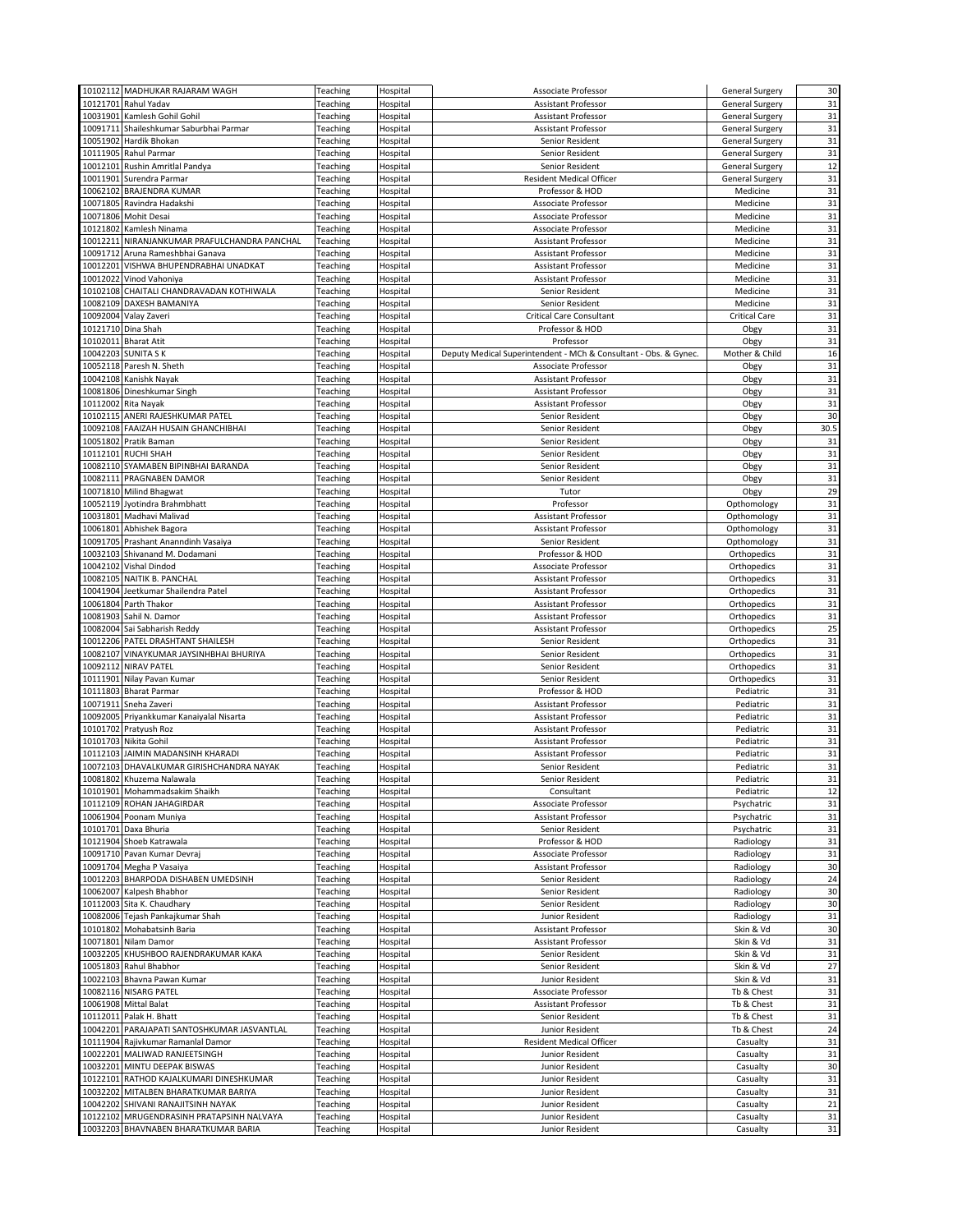|          | 10122103 PATEL ANKUR                                       | Teaching           | Hospital             | Junior Resident                          | Casualty          | 31           |
|----------|------------------------------------------------------------|--------------------|----------------------|------------------------------------------|-------------------|--------------|
|          | 10012204 KARISHMA RAJESHKUMAR PAL                          | Teaching           | Hospital             | Junior Resident                          | Casualty          | 31           |
|          |                                                            |                    |                      |                                          |                   |              |
|          | 10082104 JIGARKUMAR PATEL                                  | Teaching           | Hospital             | Junior Resident                          | Casualty          | 31           |
|          | 10112104 KARANKUMAR SHANTILAL GARASIYA                     | Teaching           | Hospital             | Junior Resident                          | Casualty          | 29           |
|          | 10042205 KUNJAN PRAJAPATI                                  | Teaching           | Hospital             | Junior Resident                          | Casualty          | 5            |
|          | 10112105 PANCHAL RAGHUVIRKUMAR BHUPENDRABHAI               | Teaching           | Hospital             | Junior Resident                          | Casualty          | 31           |
|          |                                                            |                    |                      |                                          |                   |              |
|          | 10112106 BATUL ASGARIBHAI MAKHARIA                         | Teaching           | Hospital             | Junior Resident                          | Casualty          | 31           |
|          | 10122106 NALVAYA URVASHI FATESINH                          | Teaching           | Hospital             | Junior Resident                          | Casualty          | 31           |
|          | 10112107 PRAJAPATI BRIJESH SANJAYKUMAR                     | Teaching           | Hospital             | Junior Resident                          | Casualty          | 31           |
|          | 10012208 SRUJALKUMAR MAHENDRABHAI CHAUHAN                  | Teaching           | Hospital             | Junior Resident                          | Casualty          | 31           |
|          | 10012209 JAYSHRIBEN RAMESHBHAI MANAT                       | Teaching           | Hospital             | Junior Resident                          | Casualty          | 31           |
|          |                                                            |                    |                      |                                          |                   |              |
|          | 10102109 RAKSHATSINH RANJITSINH NAYAK                      | Teaching           | Hospital             | Junior Resident                          | Casualty          | 31           |
|          | 10012210 DAMOR JAYESHBHAI ARVINDBHAI                       | Teaching           | Hospital             | Junior Resident                          | Casualty          | 31           |
|          | 10102110 TEJANSINH RANJITSINH NAYAK                        | Teaching           | Hospital             | Junior Resident                          | Casualty          | 31           |
|          | 10102113 JAY RAMESHBHAI PATEL                              | Teaching           | Hospital             | Junior Resident                          | Casualty          | 30           |
|          | 10052117 Vipul Hagvaniya                                   |                    |                      |                                          |                   | 31           |
|          |                                                            | Teaching           | Hospital             | Junior Resident                          | Casualty          |              |
| 10071803 | Parth Hada                                                 | Teaching           | Hospital             | Junior Resident                          | Casualty          | 31           |
|          | 10111906 Munira Jainudin Kharodawala                       | Teaching           | Hospital             | Junior Resident                          | Casualty          | 31           |
| 10122001 | Akshaykumar K. Prajapati                                   | Teaching           | Hospital             | Junior Resident                          | Medicine          | 31           |
| 10061909 | Sejad                                                      | Teaching           | Hospital             | Junior Resident                          | Medicine          | 31           |
|          |                                                            |                    |                      |                                          |                   |              |
|          | 10102114 BHAVINKUMAR SHAILENDRASINH NAYAK                  | Teaching           | Hospital             | Junior Resident                          | Medicine          | 28           |
|          | 10032105 Ashvin B. Ninama                                  | Teaching           | Hospital             | Junior Resident                          | Medicine          | 31           |
|          | 10092107 BHRANTI D. PANCHAL                                | Teaching           | Hospital             | Junior Resident                          | Micu              | 31           |
| 10021801 | Parul Patel                                                | Teaching           | Hospital             | Junior Resident                          | Micu              | 31           |
|          | 10032206 SIDHHARAJSINH BHARATSINH PADWAL                   | Teaching           | Hospital             | Junior Resident                          | Mrd               | 23.5         |
|          |                                                            |                    |                      |                                          |                   |              |
| 10012202 | <b>BAMANIA MARGAV</b>                                      | Teaching           | Hospital             | Junior Resident                          | Nicu              | 31           |
|          | 10042104 Gunjankumar Balvantsinh Beravat                   | Teaching           | Hospital             | Junior Resident                          | Reliver           | 31           |
|          | 10042105 Hetalben Rameshbhai Prajapati                     | Teaching           | Hospital             | Junior Resident                          | Reliver           | 31           |
|          | 10042106 Mehankkumar Dahyabhai Patel                       | Teaching           | Hospital             | Junior Resident                          | Reliver           | 31           |
|          |                                                            |                    |                      |                                          |                   | 31           |
|          | 10092106 VAISHALI NARENDRAKUMAR BAMAN                      | Teaching           | Hospital             | Junior Resident                          | Reliver           |              |
|          | 10092109 RUCHI SHAILESH PATEL                              | Teaching           | Hospital             | Junior Resident                          | Reliver           | 31           |
|          | 10042111 Dhairya Bharatkumar Joshi                         | Teaching           | Hospital             | Junior Resident                          | Reliver           | 12           |
|          | 10082113 KAMALKUMAR HASMUKHLAL NINAMA                      | Teaching           | Hospital             | Junior Resident                          | Reliver           | 30           |
|          | 10052115 Bhaveshkumar Sardarsinh Hada                      | Teaching           | Hospital             | Junior Resident                          | Reliver           | 31           |
|          |                                                            |                    |                      |                                          |                   |              |
|          | 10042001 Trusha Ditabhai Pasaya                            | Teaching           | Hospital             | Junior Resident                          | Reliver           | 31           |
| 10122003 | Bhavesh Kothari                                            | Teaching           | Hospital             | Junior Resident                          | Surgery           | 31           |
|          | 30072103 Paresh J. Shah                                    | Retainership       | College              | <b>General Manager</b>                   | Accounts          | 31           |
|          | 30091706 Jayantilal Nanalal Bhatt                          | Retainership       | Hospital             | Accounts Asst. / Os                      | Accounts          | 31           |
|          | 30052102 KIRANKUMAR AMRUTLAL PRAJAPATI                     | Retainership       | Hospital             | Retainer                                 | It & Systems      | 31           |
|          |                                                            |                    |                      |                                          |                   |              |
|          | 40032201 MANISH SOLANKI                                    | ParaMedical        | Hospital             | OT Assistant Manager                     | 0.T.              | 31           |
|          | 20121801 Daxa Mohaniya                                     | Nursing            | Hospital             | <b>Staff Nurse</b>                       | <b>Blood Bank</b> | 30           |
| 20072102 | BARIYA MEHULKUMAR ARVINDBHAI                               | Nursing            | Hospital             | <b>Staff Brother</b>                     | Casualty          | 29           |
|          | 20042211 ANKITABEN DINESHBHAI NALVAYA                      | Nursing            | Hospital             | <b>Staff Nurse</b>                       | Casualty          | 8            |
|          |                                                            |                    |                      |                                          |                   |              |
|          |                                                            |                    |                      |                                          |                   |              |
|          | 20012010 Nilamben Vajesingbhai Damor                       | Nursing            | Hospital             | <b>Staff Nurse</b>                       | Casualty          | 29           |
| 20022002 | Shankar Lal Hada                                           | Nursing            | Hospital             | <b>Staff Nurse</b>                       | Casualty          | 29           |
|          | 20031906 Anjana Kishanbhai Kishori                         | Nursing            | Hospital             | <b>Staff Nurse</b>                       | Casualty          | 31           |
|          |                                                            |                    |                      |                                          |                   |              |
| 20041903 | Asmita D Ravat                                             | Nursing            | Hospital             | <b>Staff Nurse</b>                       | Casualty          | 31           |
|          | 20051903 Payal Rathva                                      | Nursing            | Hospital             | <b>Staff Nurse</b>                       | Casualty          | 30           |
| 20061922 | Manishaben Bhupendrasinh Valand                            | Nursing            | Hospital             | <b>Staff Nurse</b>                       | Casualty          | 31           |
|          | 20062002 Hinalben Dama                                     | Nursing            | Hospital             | <b>Staff Nurse</b>                       | Casualty          | 31           |
|          | 20072020 Mahendra Singh Panwar                             | Nursing            | Hospital             | <b>Staff Nurse</b>                       | Casualty          | 20           |
|          |                                                            |                    |                      |                                          |                   |              |
|          | 20081908 Yogeshkumar Prathvisingh Khajja                   | Nursing            | Hospital             | <b>Staff Nurse</b>                       | Casualty          | 31           |
|          | 20092003 Samir Shantilal Christian                         | Nursing            | Hospital             | <b>Staff Nurse</b>                       | Casualty          | 30           |
|          | 20101703 Chandanben Malshingbhai Tadvi                     | Nursing            | Hospital             | <b>Staff Nurse</b>                       | Casualty          | 30           |
|          | 20101901 Kirtesh Dodiyar                                   | Nursing            | Hospital             | <b>Staff Nurse</b>                       | Casualty          | 31           |
|          | 20111704 Chandrikaben R. Bamaniya                          | Nursing            | Hospital             | <b>Staff Nurse</b>                       | Casualty          | 26           |
|          | 20111803 Rohit Baria                                       |                    |                      |                                          |                   |              |
|          |                                                            | Nursing            | Hospital             | <b>Staff Nurse</b>                       | Casualty          | 31           |
| 20111905 | Ajay Bariya                                                | Nursing            | Hospital             | <b>Staff Nurse</b>                       | Casualty          | 30           |
|          | 20121810 Bhavna Shankarbhai Baria                          | Nursing            | Hospital             | <b>Staff Nurse</b>                       | Casualty          | 31           |
|          | 20121912 Anandkumar Pashvabhai Deval                       | Nursing            | Hospital             | Staff Nurse                              | Casualty          | 30           |
|          | 20121922 Shivaniben Subhashbhai Prajapati                  | Nursing            | Hospital             | <b>Staff Nurse</b>                       | Casualty          | 31           |
|          | 20071911 Nimishaben Mayurbhai Jatwa                        |                    |                      |                                          | Dental - Opd      |              |
|          |                                                            | Nursing            | Hospital             | <b>Staff Nurse</b>                       |                   | 29.5         |
|          | 20121807 Krupaben Shantilal Prajapati                      | Nursing            | Hospital             | Staff Nurse                              | Dental - Opd      | 31           |
| 20071909 | Pushpaben Rameshbhai Panda                                 | Nursing            | Hospital             | <b>Staff Nurse</b>                       | Ent Opd           | 31           |
|          | 20111909 Reena Amliyar                                     | Nursing            | Hospital             | <b>Staff Nurse</b>                       | Eye Ward          | 31           |
|          | 20062003 Jenifar Bariya                                    | Nursing            | Hospital             | <b>Staff Nurse</b>                       | Gaynec            | 31           |
|          | Kailash Rathod                                             |                    |                      |                                          |                   |              |
| 20071802 |                                                            | Nursing            | Hospital             | <b>Staff Nurse</b>                       | Gaynec            | 31           |
|          | 20051803 Jastinaben Kestubhai Khristi                      | Nursing            | Hospital             | Incharge                                 | General Ot        | 31           |
|          | 20071808 Madan Deval                                       | Nursing            | Hospital             | Technician                               | General Ot        | 26.5         |
| 20101701 | Kantaben Damor                                             | Nursing            | Hospital             | <b>Staff Nurse</b>                       | General Ot        | 30           |
|          |                                                            |                    | Hospital             |                                          |                   |              |
|          | 20121701 Rajesh Mori                                       | Nursing            |                      | Technician                               | General Ot        | 31           |
|          | 20032002 Swati Masih                                       | Nursing            | Hospital             | <b>Staff Nurse</b>                       | Gynec             | 30           |
|          | 20022008 Reginaben Prakashbhai Sangada                     | Nursing            | Hospital             | <b>Staff Nurse</b>                       | Gynec Labour Room | 5            |
|          | 20022010 Manishaben Solanki                                | Nursing            | Hospital             | <b>Staff Nurse</b>                       | Gynec Labour Room | 31           |
|          | 20101907 Sharon Mandloi                                    | Nursing            | Hospital             | <b>Staff Nurse</b>                       | Gynec Labour Room | 30           |
|          |                                                            |                    |                      |                                          |                   |              |
| 20111903 | Shweta Vasuniya                                            | Nursing            | Hospital             | Incharge                                 | Gynec Labour Room | 30.5         |
|          | 20022013 Madhuri Shaileshbhai Parmar                       | Nursing            | Hospital             | <b>Staff Nurse</b>                       | Gynec Ward        | 30           |
|          | 20101804 Shilpa Ninama                                     | Nursing            | Hospital             | <b>Staff Nurse</b>                       | Gynec Ward        | 31           |
|          | 20111801 Hasumati Mavi                                     | Nursing            | Hospital             | <b>Staff Nurse</b>                       | Gynec Ward        | 30           |
|          | 20121811 Jignasha Bhuriya                                  | Nursing            |                      | Incharge                                 | <b>Gynec Ward</b> |              |
|          |                                                            |                    | Hospital             |                                          |                   | 30           |
|          | 20121910 Sejalben Dilipbhai Dhanki                         | Nursing            | Hospital             | <b>Staff Nurse</b>                       | Gynec Ward        | 31           |
|          | 20121920 Bangadiya Gayatriben Natvrabhai                   | Nursing            | Hospital             | Staff Nurse                              | Gynec Ward        | 31           |
| 20082103 | RITA RAMSINH PARMAR<br>20032103 Artiben Dineshbhai Charpot | Nursing<br>Nursing | Hospital<br>Hospital | <b>Staff Nurse</b><br><b>Staff Nurse</b> | Iccu<br>Medical   | 28<br>$30\,$ |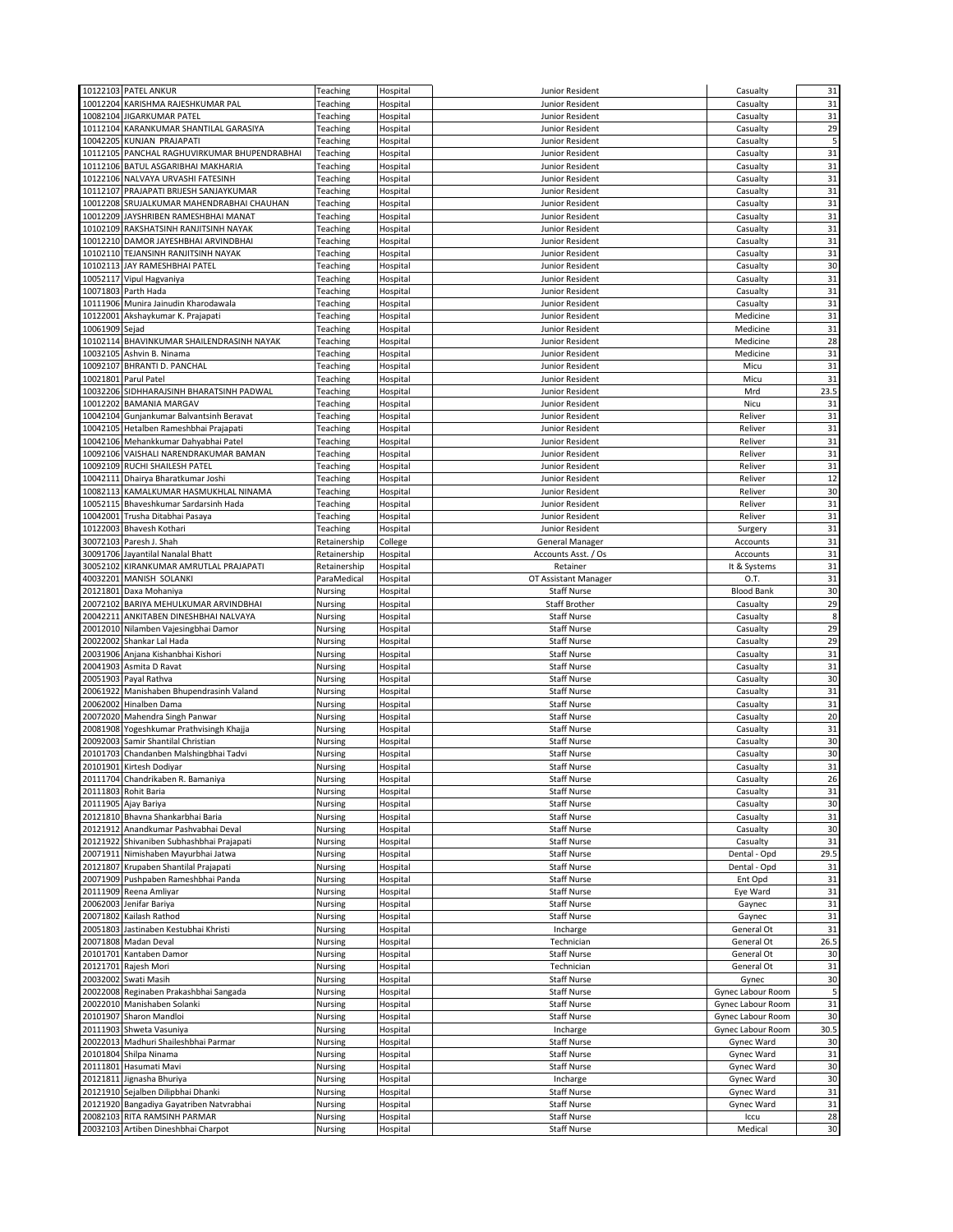|                 | 20032006 Ruchita Silvansbhai Bariya                                        | Nursing            | Hospital             | <b>Staff Nurse</b>                       | Medical             | 28       |
|-----------------|----------------------------------------------------------------------------|--------------------|----------------------|------------------------------------------|---------------------|----------|
| 20071806        | Suresh Rav                                                                 | Nursing            | Hospital             | Incharge                                 | Medical             | 31       |
| 20081901        | Varshaben Vechatbhai Katara                                                | Nursing            | Hospital             | <b>Staff Nurse</b>                       | Medical             | 31       |
|                 |                                                                            |                    |                      |                                          |                     |          |
|                 | 20081902 Reenaben Arunkumar Dhinga                                         | Nursing            | Hospital             | Staff Nurse                              | Medical             | 30       |
|                 | 20091916 Pratikshaben Kamjibhai Sangada                                    | Nursing            | Hospital             | Staff Nurse                              | Medical             | 28       |
|                 | 20101702 Urvashi Bharatbhai Khaped                                         | Nursing            | Hospital             | Incharge                                 | Medical             | 31       |
|                 | 20101803 Shobhana J. Rohit                                                 | Nursing            | Hospital             | Staff Nurse                              | Medical             | 30       |
| 20111802        | Kinjal Gohil                                                               | Nursing            | Hospital             | <b>Staff Nurse</b>                       | Medical             | 27       |
| 20062101        | Kinjalben Ravat                                                            | Nursing            | Hospital             | Staff Nurse                              | Medical Ward        | 28       |
|                 | 20062102 Manishaben Havsingbhai Bhabhor                                    | Nursing            | Hospital             | <b>Staff Nurse</b>                       | Medical Ward        | 28       |
|                 | 20122003 Asha Josaf Bhuriya                                                | Nursing            | Hospital             | <b>Staff Nurse</b>                       | <b>Medical Ward</b> | 30       |
|                 |                                                                            |                    |                      |                                          |                     |          |
|                 | 20082104 ANJUBEN SURTABHAI MINAMA                                          | Nursing            | Hospital             | Staff Nurse                              | <b>Medical Ward</b> | 30       |
|                 | 20082106 NIKITA SENABHAI RATHOD                                            | Nursing            | Hospital             | <b>Staff Nurse</b>                       | Medical Ward        | 30       |
|                 | 20082108 PARMAR SUREKHABEN LASUBHAI                                        | Nursing            | Hospital             | Staff Nurse                              | Medical Ward        | 30       |
|                 | 20092110 BARIA BHUMIKABEN CHHATRASINH                                      | Nursing            | Hospital             | Staff Nurse                              | Medical Ward        | 31       |
|                 | 20092112 MAHIDA PRIYANKABEN SANJAYBHAI                                     | Nursing            | Hospital             | <b>Staff Nurse</b>                       | Medical Ward        | 31       |
|                 | 20092113 KATARA SONALBEN                                                   |                    |                      | <b>Staff Nurse</b>                       | <b>Medical Ward</b> | 30       |
|                 |                                                                            | Nursing            | Hospital             |                                          |                     |          |
|                 | 20092114 BARIA RENUKABEN                                                   | Nursing            | Hospital             | <b>Staff Nurse</b>                       | Medical Ward        | 31       |
|                 | 20092115 BHABHOR SONALBEN RATANBHAI                                        | Nursing            | Hospital             | <b>Staff Nurse</b>                       | <b>Medical Ward</b> | 30       |
|                 | 20012004 Mittal Suklabhai Pargi                                            | Nursing            | Hospital             | <b>Staff Nurse</b>                       | Medical Ward        | 30       |
|                 | 20012013 Krishnaben Dineshbhai Damor                                       | Nursing            | Hospital             | Staff Nurse                              | Medical Ward        | 29       |
|                 | 20012014 Insiya Ismail Shaikh                                              | Nursing            | Hospital             | <b>Staff Nurse</b>                       | Medical Ward        | 30       |
|                 | 20022003 Nirali Mangalsing Baria                                           | Nursing            | Hospital             | Staff Nurse                              | Medical Ward        | 30       |
| 20032011        | Harshaben Shaileshbhai Baria                                               | Nursing            | Hospital             | <b>Staff Nurse</b>                       | <b>Medical Ward</b> | 31       |
|                 |                                                                            |                    |                      |                                          |                     |          |
| 20041911        | Lataben Maganbhai Kishori                                                  | Nursing            | Hospital             | <b>Staff Nurse</b>                       | <b>Medical Ward</b> | 30.5     |
|                 | 20042005 Hiralben Pravinsinh Rathod                                        | Nursing            | Hospital             | <b>Staff Nurse</b>                       | Medical Ward        | 31       |
|                 | 20061904 Alkabahen Khadiya                                                 | Nursing            | Hospital             | <b>Staff Nurse</b>                       | Medical Ward        | 29       |
|                 | 20061909 Madhuben Kalibhai Bariya                                          | Nursing            | Hospital             | <b>Staff Nurse</b>                       | Medical Ward        | 30       |
| 20072003        | Sonalben Bamaniya                                                          | Nursing            | Hospital             | Staff Nurse                              | Medical Ward        | 26       |
|                 | 20072009 Pinalben Kajubhai Nisarta                                         | Nursing            | Hospital             | <b>Staff Nurse</b>                       | Medical Ward        | 29       |
|                 |                                                                            |                    |                      |                                          |                     |          |
|                 | 20072029 Asmitaben Taviyad                                                 | Nursing            | Hospital             | <b>Staff Nurse</b>                       | <b>Medical Ward</b> | 29       |
|                 | 20072033 Pinkalkumar Navalsingbhai Bariya                                  | Nursing            | Hospital             | Staff Nurse                              | Medical Ward        | 30       |
| 20072034 Harish |                                                                            | Nursing            | Hospital             | <b>Staff Nurse</b>                       | <b>Medical Ward</b> | 31       |
|                 | 20072038 Anju Nanji Vala                                                   | Nursing            | Hospital             | <b>Staff Nurse</b>                       | Medical Ward        | 28       |
|                 | 20082005 Rishipal Singh Kanavat                                            | Nursing            | Hospital             | Staff Nurse                              | Medical Ward        | 30       |
|                 | 20082006 Rahulbhai Dalsinh Pithaya                                         | Nursing            | Hospital             | <b>Staff Nurse</b>                       | Medical Ward        | 30       |
|                 |                                                                            |                    |                      |                                          |                     |          |
|                 | 20082007 Mukeshbhai Tersingbhai Bhabhor                                    | Nursing            | Hospital             | Staff Nurse                              | Medical Ward        | 30       |
|                 | 20082008 Ratan Prakash Pareek                                              | Nursing            | Hospital             | <b>Staff Nurse</b>                       | Medical Ward        | 31       |
|                 | 20092009 Diwanbhai Nevjibhai Machhar                                       | Nursing            | Hospital             | <b>Staff Nurse</b>                       | <b>Medical Ward</b> | 23       |
| 20121904        | Vaibhavbhai Parvatbhai Bilwal                                              | Nursing            | Hospital             | Staff Nurse                              | Medical Ward        | 31       |
|                 | 20121918 Vaishaliben Navalsinh Rathod                                      | Nursing            | Hospital             | <b>Staff Nurse</b>                       | Medical Ward        | 30       |
| 20052103        | Shitalben Ishvarbhai Rathod                                                | Nursing            | Hospital             | <b>Staff Nurse</b>                       | Medicine            | 30       |
|                 |                                                                            |                    |                      |                                          |                     |          |
|                 |                                                                            |                    |                      |                                          |                     |          |
| 20122005        | Aradhanaben Malsingbhai Panda                                              | Nursing            | Hospital             | Staff Nurse                              | Medicine            | 31       |
|                 | 20042106 Sanjaykumar Bharatbhai Damor                                      | Nursing            | Hospital             | <b>Staff Brother</b>                     | Medicine            | 27       |
|                 | 20042107 Kinjalben Savsingbhai Pargi                                       | Nursing            | Hospital             | Staff Nurse                              | Medicine            | 31       |
| 20042117        | Anita Behra                                                                | Nursing            | Hospital             | Staff Nurse                              | Medicine            | 29       |
|                 | 20081805 Minesh Bhabhor                                                    | Nursing            | Hospital             | <b>Staff Nurse</b>                       | Medicine            | 30       |
|                 |                                                                            |                    |                      |                                          |                     |          |
|                 | 20081806 Mahesh Machar                                                     | Nursing            | Hospital             | <b>Staff Nurse</b>                       | Medicine            | 30       |
| 20091801        | Twinkle D Hathila                                                          | Nursing            | Hospital             | <b>Staff Nurse</b>                       | Medicine            | 31       |
| 20091802        | Varshaben M Nisarta                                                        | Nursing            | Hospital             | <b>Staff Nurse</b>                       | Medicine            | 31       |
|                 | 20091803 Radha M Bhuriya                                                   | Nursing            | Hospital             | <b>Staff Nurse</b>                       | Medicine            | 31       |
|                 | 20091804 Rameshwariben Muniya                                              | Nursing            | Hospital             | Staff Nurse                              | Medicine            | 31       |
|                 | 20102002 Maitalben Yogeshkumar Solanki                                     | Nursing            | Hospital             | <b>Staff Nurse</b>                       | Medicine            | 30       |
|                 | 20102005 Dhanlaxmi Navalsingh Gohil                                        | Nursing            | Hospital             | <b>Staff Nurse</b>                       | Medicine            | 31       |
|                 |                                                                            |                    |                      |                                          | Medicine            |          |
|                 | 20102008 Nikeshkumar Dharamendrabhai Dhinga                                | Nursing            | Hospital             | <b>Staff Nurse</b>                       |                     | 31<br>27 |
|                 | 20052004 Pachaliben Sanjaykumar Ninama                                     | Nursing            | Hospital             | <b>Staff Nurse</b>                       | Medicine Ward       |          |
|                 | 20082101 JANVI DINESHKUMAR PRAJAPTI                                        | Nursing            | Hospital             | Staff Nurse                              | Micu                | 31       |
|                 | 20082105 RATHOD SONALBEN                                                   | Nursing            | Hospital             | <b>Staff Nurse</b>                       | Micu                | 29       |
|                 | 20032109 Ishvarbhai Shakrabhai Bamanya                                     | Nursing            | Hospital             | Staff Nurse                              | Micu                | 31       |
|                 | 20031902 Mittal Nisarta                                                    | Nursing            | Hospital             | Staff Nurse                              | Micu                | 25       |
|                 | 20071904 Likitaben Baria                                                   | Nursing            | Hospital             | Staff Nurse                              | Micu                | 30       |
|                 | 20101905 Riddhi Panchal                                                    | Nursing            | Hospital             | <b>Staff Nurse</b>                       | Micu                |          |
|                 |                                                                            |                    |                      |                                          |                     | 30       |
|                 | 20092106 DAMOR SNEHA KALABHAI                                              | Nursing            | Hospital             | <b>Staff Nurse</b>                       | Nicu                | 31       |
|                 | 20052001 Ajaybhai Ramanbhai Katha                                          | Nursing            | Hospital             | Staff Nurse                              | Nicu                | 31       |
|                 | 20061803 Monika B. Chauhan                                                 | Nursing            | Hospital             | Incharge                                 | Nicu                | 31       |
|                 | 20012201 SONU TOMAR                                                        | Nursing            | Hospital             | <b>Staff Nurse</b>                       | Nursing             | 28       |
|                 | 20022201 SUDHABEN KENETH JOY                                               | Nursing            | Hospital             | Ans                                      | Nursing             | 31       |
|                 | 20032101 Manjulaben Rupsinh Bamaniya                                       | Nursing            | Hospital             | Staff Nurse                              | Nursing             | 31       |
| 20032201        |                                                                            |                    |                      | <b>Staff Nurse</b>                       |                     |          |
|                 | <b>SUSHILABEN PARGI</b>                                                    | Nursing            | Hospital             |                                          | Nursing             | 30       |
|                 | 20042101 Amishaben Titubhai Minama                                         | Nursing            | Hospital             | Staff Nurse                              | Nursing             | 30       |
|                 | 20042201 VAISHALIBEN SHANABHAI HATHILA                                     | Nursing            | Hospital             | Staff Nurse                              | Nursing             | 19       |
|                 | 20092101 SAROJBEN SAMUBHAI DEVADA                                          | Nursing            | Hospital             | <b>Staff Nurse</b>                       | Nursing             | 29       |
|                 | 20102101 ANKITABEN DALSUKHBHAI TAVIYAD                                     | Nursing            | Hospital             | Staff Nurse                              | Nursing             | 31       |
|                 | 20122101 NURI DUDAVE                                                       | Nursing            | Hospital             | Staff Nurse                              | Nursing             | 29       |
|                 |                                                                            |                    |                      |                                          |                     |          |
|                 | 20012202 KULDEEP SINGH PARMAR                                              | Nursing            | Hospital             | <b>Staff Nurse</b>                       | Nursing             | 24       |
|                 | 20022202 RAJESHKUMAR SURESHBHAI NISARTA                                    | Nursing            | Hospital             | Staff Nurse                              | Nursing             | 30       |
|                 | 20042102 Archana Sevabhai Bamaniya                                         | Nursing            | Hospital             | <b>Staff Nurse</b>                       | Nursing             | 30       |
|                 | 20042202 CHANDRIKABEN KALUBHAI SANGOD                                      | Nursing            | Hospital             | <b>Staff Nurse</b>                       | Nursing             | 19       |
|                 | 20052102 Arvindbhai Khatrabhai Pargi                                       | Nursing            | Hospital             | Staff Brother                            | Nursing             | 31       |
|                 | 20092102 SHARMISTHABEN NARAYANBHAI PATEL                                   | Nursing            | Hospital             | <b>Staff Nurse</b>                       | Nursing             | 30       |
|                 | 20102102 SONALIBEN VINODBHAI KHANGUDA                                      | Nursing            | Hospital             | Staff Nurse                              | Nursing             | 31       |
|                 |                                                                            |                    |                      |                                          |                     |          |
|                 | 20122102 SHARMI KANESH                                                     | Nursing            | Hospital             | Staff Nurse                              | Nursing             | 29       |
|                 | 20012203 MINAMA SHITALBEN KALIDAS<br>20022203 RINKUBEN SHANKARBHAI DODIYAR | Nursing<br>Nursing | Hospital<br>Hospital | <b>Staff Nurse</b><br><b>Staff Nurse</b> | Nursing<br>Nursing  | 27<br>30 |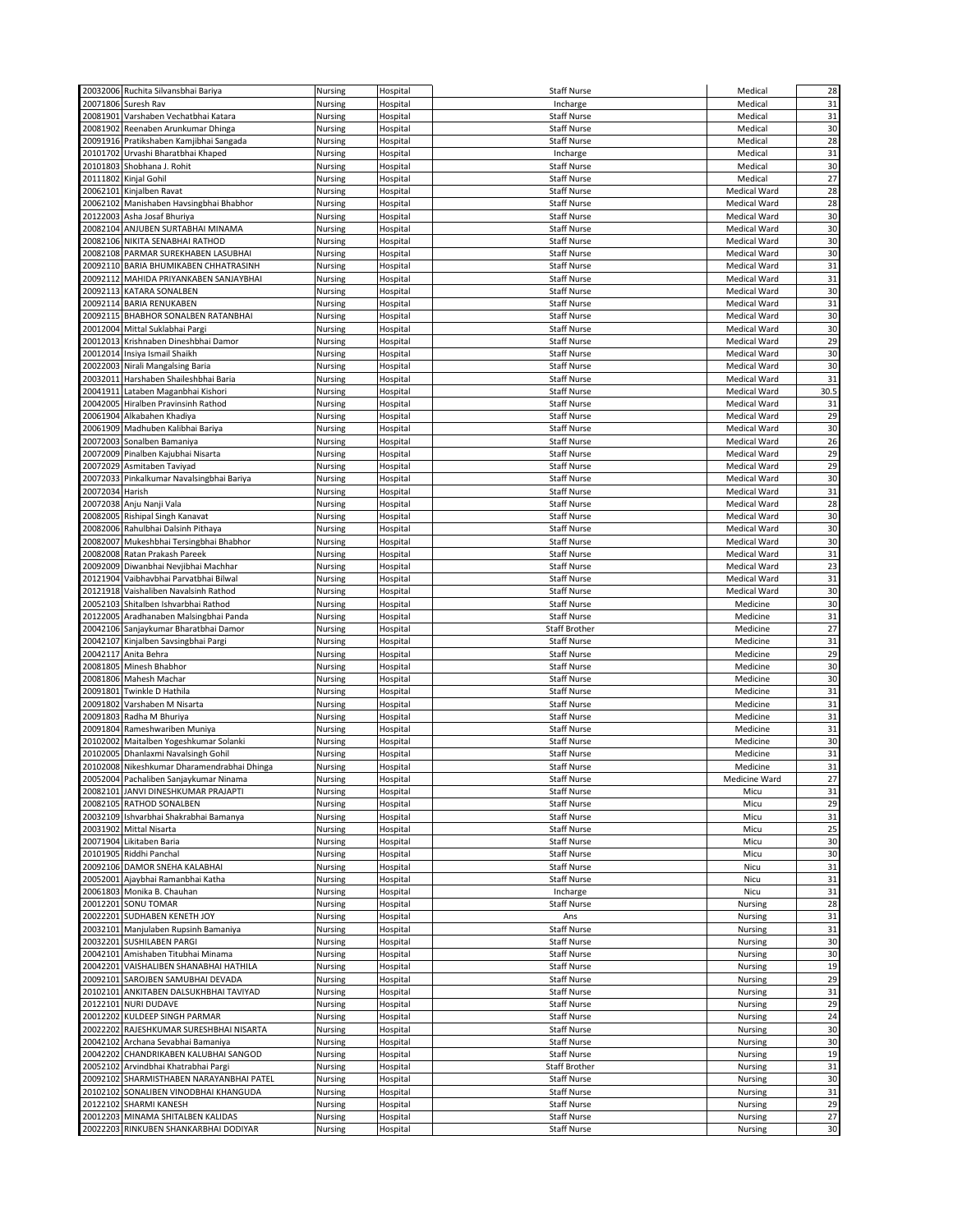|          | 20032203 NIDHIBEN YOGESHBHAI RATHOD          | Nursing            | Hospital | <b>Staff Nurse</b>   | Nursing        | 30             |
|----------|----------------------------------------------|--------------------|----------|----------------------|----------------|----------------|
| 20042103 | Ashaben Rameshbhai Pargi                     | Nursing            | Hospital | <b>Staff Nurse</b>   | Nursing        | 30             |
|          | 20042203 JINALBEN PATEL                      | Nursing            | Hospital | <b>Staff Nurse</b>   | Nursing        | 21             |
|          | 20092103 PARMAR VAISHALIBEN HARMALSINH       | Nursing            | Hospital | <b>Staff Nurse</b>   | Nursing        | 31             |
|          | 20112103 MOHANIYA MANISHABEN ABHESINGBHAI    | Nursing            | Hospital | <b>Staff Nurse</b>   | Nursing        | 30             |
|          |                                              |                    |          |                      |                |                |
|          | 20122103 MOHANIYA DHARMISHTHABEN VIRSINHBHAI | Nursing            | Hospital | <b>Staff Nurse</b>   | Nursing        | 31             |
|          | 20012104 Monika Mayurkumar Labana            | Nursing            | Hospital | Incharge             | Nursing        | 29.5           |
| 20022204 | NIKITABEN MALIVAD                            | Nursing            | Hospital | <b>Staff Nurse</b>   | Nursing        | 30             |
|          | 20032204 KANTABEN RUMALBHAI MAVI             | Nursing            | Hospital | <b>Staff Nurse</b>   | Nursing        | 31             |
|          | 20042204 PRASHANT TAGARIYA                   | Nursing            | Hospital | <b>Staff Nurse</b>   | Nursing        | 20             |
| 20112104 | CHAUHAN VAISHALIBEN VIPULKUMAR               | Nursing            | Hospital | <b>Staff Nurse</b>   | Nursing        | 30             |
|          | 20122104 DAMOR VIDHIBEN RIDHAMBHAI           | Nursing            | Hospital | <b>Staff Nurse</b>   | Nursing        | 30             |
|          | 20012205 ASMITABEN RAMSINGBHAI DAMOR         | Nursing            | Hospital | <b>Staff Nurse</b>   | Nursing        | 30             |
|          | 20022205 KARINABEN KASUBHAI PARGI            | Nursing            | Hospital | <b>Staff Nurse</b>   | Nursing        | 29             |
|          | 20032205 JIGITSABEN RAKESHBHAI MUNIYA        | Nursing            | Hospital | <b>Staff Nurse</b>   | Nursing        | 31             |
|          | 20042105 Jayashreeben Dipakbhai Damor        | Nursing            | Hospital | <b>Staff Nurse</b>   | Nursing        | 26             |
|          | 20042205 MAVI JINALBEN                       | Nursing            | Hospital | <b>Staff Nurse</b>   | Nursing        | 20             |
|          | 20052105 Dhavalkumar Ravat                   | Nursing            | Hospital | Staff Brother        | Nursing        | 30             |
|          |                                              |                    |          |                      |                | 30             |
|          | 20092105 DAMOR RONAKBEN RAMSINGBHAI          | Nursing            | Hospital | <b>Staff Nurse</b>   | Nursing        |                |
|          | 20102105 SEJALBEN JITENDRABHAII PALAS        | Nursing            | Hospital | <b>Staff Nurse</b>   | Nursing        | 28             |
|          | 20112105 PARMAR MANSIBEN LALITBHAI           | Nursing            | Hospital | <b>Staff Nurse</b>   | Nursing        | 29             |
|          | 20122105 Mittalben Ashishbhai Ghoti          | Nursing            | Hospital | <b>Staff Nurse</b>   | <b>Nursing</b> | 30             |
|          | 20012206 MUNIYA ANJANABEN RAJESHBHAI         | Nursing            | Hospital | <b>Staff Nurse</b>   | Nursing        | 31             |
|          | 20022206 ASHISHKUMAR GAUTAMBHAI DAMOR        | Nursing            | Hospital | <b>Staff Brother</b> | Nursing        | 22             |
|          | 20032206 AMISHABAHEN PRAVINBHAI DAMA         | Nursing            | Hospital | <b>Staff Nurse</b>   | Nursing        | 31             |
|          | 20042206 HIMMATBHAI NATVARBHAI CHAUHAN       | Nursing            | Hospital | <b>Staff Nurse</b>   | Nursing        | 22             |
|          | 20052106 Sharmisthaben Chimanbhai Katara     | Nursing            | Hospital | <b>Staff Nurse</b>   | Nursing        | 31             |
|          | 20102106 MANISHABEN RAMABHAI GARASIYA        | Nursing            | Hospital | <b>Staff Nurse</b>   | Nursing        | 15             |
|          | 20112106 BARKHA RATHOD                       | Nursing            | Hospital | <b>Staff Nurse</b>   | Nursing        | 15             |
|          | 20022207 REENABEN KEVALSINH BARIA            | Nursing            | Hospital | <b>Staff Nurse</b>   | Nursing        | 31             |
|          | 20032207 RENUKABEN JAGDISHBHAI GHOTI         | Nursing            | Hospital | <b>Staff Nurse</b>   | Nursing        | 31             |
|          | 20042207 SUSHILABEN APSINH KOLI              | Nursing            | Hospital | <b>Staff Nurse</b>   | Nursing        | 21             |
|          |                                              |                    |          |                      |                |                |
|          | 20052107 Gayatriben Kikabhai Bhedi           | Nursing            | Hospital | <b>Staff Nurse</b>   | Nursing        | 31             |
|          | 20102107 LAKSHMIBEN LALABHAI BHAGORA         | Nursing            | Hospital | <b>Staff Nurse</b>   | Nursing        | 30             |
|          | 20122107 BAMNIYA SUGARTABEN RAYSINGBHAI      | Nursing            | Hospital | <b>Staff Nurse</b>   | <b>Nursing</b> | 30             |
|          | 20012108 Anjana Parmar                       | Nursing            | Hospital | <b>Staff Nurse</b>   | Nursing        | 27             |
|          | 20022208 REENA BADOLE                        | Nursing            | Hospital | <b>Staff Nurse</b>   | Nursing        | 15             |
|          | 20032208 RAKESHKUMAR RAMANBHAI PARMAR        | Nursing            | Hospital | <b>Staff Nurse</b>   | Nursing        | 31             |
|          | 20042208 VAISHALIBEN HARIBHAI SARATANA       | Nursing            | Hospital | <b>Staff Nurse</b>   | Nursing        | 20             |
|          | 20122108 RINA BAGHEL                         | Nursing            | Hospital | <b>Staff Nurse</b>   | Nursing        | 29             |
|          | 20012209 ANITA BAMNIYA                       | Nursing            | Hospital | <b>Staff Nurse</b>   | Nursing        | 31             |
| 20022209 | PREMILABEN SAMJIBHAI BHABHOR                 | Nursing            | Hospital | <b>Staff Nurse</b>   | Nursing        | 31             |
| 20032209 | GIRISHBHAI VAKHATSINH DAMOR                  | Nursing            | Hospital | <b>Staff Nurse</b>   | Nursing        | 26             |
| 20042209 | CHANDRIKABEN KIRTISINH KATHALIYA             | Nursing            | Hospital | <b>Staff Nurse</b>   | <b>Nursing</b> | 19             |
|          | 20082109 SANDEEP KUMAR                       | Nursing            | Hospital | Icn                  | Nursing        | 31             |
|          |                                              |                    |          |                      |                |                |
|          | 20092109 CHAVDA SHALINIBEN DINESHBHAI        | Nursing            | Hospital | <b>Staff Nurse</b>   | Nursing        | 31             |
|          | 20102109 VIMALABEN BACHUBHAI PARMAR          | Nursing            | Hospital | <b>Staff Nurse</b>   | <b>Nursing</b> | 29             |
|          | 20122109 PARMAR RUCHITABEN MEHULKUMAR        | Nursing            | Hospital | <b>Staff Nurse</b>   | Nursing        | 31             |
|          | 20012210 MAHIDA MINESHKUMAR                  |                    | Hospital | <b>Staff Nurse</b>   |                |                |
|          |                                              | Nursing            |          |                      | Nursing        | 30             |
|          | 20022110 Amrutaben Dindor                    | Nursing            | Hospital | <b>Staff Nurse</b>   | <b>Nursing</b> | 29             |
|          | 20022210 JASHODABEN KHUMSINGBHAI KATARA      | Nursing            | Hospital | <b>Staff Nurse</b>   | Nursing        | 31             |
|          | 20032210 SUBHASHKUMAR DINESHBHAI MAKAVANA    | Nursing            | Hospital | <b>Staff Nurse</b>   | Nursing        | 31             |
|          | 20042110 Ashrutiben Virsingbhai Bhabhor      | Nursing            | Hospital | <b>Staff Nurse</b>   | Nursing        | 31             |
|          | 20042210 ANJNABEN MAHESHBHAI BHURIYA         | Nursing            | Hospital | <b>Staff Nurse</b>   | Nursing        | 13             |
|          | 20082110 SHILPABEN BABUBHAI BHABHOR          |                    | Hospital | <b>Staff Nurse</b>   | Nursing        | 31             |
|          | 20102110 NIKEETA ANIL MOHANIYA               | Nursing<br>Nursing | Hospital | <b>Staff Nurse</b>   | <b>Nursing</b> | 29             |
|          |                                              |                    |          |                      |                |                |
|          | 20122110 PARVE HINAL VIJAYKUMAR              | Nursing            | Hospital | <b>Staff Nurse</b>   | Nursing        | 29             |
|          | 20012211 PARMAR PREMLATABEN LAXMANBHAI       | Nursing            | Hospital | <b>Staff Nurse</b>   | Nursing        | 30             |
|          | 20022111 Akshay Maru                         | Nursing            | Hospital | <b>Staff Nurse</b>   | Nursing        | 30             |
|          | 20022211 RANJANBEN PRAKASHBHAI DAMOR         | Nursing            | Hospital | Staff Nurse          | Nursing        | 30             |
|          | 20032211 ALKESHBHAI BHAGUBHAI KATARA         | Nursing            | Hospital | <b>Staff Nurse</b>   | Nursing        | 31             |
|          | 20042111 Jitmal D Bariya                     | Nursing            | Hospital | <b>Staff Brother</b> | Nursing        | 29             |
|          | 20082111 LATABEN CHIMANBHAI KOCHRA           | Nursing            | Hospital | Staff Nurse          | Nursing        | 30             |
|          | 20102111 DURGA MANSUKH GUNDIYA               | Nursing            | Hospital | <b>Staff Nurse</b>   | Nursing        | 31             |
|          | 20122111 MACHHAR JOSNABEN SHANKARBHAI        | Nursing            | Hospital | <b>Staff Nurse</b>   | Nursing        | 26             |
|          | 20012112 Lilaben Badubhai Bhabhor            | Nursing            | Hospital | <b>Staff Nurse</b>   | Nursing        | 30             |
|          | 20012212 RENUKABEN SAMABHAI BARIYA           | Nursing            | Hospital | <b>Staff Nurse</b>   | Nursing        | 31             |
|          | 20022212 PIYUSHBHAI KALUBHAI MARU            | Nursing            | Hospital | <b>Staff Brother</b> | Nursing        | 30             |
|          | 20032212 KUNJALKUMAR DILIPBHAI PARMAR        | Nursing            | Hospital | <b>Staff Nurse</b>   | Nursing        | 17             |
|          | 20042212 DAMOR BHAVIKA BABUBHAI              | Nursing            | Hospital | <b>Staff Nurse</b>   | Nursing        | 8              |
|          | 20122112 MINAKSHI KATARA                     | Nursing            | Hospital | <b>Staff Nurse</b>   | Nursing        |                |
|          |                                              |                    |          | <b>Staff Nurse</b>   |                | 31             |
|          | 20012113 Nileshvariben Damor                 | Nursing            | Hospital |                      | Nursing        | 31             |
|          | 20022213 SUNITA Narsing KACHHAWA             | Nursing            | Hospital | Ans                  | Nursing        | 31             |
|          | 20032213 KHUSBUBEN RATANBHAI PALAS           | Nursing            | Hospital | <b>Staff Nurse</b>   | Nursing        | 28             |
|          | 20042213 BHUHA KAMLESHBHAI CHATURBHAI        | Nursing            | Hospital | <b>Staff Nurse</b>   | Nursing        | $\overline{7}$ |
|          | 20082113 HIRALBEN NANDLAL PATEL              | Nursing            | Hospital | <b>Staff Nurse</b>   | Nursing        | 31             |
|          | 20102113 NANDANIBEN JASVANTSINH SISODIYA     | Nursing            | Hospital | <b>Staff Nurse</b>   | Nursing        | 31             |
|          | 20122113 CHETNA RATHORE                      | Nursing            | Hospital | <b>Staff Nurse</b>   | Nursing        | 30             |
|          | 20012114 Priyankaben Khetajibhai Meda        | Nursing            | Hospital | <b>Staff Nurse</b>   | Nursing        | 31             |
|          | 20032214 MAHESHKUMAR SARDARBHAI KATARA       | Nursing            | Hospital | <b>Staff Nurse</b>   | Nursing        | 29             |
|          | 20042214 PARMAR SEJALBEN RAMANBHAI           | Nursing            | Hospital | <b>Staff Nurse</b>   | Nursing        | $\overline{7}$ |
|          | 20082114 POOJA MAKANSINH CHAUHAN             | Nursing            | Hospital | Staff Nurse          | Nursing        | 26.5           |
|          | 20102114 GEETABEN NARIBHAI MOHANIYA          | Nursing<br>Nursing | Hospital | <b>Staff Nurse</b>   | Nursing        | 31<br>29       |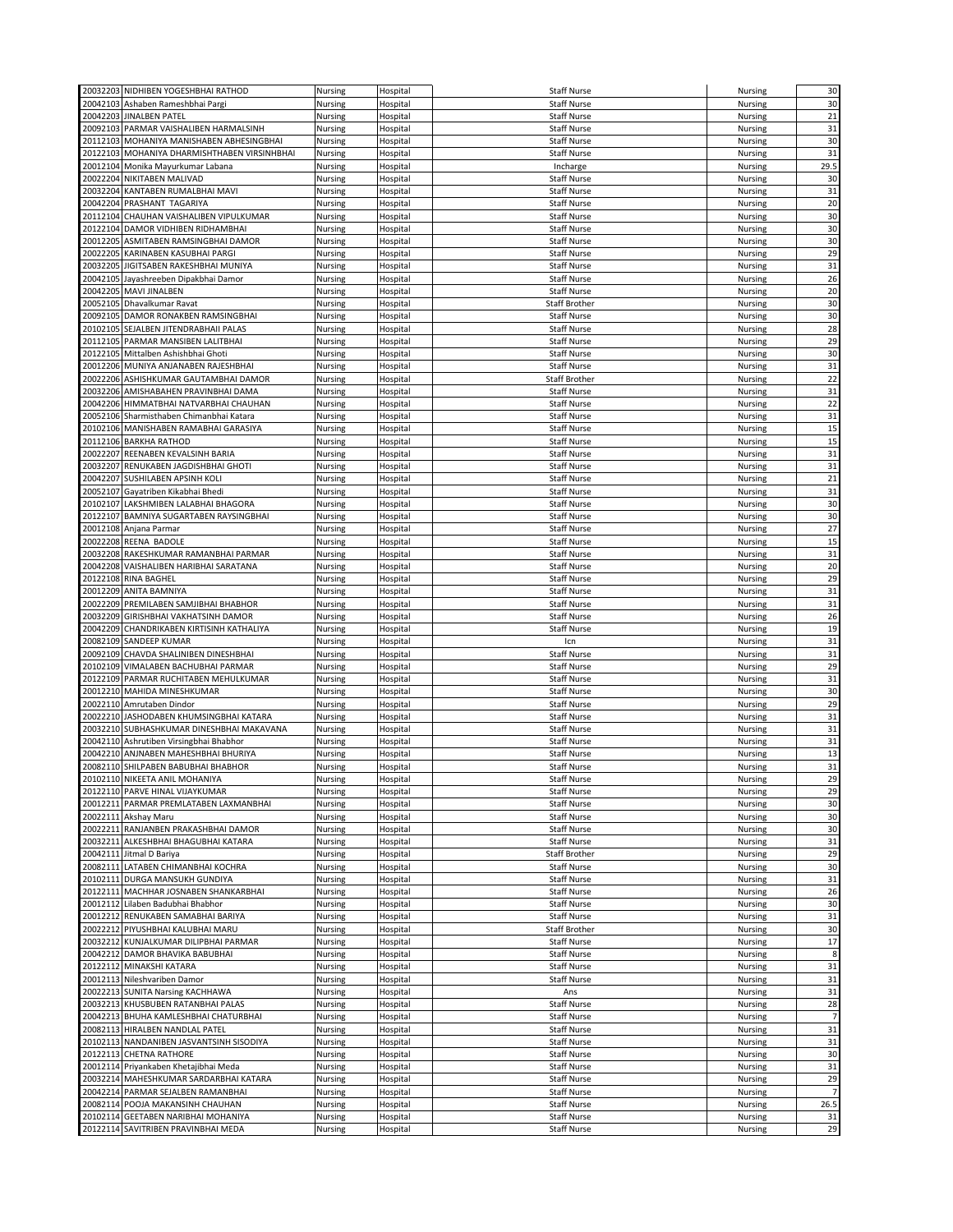|          | 20022115 Pinkalben Machhar                                | Nursing            | Hospital             | <b>Staff Nurse</b>             | Nursing           | 30       |
|----------|-----------------------------------------------------------|--------------------|----------------------|--------------------------------|-------------------|----------|
|          | 20022215 HINABEN BABUBHAI AMALIYAR                        | Nursing            | Hospital             | <b>Staff Nurse</b>             | Nursing           | 30.5     |
|          | 20032115 Sonalben Maganbhai Sangod                        | Nursing            | Hospital             | <b>Staff Nurse</b>             | Nursing           | 30       |
|          |                                                           |                    |                      |                                |                   |          |
|          | 20032215 FALGUNI KIKABHAI PARMAR                          | Nursing            | Hospital             | <b>Staff Nurse</b>             | Nursing           | 28.5     |
|          | 20042215 JIGNESHBHAI KAMJIBHAI SANGADA                    | Nursing            | Hospital             | <b>Staff Nurse</b>             | Nursing           |          |
|          | 20082115 ANITABEN BHAGABHAI MANDOD                        | Nursing            | Hospital             | <b>Staff Nurse</b>             | Nursing           | 31       |
|          | 20102115 ASHUBEN RAMESHBHAI SANGADA                       | Nursing            | Hospital             | <b>Staff Nurse</b>             | Nursing           | 29       |
|          | 20122115 SUNIL BABUSUNGH KEWAD                            | Nursing            | Hospital             | <b>Staff Nurse</b>             | Nursing           | 27       |
|          | 20012116 Leetaben Bhagabhai Mandod                        | Nursing            | Hospital             | <b>Staff Nurse</b>             | Nursing           | 26       |
|          | 20022216 NISHABEN KALUBHAI VASAIYA                        | Nursing            | Hospital             | <b>Staff Nurse</b>             | Nursing           | 30       |
|          | 20032116 Kavitaben Katara                                 | Nursing            | Hospital             | <b>Staff Nurse</b>             | Nursing           | 25       |
|          | 20032216 ASHWINBHAI BADIYABHAI BHABHOR                    | Nursing            | Hospital             | <b>Staff Nurse</b>             | Nursing           | 28.5     |
|          | 20042216 CHHAYABEN KANUBHAI KISHORI                       |                    |                      | <b>Staff Nurse</b>             | Nursing           | 6        |
|          |                                                           | Nursing            | Hospital             |                                |                   |          |
|          | 20082116 SANGITABEN HIRABHAI NAYAKA                       | Nursing            | Hospital             | <b>Staff Nurse</b>             | Nursing           | 31       |
|          | 20092116 DAMOR VIJYNTABEN SURMALBHAI                      | Nursing            | Hospital             | <b>Staff Nurse</b>             | Nursing           | 31       |
|          | 20122116 RAVI BAMANIYA                                    | Nursing            | Hospital             | <b>Staff Nurse</b>             | Nursing           | 31       |
|          | 20012117 Nisha Maheshbhai Prajapati                       | Nursing            | Hospital             | <b>Staff Nurse</b>             | Nursing           | 30       |
|          | 20042217 VINABEN KANUBHAI RATHOD                          | Nursing            | Hospital             | <b>Staff Nurse</b>             | Nursing           | 4        |
|          | 20092117 PARMAR NILAMBEN MOHANBHAI                        | Nursing            | Hospital             | <b>Staff Nurse</b>             | Nursing           | 31       |
|          | 20122117 MINESH CHANDRA                                   | Nursing            | Hospital             | <b>Staff Nurse</b>             | Nursing           | 31       |
|          | 20022218 AMIT SOMBHAI BHAGORA                             | Nursing            | Hospital             | <b>Staff Nurse</b>             | Nursing           | 29       |
|          | 20092118 MONIKA PRATAPBHAI RATHOD                         | Nursing            | Hospital             | <b>Staff Nurse</b>             | <b>Nursing</b>    | 31       |
|          |                                                           |                    |                      |                                |                   |          |
|          | 20102118 SUSMITA ASHOKBHAI BARIYA                         | Nursing            | Hospital             | <b>Staff Nurse</b>             | Nursing           | 31       |
|          | 20122118 PATEL AMISHABEN SURESHBHAI                       | Nursing            | Hospital             | <b>Staff Nurse</b>             | Nursing           | 31       |
|          | 20012119 Jignesh Jain                                     | Nursing            | Hospital             | Staff Brother                  | Nursing           | 25       |
| 20022219 | KATARA SUGANABEN ISHVARBHAI KATARA                        | Nursing            | Hospital             | <b>Staff Nurse</b>             | Nursing           | 31       |
|          | 20082119 PANKAJBHAI BHAVSHINGBHAI MALIVAD                 | Nursing            | Hospital             | <b>Staff Brother</b>           | Nursing           | 29       |
|          | 20092119 NIRMALABEN ARJUNBHAI SANGHADIYA                  | Nursing            | Hospital             | <b>Staff Nurse</b>             | Nursing           | 30       |
|          | 20102119 ANITABEN SHOBHABHAI CHAUHAN                      | Nursing            | Hospital             | <b>Staff Nurse</b>             | Nursing           | 31       |
|          | 20122119 VASAIYA ARTIBEN JAYANTILAL                       | Nursing            | Hospital             | <b>Staff Nurse</b>             | Nursing           | 28       |
|          | 20012120 Yash Khajja                                      | Nursing            | Hospital             | Staff Brother                  | Nursing           | 31       |
|          | 20032120 Nilam Manubhai Damor                             | Nursing            | Hospital             | <b>Staff Nurse</b>             | Nursing           | 31       |
|          |                                                           |                    |                      |                                |                   |          |
|          | 20042120 Rashmikaben Narvatbhai Makvana                   | Nursing            | Hospital             | <b>Staff Nurse</b>             | Nursing           | 31       |
|          | 20082120 LALITABEN GANPATBHAI BHILALA                     | Nursing            | Hospital             | <b>Staff Nurse</b>             | Nursing           | 30       |
|          | 20092120 SARLETBEN NATHUBHAI CHAMAR                       | Nursing            | Hospital             | <b>Staff Nurse</b>             | <b>Nursing</b>    | 30       |
|          | 20102120 SHARMISTABEN SADIYABHAI DAMOR                    | Nursing            | Hospital             | <b>Staff Nurse</b>             | Nursing           | 30.5     |
| 20032121 | Vibhutiben Narsinhbhai Ravat                              | Nursing            | Hospital             | <b>Staff Nurse</b>             | Nursing           | 31       |
|          | 20092121 KOMAL JAGANLAL KOLI                              | Nursing            | Hospital             | <b>Staff Nurse</b>             | Nursing           | 31       |
|          | 20102121 CHANDRIKA PANGLABHAI BAMNIYA                     | Nursing            | Hospital             | <b>Staff Nurse</b>             | Nursing           | 21       |
| 20092122 | MITALBEN MUKESHBHAI VAGONA                                | Nursing            | Hospital             | <b>Staff Nurse</b>             | Nursing           | 31       |
|          | 20102122 MEERABEN SAMJIBHAI MEDA                          | Nursing            | Hospital             | <b>Staff Nurse</b>             | Nursing           | 31       |
| 20092123 | MUNIYA JAGRUTIBEN KALSINGBHAI                             | Nursing            | Hospital             |                                |                   | 30       |
|          |                                                           |                    |                      |                                |                   |          |
|          |                                                           |                    |                      | <b>Staff Nurse</b>             | Nursing           |          |
| 20102123 | GITABEN SHARMABHAI RATHOD                                 | Nursing            | Hospital             | <b>Staff Nurse</b>             | Nursing           | 26       |
|          | 20092124 SELOT SARASVTIBEN NARVATBHAI                     | Nursing            | Hospital             | <b>Staff Nurse</b>             | <b>Nursing</b>    | 31       |
|          | 20102124 NARMADABEN MANSINGBHAI DINDOR                    | Nursing            | Hospital             | <b>Staff Nurse</b>             | Nursing           | 30       |
|          | 20092125 NAZIRKHAN ANWARKHAN PATHAN                       | Nursing            | Hospital             | Incharge                       | Nursing           | 31       |
|          | 20102125 SARLABEN GANGAJEEBHAI BARJOD                     | Nursing            | Hospital             | <b>Staff Nurse</b>             | <b>Nursing</b>    | 24       |
|          | 20092126 BARJOD LAXMIBEN SURESHBHAI                       | Nursing            | Hospital             | <b>Staff Nurse</b>             | Nursing           | 30       |
|          |                                                           |                    |                      | <b>Staff Nurse</b>             |                   |          |
|          | 20102126 MINABEN SOMLABHAI BARIYA                         | Nursing            | Hospital             |                                | Nursing           | 30       |
|          | 20102127 PINALBEN DINESH NINAMA                           | Nursing            | Hospital             | <b>Staff Nurse</b>             | <b>Nursing</b>    | 30       |
|          | 20092128 PARMAR SNEHALBEN NATVARSINH                      | Nursing            | Hospital             | <b>Staff Nurse</b>             | Nursing           | 31       |
|          | 20102128 SEJALBEN UDESINH BHABHOR                         | Nursing            | Hospital             | <b>Staff Nurse</b>             | Nursing           | 28       |
|          | 20092129 SADHU DIVYABEN AJAYKUMAR                         | Nursing            | Hospital             | <b>Staff Nurse</b>             | Nursing           | 31       |
|          | 20102129 RINKALBEN RATANSINH BHABHOR                      | Nursing            | Hospital             | <b>Staff Nurse</b>             | Nursing           | 15       |
|          | 20092130 MORI DIVYABEN RAMUBHAI                           | Nursing            | Hospital             | <b>Staff Nurse</b>             | Nursing           | 30       |
|          | 20102130 JIGNASABEN PRAVINBHAI BHABHOR                    | Nursing            | Hospital             | <b>Staff Nurse</b>             | <b>Nursing</b>    | 31       |
|          | 20092131 KATHOTA KOMALBEN MANOJKUMAR                      | Nursing            | Hospital             | <b>Staff Nurse</b>             | Nursing           | 31       |
|          | 20102131 PUSHPABEN PARTHIBHAI BAMANYA                     | Nursing            | Hospital             | <b>Staff Nurse</b>             | Nursing           | 29       |
|          | 20092132 LABANA DHARMISHTABEN AKSHAYKUMAR                 | Nursing            | Hospital             | <b>Staff Nurse</b>             | Nursing           | 31       |
|          |                                                           |                    |                      |                                |                   |          |
|          | 20102132 Jagrutiben Jugalkumar Bilvar                     | Nursing            | Hospital             | Staff Nurse                    | Nursing           | 23       |
|          | 20102134 Bhagwati RAMESH CHANDRA Maurya                   | Nursing            | Hospital             | <b>Staff Nurse</b>             | Nursing           | 27       |
|          | 20102135 YOGESHWARIBEN SOMABHAI JADAV                     | Nursing            | Hospital             | <b>Staff Nurse</b>             | Nursing           | 31       |
|          | 20051802 Surendra Acharya                                 | Nursing            | Hospital             | Nursing Sup.                   | Nursing           | 31       |
| 20051901 | Rakesh Machhar                                            | Nursing            | Hospital             | <b>Night Superviser</b>        | Nursing           | 30       |
|          | 20111706 Jaymini Mohanlal Joshi                           | Nursing            | Hospital             | <b>MATRON</b>                  | Nursing           | 31       |
|          | 20072101 ROHIT YADAV                                      | Nursing            | Hospital             | <b>Staff Brother</b>           | 0.T.              | 30.5     |
|          | 20061804 Baria Arpit                                      | Nursing            | Hospital             | <b>Staff Nurse</b>             | O.T.              | 31       |
|          | 20092104 BHURIYA NAMRATABEN CHHAGANBHAI                   | Nursing            | Hospital             | <b>Staff Nurse</b>             | Obgy              | 30       |
|          | 20041901 Ashmita Saburbhai Muniya                         | Nursing            | Hospital             | <b>Staff Nurse</b>             | Obgy              | 31       |
|          |                                                           |                    |                      |                                |                   |          |
|          | 20041908 Varshaben Parmar                                 | Nursing            | Hospital             | <b>Staff Nurse</b>             | Obgy              | 31       |
|          | 20061910 Chaitaliben Sureshbhai Ninama                    | Nursing            | Hospital             | <b>Staff Nurse</b>             | Obgy              | 29       |
|          | 20061911 Durgaben Virsingbhai Rathod                      | Nursing            | Hospital             | <b>Staff Nurse</b>             | Obgy              | 30       |
|          | 20061915 Dharmisthaben Rameshbhai Tadavi                  | Nursing            | Hospital             | <b>Staff Nurse</b>             | Obgy              | 31       |
|          | 20061916 Anjanaben Rumalsinh Muniya                       | Nursing            | Hospital             | <b>Staff Nurse</b>             | Obgy              | 31       |
|          | 20072007 Prasun Labana                                    | Nursing            | Hospital             | <b>Staff Nurse</b>             | Obgy              | 31       |
|          | 20072037 Sonal K Vala                                     | Nursing            | Hospital             | Staff Nurse                    | Obgy              | 31       |
|          | 20051904 Daxa Jadav                                       | Nursing            | Hospital             | <b>Staff Nurse</b>             | Opd               | 31       |
|          | 20111703 Alkesh Garvarbhai Labana                         | Nursing            | Hospital             | <b>Staff Nurse</b>             | Ortho O.T.        | 31       |
|          |                                                           |                    |                      |                                |                   |          |
|          | 20012008 Bhumi Vinodbhai Bhabhor                          | Nursing            | Hospital             | <b>Staff Nurse</b>             | Ortho Ward        | 30       |
|          | 20071807 Hetal Baria                                      | Nursing            | Hospital             | <b>Staff Nurse</b>             | Ortho Ward        | 29       |
|          | 20092008 Darshanaben Parsottambhai Damor                  | Nursing            | Hospital             | <b>Staff Nurse</b>             | Ortho Ward        | 30       |
|          | 20111701 Megha Gohil                                      | Nursing            | Hospital             | Staff Nurse                    | Ortho Ward        | 29       |
|          | 20122106 NILESH KUMAR PARMAR<br>20051905 Aailesh Mohaniya | Nursing<br>Nursing | Hospital<br>Hospital | Incharge<br><b>Staff Nurse</b> | Orthopedics<br>Ot | 31<br>28 |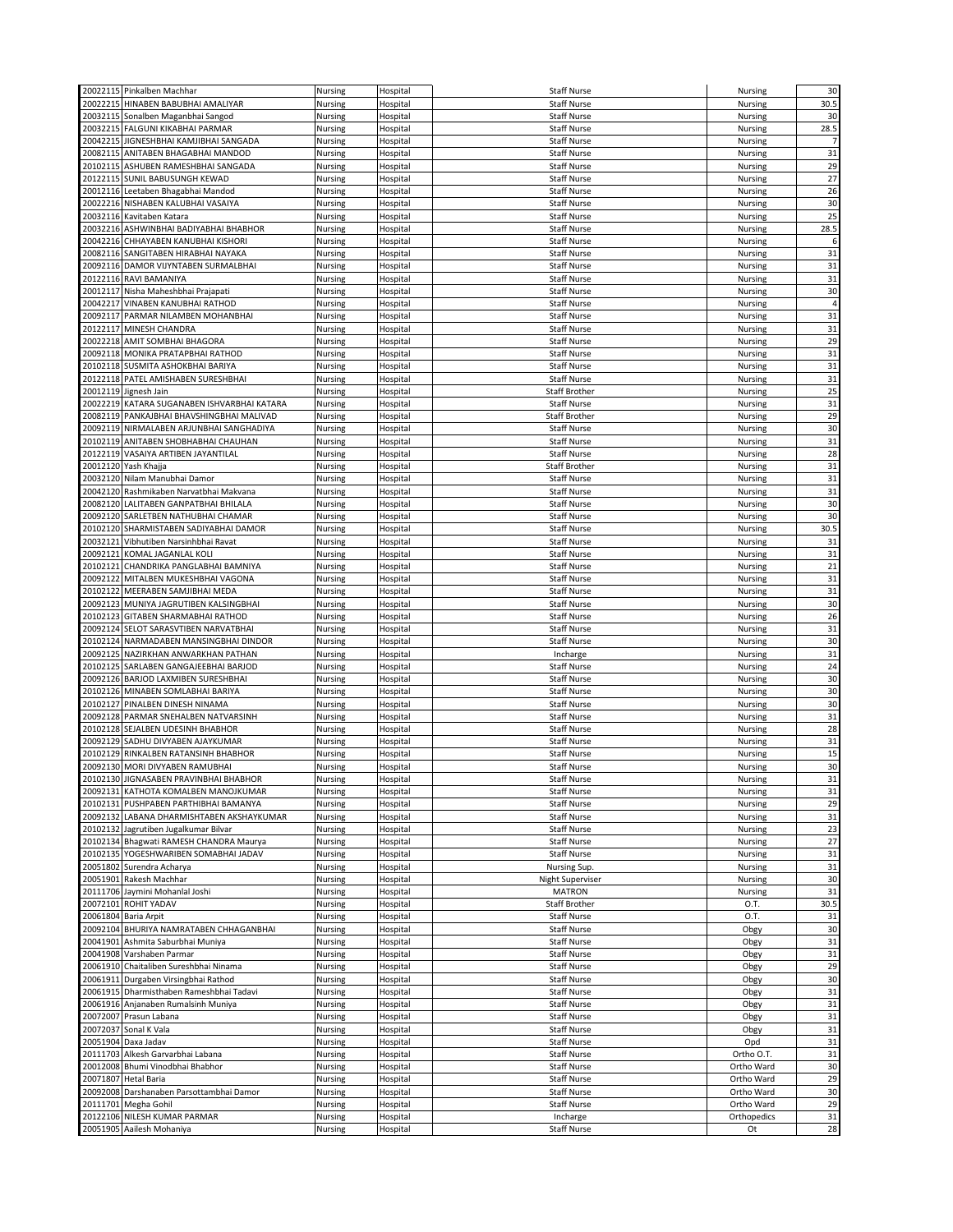|                    | 20051906 Tejas Baria                                                | Nursing                    | Hospital             | <b>Staff Nurse</b>                     | Ot                                                     | 22              |
|--------------------|---------------------------------------------------------------------|----------------------------|----------------------|----------------------------------------|--------------------------------------------------------|-----------------|
|                    | 20111709 Denish David                                               | Nursing                    | Hospital             | <b>Staff Nurse</b>                     | Ot                                                     | 31              |
|                    | 20011903 Divya Parmar                                               | Nursing                    | Hospital             | <b>Staff Nurse</b>                     | Otr                                                    | 31              |
|                    | 20061907 Reema Ashitosh Kapoor                                      | Nursing                    | Hospital             | <b>Staff Nurse</b>                     | Otr                                                    | 24              |
|                    | 20071902 Seemaben Girvatbhai Dodiyar                                | Nursing                    | Hospital             | <b>Staff Nurse</b>                     | Otr                                                    | 30              |
|                    | 20081905 Savitaben Khumanbhai Sangada                               | Nursing                    | Hospital             | <b>Staff Nurse</b>                     | Otr                                                    | 30              |
|                    | 20092002 Manishaben Kadkiyabhai Bhabhor                             | Nursing                    | Hospital             | <b>Staff Nurse</b>                     | Otr                                                    | 30              |
|                    | 20032113 Lileshwariben Dindor                                       | Nursing                    | Hospital             | <b>Staff Nurse</b>                     | Peadiatric Ward                                        | 29              |
|                    | 20012007 Pinalben Rupsinh Rathod                                    | Nursing                    | Hospital             | <b>Staff Nurse</b>                     | Peadiatric Ward                                        | 31              |
|                    | 20022015 Kajalben Amitbhai Pargi                                    | Nursing                    | Hospital             | <b>Staff Nurse</b>                     | Peadiatric Ward                                        | 31              |
|                    | 20022016 Kristina Pachaya                                           | Nursing                    | Hospital             | <b>Staff Nurse</b>                     | Peadiatric Ward                                        | 30              |
|                    | 20071901 Ushaben Harsingbhai Bhuriya                                | Nursing                    | Hospital             | <b>Staff Nurse</b>                     | Peadiatric Ward                                        | 30              |
|                    | 20081910 Rinaben Vankare                                            | Nursing                    |                      | <b>Staff Nurse</b>                     | Peadiatric Ward                                        | 31              |
|                    | 20091904 Nishaben Himchandbhai Damor                                | Nursing                    | Hospital<br>Hospital | <b>Staff Nurse</b>                     | Peadiatric Ward                                        | 31              |
|                    |                                                                     |                            |                      | <b>Staff Nurse</b>                     | Peadiatric Ward                                        | 28              |
|                    | 20102001 Sumit Dangar<br>20102007 Parulben Ranjitsinh Ganava        | Nursing<br>Nursing         | Hospital<br>Hospital | <b>Staff Nurse</b>                     | Peadiatric Ward                                        | 30              |
| 20021901           | Anil Kumar                                                          | Nursing                    | Hospital             | Incharge                               | Pediatric                                              | 31              |
|                    | 20022019 Sapna Pachaha                                              | Nursing                    | Hospital             | <b>Staff Nurse</b>                     | Pediatric                                              | 31              |
|                    | 20111707 Usha Parmar                                                | Nursing                    | Hospital             | Incharge                               | Pediatric                                              | 31              |
|                    | 20121809 Kajal Babubhai Baria                                       | Nursing                    | Hospital             | <b>Staff Nurse</b>                     | Pediatric                                              | 30              |
|                    | 20042008 Kamlaben Rameshbhai Rathod                                 | Nursing                    | Hospital             | <b>Staff Nurse</b>                     | Pidia                                                  | 31              |
|                    | 20122006 Sunita Pachaha                                             | Nursing                    | Hospital             | <b>Staff Nurse</b>                     | Surgery                                                | 31              |
| 20042003           | Surekhaben Savsingbhai Parmar                                       | Nursing                    | Hospital             | <b>Staff Nurse</b>                     | Surgery                                                | 27              |
|                    | 20072005 Vaishaliben Makvana                                        | Nursing                    | Hospital             | <b>Staff Nurse</b>                     | Surgery                                                | 31              |
|                    | 20072010 Anitaben Sardarsinh Kamol                                  | Nursing                    | Hospital             | <b>Staff Nurse</b>                     | Surgery                                                | 30              |
|                    | 20072030 Jaydipsinh Rajeshbhai Charpot                              | Nursing                    | Hospital             | <b>Staff Nurse</b>                     | Surgery                                                | 31              |
|                    | 20032105 Kajalben Himsinh Parmar                                    | Nursing                    | Hospital             | <b>Staff Nurse</b>                     | Surgical                                               | 31              |
|                    | 20032108 Sonalben Lalchandbhai Bhedi                                | Nursing                    | Hospital             | <b>Staff Nurse</b>                     | Surgical                                               | 31              |
|                    | 20051910 Minaben Bachubhai Baria                                    | Nursing                    | Hospital             | <b>Staff Nurse</b>                     | Surgical Opd                                           | 30              |
|                    | 20092108 PARMAR HEENABEN                                            | Nursing                    | Hospital             | <b>Staff Nurse</b>                     | Surgical Ward                                          | 31              |
|                    | 20012012 Payalben Makvana                                           | Nursing                    | Hospital             | <b>Staff Nurse</b>                     | Surgical Ward                                          | 31              |
|                    | 20021902 Sarita Nisarta                                             | Nursing                    | Hospital             | <b>Staff Nurse</b>                     | Surgical Ward                                          | 31              |
|                    | 20022005 Shilpaben Chandrasinh Baria                                | Nursing                    | Hospital             | <b>Staff Nurse</b>                     | Surgical Ward                                          | 30.5            |
|                    | 20022007 Rajeshbhai Ramsingbhai Vahoniya                            | Nursing                    | Hospital             | <b>Staff Nurse</b>                     | Surgical Ward                                          | 30              |
|                    | 20022011 Truptiben Mangubhai Bhabhor                                | Nursing                    | Hospital             | <b>Staff Nurse</b>                     | Surgical Ward                                          | 30              |
|                    | 20032010 Vanitaben Malsingbhai Bhabhor                              | Nursing                    | Hospital             | <b>Staff Nurse</b>                     | Surgical Ward                                          | 28              |
|                    | 20041902 Varshaben Manubhai Damor                                   | Nursing                    | Hospital             | <b>Staff Nurse</b>                     | Surgical Ward                                          | 30              |
|                    | 20041905 Priyanka Bhunatar                                          | Nursing                    | Hospital             | <b>Staff Nurse</b>                     | Surgical Ward                                          | 31              |
|                    | 20052003 Radhaben Vasava                                            | Nursing                    | Hospital             | <b>Staff Nurse</b>                     | Surgical Ward                                          | 30              |
|                    | 20062007 Bhavnaben Ramanbhai Taviyad                                | Nursing                    | Hospital             | <b>Staff Nurse</b>                     | Surgical Ward                                          | 30              |
|                    | 20071803 Kirti Chamar                                               | Nursing                    | Hospital             | Incharge                               | Surgical Ward                                          | 31              |
|                    | 20071804 Aaradhna Mal                                               | Nursing                    | Hospital             | <b>Staff Nurse</b>                     | Surgical Ward                                          | 26.5            |
|                    |                                                                     |                            |                      |                                        |                                                        |                 |
|                    | 20041907 Netalben Pratapbhai Parmar                                 | Nursing                    | Hospital             | <b>Staff Nurse</b>                     | X-Ray                                                  | 31              |
|                    | 20051907 Jayshree Naranbhai Jadav                                   | Nursing                    | Hospital             | <b>Staff Nurse</b>                     | X-Ray                                                  | 31              |
|                    | 30092105 GAURAV KRISHNAGOPAL SOLANKI                                | NonTeaching                | College              | <b>Computer Operator</b>               | <b>ACADEMICS</b>                                       | 28.5            |
|                    | 30111704 Gaurav Pathak                                              | NonTeaching                | College              | <b>Accounts Assistant</b>              | Accounts                                               | 31              |
|                    | 30121701 Jignesh Lalsing Jadav                                      | NonTeaching                | College              | Jr Accountant                          | Accounts                                               | 31              |
|                    | 30122006 Dhwani Shah                                                | NonTeaching                | College              | Company Secretary                      | Accounts                                               | 31              |
|                    | 30041901 Pradipsinh H. Zad                                          | NonTeaching                | College              | Executive                              | Administration                                         | 31              |
|                    | 30071806 Kishor G. Solanki                                          | NonTeaching                | College              | Computer Operator                      | Administration                                         | 31              |
| 30111705 Hetal Rav |                                                                     | NonTeaching                | College              | Senior Manager                         | Administration                                         | 31              |
|                    | 30111706 Dharmendrasinh Rathod                                      | NonTeaching                | College              | Office Assistant                       | Administration                                         | 31              |
|                    | 30111707 Nitinkumar Parvatsinh Solanki                              | NonTeaching                | College              | Office Assistant                       | Administration                                         | 31              |
|                    | 30021912 Gopalbhai Shah                                             | NonTeaching                | College              | Office Assistant                       | Anatomy                                                | 31              |
|                    | 30021910 Kajal S. Yadav                                             | NonTeaching                | College              | Office Assistant                       | Biochemistry                                           | 31              |
|                    | 30081817 Pratik Damor                                               | NonTeaching                | College              | Assistant Lab Technician               | Biochemistry                                           | 31              |
|                    | 30081821 Ravi Rathva                                                | NonTeaching                | College              | Lab Technician                         | Biochemistry                                           | 31              |
|                    | 30082101 ABHISHEK TARKESHWAR PANDEY                                 | NonTeaching                | College              | <b>Hostel Supervisor</b>               | <b>Boys Hostel</b>                                     | 31              |
|                    | 30092101 DHAVALKUMAR JAGDISHBHAI NAGHORA                            | NonTeaching                | College              | <b>Assistant Hostel Supervisor</b>     | <b>Boys Hostel</b>                                     | 31              |
|                    | 30082109 RAKESH VIRABHAI PARAMAR                                    | NonTeaching                | College              | <b>Assistant Hostel Supervisor</b>     | <b>Boys Hostel</b>                                     | 31              |
|                    | 30081818 Dilip M Mavi                                               | NonTeaching                | College              | Office Assistant                       | Central Library                                        | 31              |
|                    | 30081819 Pintu Sangada                                              | NonTeaching                | College              | Office Assistant                       | Central Library                                        | 31              |
|                    | 30091801 Jayprakash Patel                                           | NonTeaching                | College              | Store Incharge                         | Central Store                                          | 31              |
|                    | 30032105 Hussain Kachhiya Mustansir                                 | NonTeaching                | College              | Maintenance Engineer                   | Civil & Maintenance                                    | 31              |
|                    | 30022202 SADHANA MEDA                                               | NonTeaching                | College              | <b>Medical Social Worker</b>           | <b>Community Medicine</b>                              | 31              |
|                    | 30021907 Bansikumar M. Rathod                                       | NonTeaching                | College              | <b>Medical Social Worker</b>           | Community Medicine                                     | 29.5            |
|                    | 30032001 Deepak Sharma                                              | NonTeaching                | College              | Office Assistant                       | <b>Community Medicine</b>                              | 31              |
|                    | 30091902 Sandip Meda                                                | NonTeaching                | College              | <b>Medical Social Worker</b>           | <b>Community Medicine</b>                              | 30              |
|                    | 30091903 Shailesh K Kishori<br>30111802 Anilbhai R. Ganava          | NonTeaching                | College              | <b>Medical Social Worker</b>           | <b>Community Medicine</b><br><b>Community Medicine</b> | 31              |
|                    |                                                                     | NonTeaching<br>NonTeaching | College              | Medical Social Worker                  |                                                        | 19              |
|                    | 30012202 AVATARSINH KANUBHAI RATHOD<br>30012204 PRAKASHBHAI BHURIYA | NonTeaching                | College              | Helper<br><b>Assistant Electrician</b> | Electrical<br>Electrical                               | 31              |
|                    |                                                                     |                            | College              |                                        |                                                        | 31              |
|                    | 30032005 Ketan Shah                                                 | NonTeaching                | College              | Supervisor                             | Electrical                                             | 31              |
|                    | 30072102 SANDEEP DINESHBHAI JOSHI<br>30081901 Arjunbhai Damor       | NonTeaching<br>NonTeaching | College              | Junior Executive<br>Office Assistant   | Finance & Accounts<br><b>Forensic Department</b>       | 31<br>31        |
|                    | 30022201 SUBHAGINI SHIVPRAKASH KSHATRIYA                            | NonTeaching                | College              | <b>Hostel Supervisor</b>               | <b>Girls Hostel</b>                                    |                 |
|                    | 30072001 Heena Baria                                                | NonTeaching                | College<br>College   | <b>Hostel Supervisor</b>               | <b>Girls Hostel</b>                                    | 31<br>31        |
|                    | 30081902 Daxa Ninama                                                | NonTeaching                | College              | <b>Hostel Supervisor</b>               | Girls Hostel                                           | 31              |
|                    | 30111801 Manishaben Dharmendrasinh Rathod                           | NonTeaching                | College              | <b>Hostel Supervisor</b>               | <b>Girls Hostel</b>                                    | 31              |
|                    | 30112006 Sarijini Mali                                              | NonTeaching                | College              | <b>Hostel Supervisor</b>               | <b>Girls Hostel</b>                                    | 31              |
|                    | 30081823 Mayur Jagdishbhai Parmar                                   | NonTeaching                | College              | <b>Guest House Incharge</b>            | <b>Guest House</b>                                     | 31              |
|                    | 30071903 Bakorsing Palas                                            | NonTeaching                | College              | Warden In Night Shift                  | Hostel                                                 | 31              |
|                    | 30121903 Meghana Solanki                                            | NonTeaching                | College              | Senior Executive                       | Human Resource                                         | 31<br>$\sf{31}$ |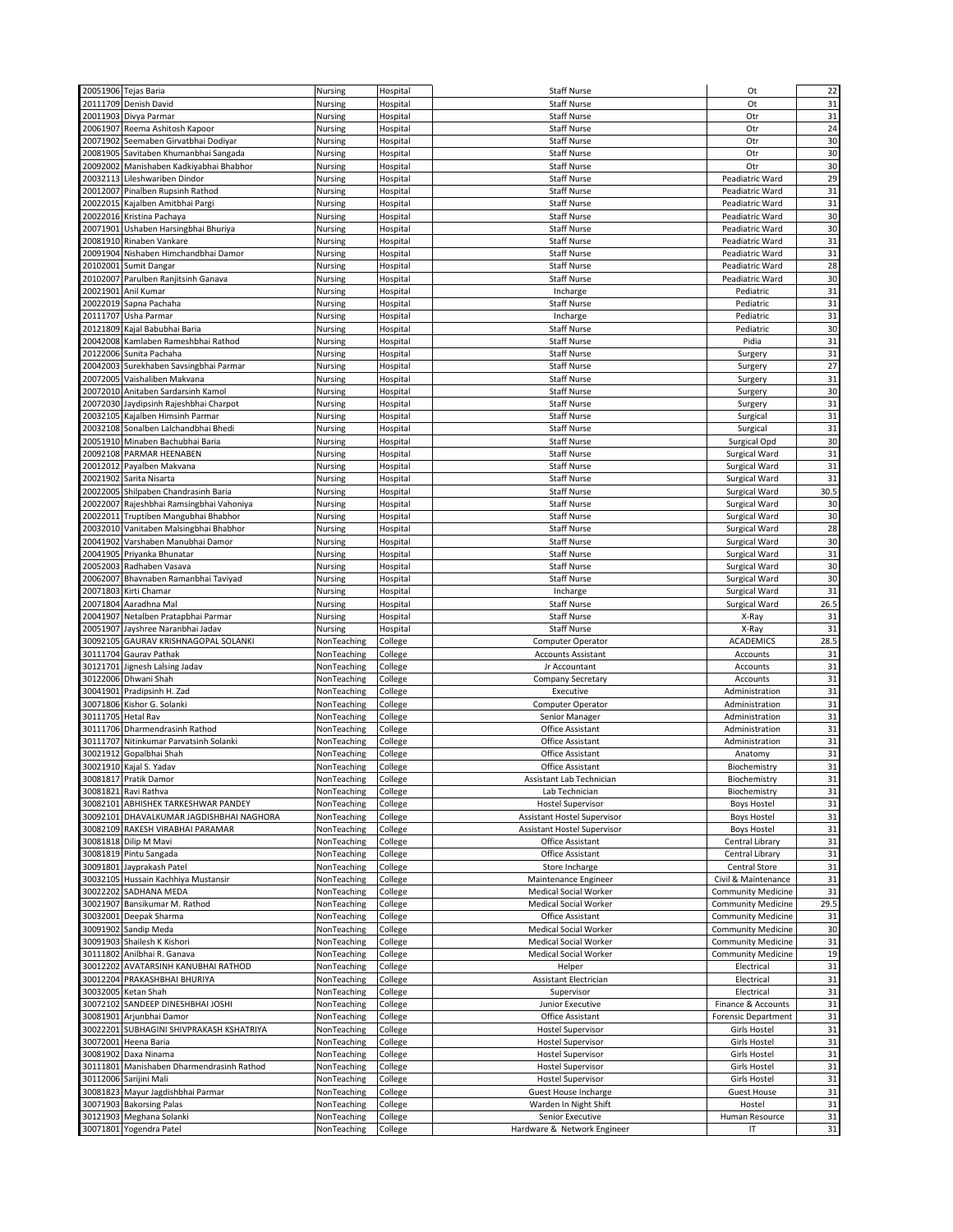|          | 30011901 Vishal Verma                                  | NonTeaching                | College              | Librarian                    | Library                   | 31        |
|----------|--------------------------------------------------------|----------------------------|----------------------|------------------------------|---------------------------|-----------|
|          | 30111803 Ashwini Rajpal                                | NonTeaching                | College              | Librarian                    | Library                   | 31        |
|          | 30031904 Makansinh Bamaniya                            | NonTeaching                | College              | Carpenter                    | Maintenance               | 31        |
|          | 30051901 Pankaj Ganava                                 | NonTeaching                | College              | S.T.P Plant Operator         | Maintenance               | 31        |
|          | 30051904 Amit Ramsing Naiya                            | NonTeaching                | College              | S.T.P Plant Operator         | Maintenance               | 31        |
|          | 30061905 Dinesh Kanubhai Katija                        | NonTeaching                | College              | S.T.P Plant Operator         | Maintenance               | 29        |
|          | 30081807 Niteshkumar Parmar                            | NonTeaching                | College              | Electrician                  | Maintenance               | 31        |
|          | 30081810 Chandu Baria                                  | NonTeaching                | College              | Plumber                      | Maintenance               | 31        |
|          | 30071902 Anil Jadav                                    | NonTeaching                | College              | Office Assistant             | Microbiology              | 31        |
|          | 30081806 Heena Parmar                                  | NonTeaching                | College              | Lab Technician               | Microbiology              | 31        |
|          | 30112007 Avesh Malek                                   | NonTeaching                | College              | Assistant Lab Technician     | Microbiology              | 29        |
|          | 30081904 Parvatsinh Virsinh Parmar                     | NonTeaching                | College              | Office Assistant             | Pathology                 | 31        |
|          | 30081911 Prabhatbhai J. Vanzara                        | NonTeaching                | College              | Assistant Lab Technician     | Pathology                 | 31        |
|          | 30022003 Harshvardhan Yadav                            | NonTeaching                | College              | Office Assistant             | Pharmacology              | 31        |
| 30121803 | Dineshbhai Shakkariybhai Devda                         | NonTeaching                | College              | Physical Training Instructor | <b>Physical Training</b>  | 31        |
|          | 30021911 Vidhi A. Modhiya                              | NonTeaching                | College              | Office Assistant             | Physiology                | 31        |
|          | 30081816 Mehul Parmar                                  | NonTeaching                | College              | Assistant Lab Technician     | Physiology                | 30        |
|          | 30081820 Ajay Rathva                                   | NonTeaching                | College              | Lab Technician               | Physiology                | 30        |
|          | 30122104 MAYUR NARENDRAKUMAR PATHAK                    | NonTeaching                | College              | Clerk                        | <b>Student Section</b>    | 31        |
|          | 30122101 BHABHOR KIRITKUMAR SAMANTBHAI                 | NonTeaching                | Hospital             | Sanitary Inspector           | <b>ADMIN</b>              | 31        |
|          | 30092103 RAULJI MANHOTRA                               | NonTeaching                | Hospital             | Executive                    | ADMIN                     | 31        |
|          | 30122103 AJAYKUMAR BHARATBHAI KHAPED                   | NonTeaching                | Hospital             | <b>Telecom Operator</b>      | ADMIN                     | 31        |
|          | 30012002 Mayur Torne                                   | NonTeaching                | Hospital             | Jr Administrator             | Administration            | 30        |
| 30031802 | Vinod Panchal                                          | NonTeaching                | Hospital             | <b>Night Superviser</b>      | Administration            | 31        |
|          | 30042002 Prachi Parikh                                 | NonTeaching                | Hospital             | Office Assistant             | Administration            | 30        |
|          | 30061804 Dipak Baria                                   | NonTeaching                | Hospital             | H.K. Sup.                    | Administration            | 30.5      |
|          | 30061807 Pina Katara                                   | NonTeaching                | Hospital             | Pro                          | Administration            | 31        |
|          | 30071804 Murtuza Challawala                            | NonTeaching                | Hospital             | Electrical Sup.              | Administration            | 31        |
|          | 30081802 Alkesh Bhabhor                                | NonTeaching                | Hospital             | Night Superviser             | Administration            | 30        |
|          | 30081808 Rajendrakumar V Vankar                        | NonTeaching                | Hospital             | Recording & Night Sup        | Administration            | 29        |
| 30081814 | Amrut. V. Vankar                                       | NonTeaching                | Hospital             | Computer Operator            | Administration            | 30        |
|          | 30091701 Shankarlal Kanubhai Baria                     | NonTeaching                | Hospital             | H.K. Sup.                    | Administration            | 31        |
|          | 30091703 Chiragbhai Ochchhavlal Pandya                 | NonTeaching                | Hospital             | Hk & Maintenance Supervisor  | Administration            | 31        |
|          | 30101703 Prakash Arvindbhai Patel                      | NonTeaching                | Hospital             | Gen Manager                  | Administration            | 31        |
|          | 30111701 Vishalkumar Umakantbhai Patel                 | NonTeaching                | Hospital             | Jr Administrator             | Administration            | 31        |
|          | 30121703 Rajendrasinh Parmar                           | NonTeaching                | Hospital             | Jr Administrator             | Administration            | 31        |
|          | 30121706 Jigar Bhoite                                  | NonTeaching                | Hospital             | Jr Administrator             | Administration            | 31        |
|          | 30092106 NITINKUMAR KANTIBHAI MACHHAR                  | NonTeaching                | Hospital             | Assistant Lab Technician     | Biochemistry              | 31        |
|          | 30121707 Krishna Muniya                                | NonTeaching                | Hospital             | Lab Technician               | Biochemistry              | 31        |
|          | 30021904 Vijay Bhabhor                                 | NonTeaching                | Hospital             | Lab Technician               | Bio-Chemistry             | 31        |
|          | 30021905 Mansi Purohit                                 | NonTeaching                | Hospital             | Lab Technician               | <b>Bio-Chemistry</b>      | 31        |
|          | 30051906 Pritesh Devda                                 | NonTeaching                | Hospital             | Lab Technician               | <b>Bio-Chemistry</b>      | 31        |
|          | 30081815 Hiren.S Damor                                 | NonTeaching                | Hospital             | Lab Technician               | <b>Bio-Chemistry</b>      | 31        |
|          | 30081908 Sanjaykumar Vaghjibhai Bhabhor                | NonTeaching                | Hospital             | Lab Technician               | <b>Bio-Chemistry</b>      | 26        |
|          | 30111901 Shivanand Giri                                | NonTeaching                | Hospital             | Lab Technician               | <b>Bio-Chemistry</b>      | 31        |
| 30052101 | Aniket Rajendrakumar Parmar                            | NonTeaching                | Hospital             | <b>Biomedical Engineer</b>   | <b>Bio-Medical</b>        | 31        |
|          | 30101704 Malav Bhavsar                                 | NonTeaching                | Hospital             | <b>Biomedical Engineer</b>   | <b>Bio-Medical</b>        | 31        |
|          | 30051905 Rutvik Chavda                                 | NonTeaching                | Hospital             | Lab Technician               | <b>Blood Bank</b>         | 31        |
|          | 30061803 Hiral K. Solanki                              | NonTeaching                | Hospital             | <b>Computer Operator</b>     | <b>Blood Bank</b>         | 31        |
|          | 30071901 Sejal Parmar                                  | NonTeaching                | Hospital             | Technician                   | <b>Blood Bank</b>         | 31        |
|          | 30081803 Gaurav D. Jatwa                               | NonTeaching                | Hospital             | Lab Technician               | <b>Blood Bank</b>         | 31        |
| 30091901 | Kausikbhai Vankar                                      | NonTeaching                | Hospital             | Lab Technician               | <b>Blood Bank</b>         | 31        |
|          | 30091904 Manojkumar Paramar                            | NonTeaching                | Hospital             | <b>Blood Bank Techinican</b> | <b>Blood Bank</b>         | 31        |
|          | 30111712 Kiran Goswami                                 | NonTeaching                | Hospital             | Asst Manager                 | <b>Blood Bank</b>         | 31        |
|          | 30121704 Soma Rathva<br>30121904 Parth Tursinh Amliyar | NonTeaching                | Hospital             | Technician                   | <b>Blood Bank</b>         | 31<br>31  |
|          |                                                        | NonTeaching                | Hospital             | <b>Blood Bank Techinican</b> | <b>Blood Bank</b>         |           |
|          | 30082103 BARIA MITESHKUMAR<br>30081824 Pratik Trivedi  | NonTeaching<br>NonTeaching | Hospital<br>Hospital | Clinical Assistant           | Casualty<br>Central Store | 31<br>31  |
|          | 30091702 Vijay Ramsing Parmar                          | NonTeaching                | Hospital             | Store Incharge<br>Clerk      | Central Store             | 31        |
|          | 30111702 Ketankumar Narhariprasad Bhatt                | NonTeaching                | Hospital             | Store Incharge               | <b>Central Store</b>      | 31        |
|          | 30022101 Dayashankar Prasad                            | NonTeaching                | Hospital             | Cssd Technician              | Cssd                      | 31        |
|          | 30022004 Shaileshkumar Thakur                          | NonTeaching                | Hospital             | Cssd Incharge                | Cssd                      | 31        |
|          | 30032003 Vinaykumar Thakur                             | NonTeaching                | Hospital             | Assistant                    | Cssd                      | 31        |
|          | 30111904 Harisinh Gopalbhai Parmar                     | NonTeaching                | Hospital             | Ct Scan & Mri Technician     | Ct Scan & Mri             | 24        |
|          | 30092102 MAVI SUNILBHAI SUKLABHAI                      | NonTeaching                | Hospital             | Fire Assistant               | Fire And Sefty            | 28.5      |
|          | 30102002 Vijaybhai Rameshbhai Senva                    | NonTeaching                | Hospital             | Fire Exc.                    | Fire And Sefty            | 31        |
|          | 30091707 Mahesh Pithaya                                | NonTeaching                | Hospital             | Sweeper                      | General Ot                | 27        |
|          | 30011904 Manjulaben Makanbhai Damor                    | NonTeaching                | Hospital             | Opd                          | Gynec Ward                | 31        |
|          | 30012201 ZAINAB SAFDARBHAI NALAWALA                    | NonTeaching                | Hospital             | Man. Trainee                 | Human Resource            | 31        |
|          | 30061805 Dvijesh Pareshbhai Bhatt                      | NonTeaching                | Hospital             | Hr Assistant                 | Human Resource            | 31        |
|          | 30121702 Jugal Chiragbhai Pandya                       | NonTeaching                | Hospital             | Hr Assistant                 | Human Resource            | 31        |
|          | 30121801 Karankumar Gopalbhai Shah                     | NonTeaching                | Hospital             | Senior Manager               | Human Resource            | 31        |
|          | 30111713 Gaurang B. Patel                              | NonTeaching                | Hospital             | System Manager               | It & Systems              | 31        |
|          | 30122102 KHARADI BABUBHAI                              | NonTeaching                | Hospital             | S.T.P Plant Operator         | Maintenance               | 31        |
|          | 30021801 Gajendra Yadav                                | NonTeaching                | Hospital             | Carpenter                    | Maintenance               | 28.5      |
|          | 30022005 Dilipkumar Nanjibhai Rathod                   | NonTeaching                | Hospital             | Electrical                   | Maintenance               | 31        |
|          | 30051802 Nirav Panchal                                 | NonTeaching                | Hospital             | <b>Technical Surveyor</b>    | Maintenance               | 31        |
|          | 30061808 Ashikali Luhar                                | NonTeaching                | Hospital             | Ac Technician                | Maintenance               | 27        |
|          | 30061901 Dipesh M Bhavsar                              | NonTeaching                | Hospital             | Electrician                  | Maintenance               | 31        |
| 30092003 | Akshaykumar Ishvarbhai Baman                           | NonTeaching                | Hospital             | In-Charge Maintenance        | Maintenance               | 31        |
|          | 30111714 Ramesh Hathila                                | NonTeaching                | Hospital             | Plumber                      | Maintenance               | 31        |
|          | 30012103 Minakshiben Babubhai Sangada                  | NonTeaching                | Hospital             | Clinical Assistant           | Medicine                  | 31        |
|          | 30122003 Rashmikaben Sangada                           | NonTeaching                | Hospital             | Clinical Assistant           | Medicine                  | 31        |
|          | 30061902 Rimpal Rathod                                 | NonTeaching                | Hospital             | Clinical Assistant           | Medicine                  | $\bf{31}$ |